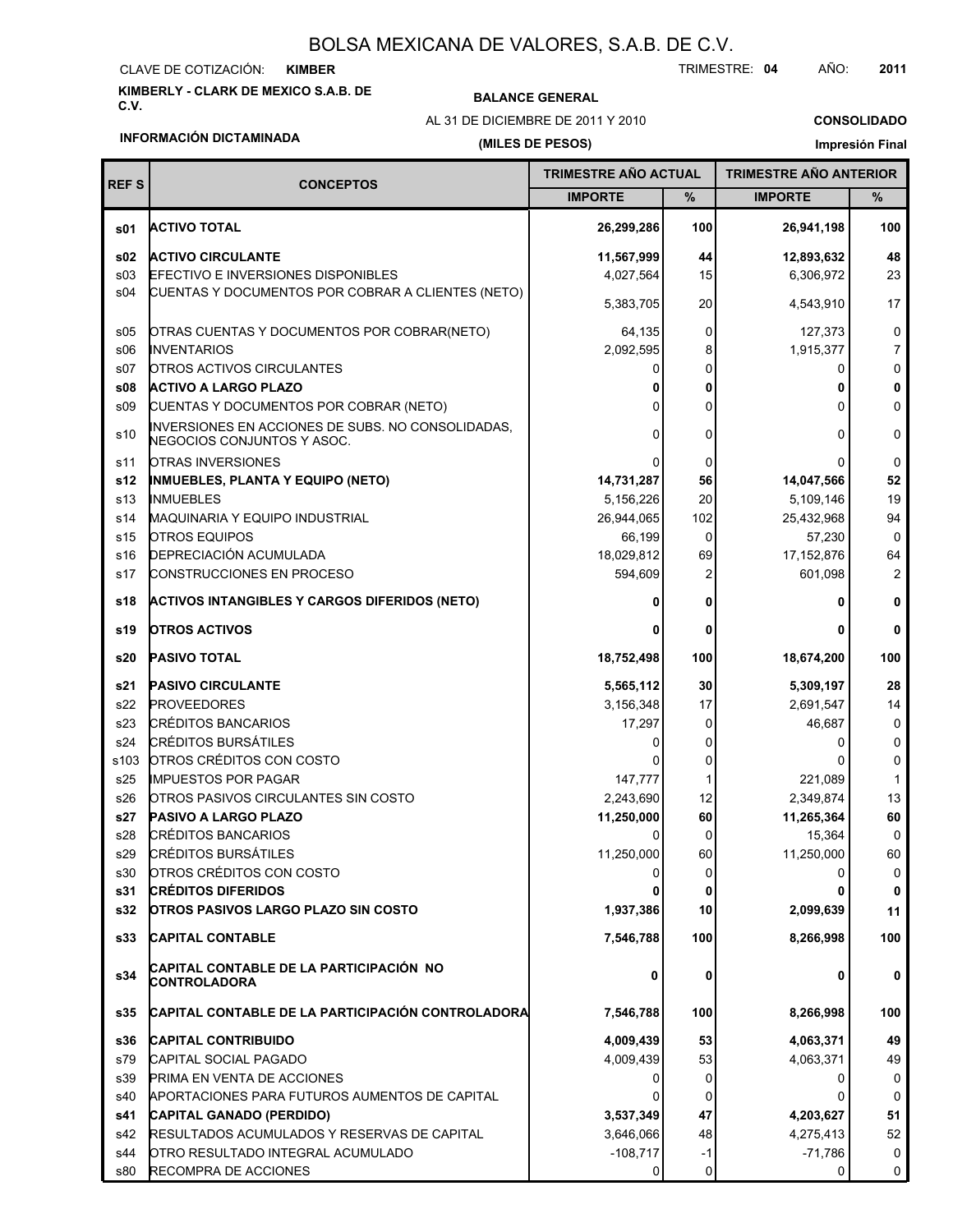# **KIMBERLY - CLARK DE MEXICO S.A.B. DE** CLAVE DE COTIZACIÓN: **KIMBER**

### **BALANCE GENERAL**

TRIMESTRE: **04** AÑO: **2011**

DESGLOSE DE PRINCIPALES CONCEPTOS

### **CONSOLIDADO**

#### **INFORMACIÓN DICTAMINADA**

### **(MILES DE PESOS)**

**Impresión Final**

| <b>REFS</b> | <b>CONCEPTOS</b>                                     | <b>TRIMESTRE AÑO ACTUAL</b> |     | <b>TRIMESTRE AÑO ANTERIOR</b> |             |
|-------------|------------------------------------------------------|-----------------------------|-----|-------------------------------|-------------|
|             |                                                      | <b>IMPORTE</b>              | %   | <b>IMPORTE</b>                | %           |
| s03         | <b>EFECTIVO E INVERSIONES DISPONIBLES</b>            | 4,027,564                   | 100 | 6,306,972                     | 100         |
| s46         | <b>EFECTIVO</b>                                      | 252,571                     | 6   | 226,590                       | 4           |
| s47         | <b>INVERSIONES DISPONIBLES</b>                       | 3,774,993                   | 94  | 6,080,382                     | 96          |
| s07         | OTROS ACTIVOS CIRCULANTES                            | 0                           | 100 | 0                             | 100         |
| s81         | <b>INSTRUMENTOS FINANCIEROS DERIVADOS</b>            | 0                           | 0   | 0                             | 0           |
| s82         | OPERACIONES DISCONTINUADAS                           | 0                           | 0   | 0                             | 0           |
| <b>s83</b>  | <b>OTROS</b>                                         | 0                           | 0   | 0                             | 0           |
| s18         | <b>ACTIVOS INTANGIBLES Y CARGOS DIFERIDOS (NETO)</b> | 0                           | 100 | 0                             | 100         |
| s48         | <b>GASTOS AMORTIZABLES (NETO)</b>                    | 0                           | 0   | 0                             | 0           |
| s49         | <b>CRÉDITO MERCANTIL</b>                             | $\Omega$                    | 0   | $\Omega$                      | 0           |
| s51         | <b>OTROS</b>                                         | 0                           | 0   | 0                             | 0           |
| s19         | <b>OTROS ACTIVOS</b>                                 | 0                           | 100 | 0                             | 100         |
| s85         | INSTRUMENTOS FINANCIEROS DERIVADOS                   | 0                           | 0   | 0                             | 0           |
| s50         | <b>IMPUESTOS DIFERIDOS</b>                           | 0                           | 0   | 0                             | 0           |
| s104        | BENEFICIOS A LOS EMPLEADOS                           | 0                           | 0   | $\Omega$                      | 0           |
| s86         | OPERACIONES DISCONTINUADAS                           | $\Omega$                    | 0   | 0                             | 0           |
| s87         | <b>OTROS</b>                                         | 0                           | 0   | O                             | $\mathbf 0$ |
| s21         | <b>PASIVO CIRCULANTE</b>                             | 5,565,112                   | 100 | 5,309,197                     | 100         |
| s52 l       | PASIVO EN MONEDA EXTRANJERA                          | 1,798,565                   | 32  | 1,466,164                     | 28          |
| s53         | PASIVO EN MONEDA NACIONAL                            | 3,766,547                   | 68  | 3,843,033                     | 72          |
| s26         | OTROS PASIVOS CIRCULANTES SIN COSTO                  | 2,243,690                   | 100 | 2,349,874                     | 100         |
| s88         | <b>INSTRUMENTOS FINANCIEROS DERIVADOS</b>            | 0                           | 0   | 0                             | 0           |
| s89         | <b>INTERESES POR PAGAR</b>                           | 74,948                      | 3   | 73,413                        | 3           |
| s68         | <b>PROVISIONES</b>                                   | 1,430,064                   | 64  | 1,454,611                     | 62          |
| s90         | <b>OPERACIONES DISCONTINUADAS</b>                    | 0                           | 0   | 0                             | $\mathbf 0$ |
| s58         | <b>OTROS PASIVOS CIRCULANTES</b>                     | 20,678                      | 1   | 21,068                        | 1           |
| s105        | <b>BENEFICIOS A LOS EMPLEADOS</b>                    | 718,000                     | 32  | 800,782                       | 34          |
| s27 l       | <b>PASIVO A LARGO PLAZO</b>                          | 11,250,000                  | 100 | 11,265,364                    | 100         |
| s59         | <b>PASIVO EN MONEDA EXTRANJERA</b>                   | 0                           | 0   | 15,364                        | 0           |
| s60         | <b>PASIVO EN MONEDA NACIONAL</b>                     | 11,250,000                  | 100 | 11,250,000                    | 100         |
| s31         | <b>CRÉDITOS DIFERIDOS</b>                            | 0                           | 100 | 0                             | 100         |
| s65         | <b>CRÉDITO MERCANTIL</b>                             | 0                           | 0   | 0                             | $\pmb{0}$   |
| s67         | <b>OTROS</b>                                         | 0                           | 0   | 0                             | 0           |
| s32         | OTROS PASIVOS LARGO PLAZO SIN COSTO                  | 1,937,386                   | 100 | 2,099,639                     | 100         |
| s66 l       | <b>IMPUESTOS DIFERIDOS</b>                           | 1,551,736                   | 80  | 1,720,039                     | 82          |
| s91         | BENEFICIOS A LOS EMPLEADOS                           | 46,792                      | 2   | 60,553                        | 3           |
| s92         | <b>OPERACIONES DISCONTINUADAS</b>                    | 0                           | 0   | 0                             | 0           |
| s69         | <b>OTROS PASIVOS</b>                                 | 338,858                     | 17  | 319,047                       | 15          |
| s79         | <b>CAPITAL SOCIAL PAGADO</b>                         | 4,009,439                   | 100 | 4,063,371                     | 100         |
| s37         | <b>NOMINAL</b>                                       | 8,606                       | 0   | 8,704                         | 0           |
| s38         | <b>ACTUALIZACIÓN</b>                                 | 4,000,833                   | 100 | 4,054,667                     | 100         |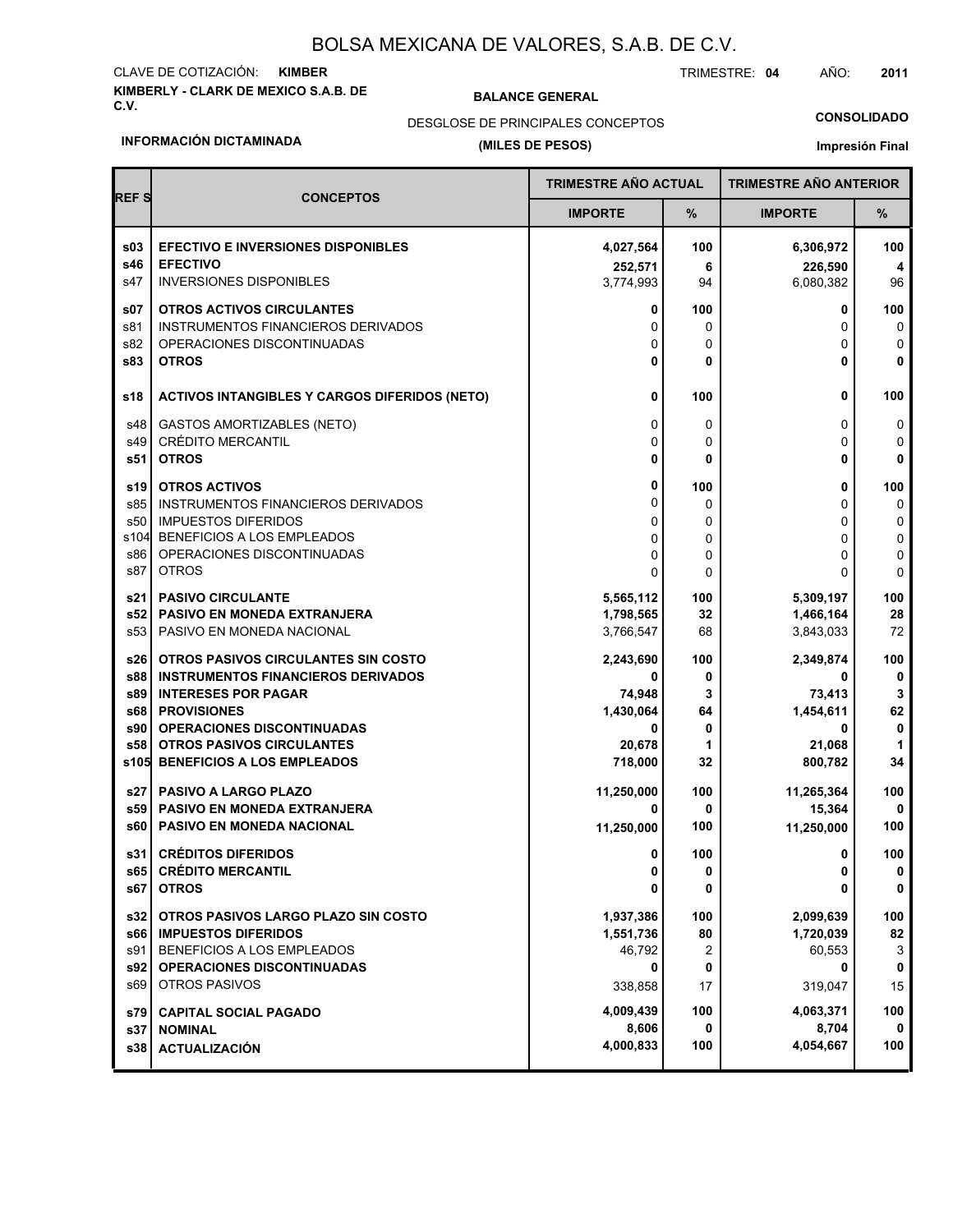# **KIMBERLY - CLARK DE MEXICO S.A.B. DE** CLAVE DE COTIZACIÓN: **KIMBER**

### **BALANCE GENERAL**

TRIMESTRE: **04** AÑO: **2011**

### **CONSOLIDADO**

### **INFORMACIÓN DICTAMINADA**

# **(MILES DE PESOS)** DESGLOSE DE PRINCIPALES CONCEPTOS

### **Impresión Final**

| <b>REFS</b> | <b>CONCEPTOS</b>                                                 | <b>TRIMESTRE AÑO ACTUAL</b> |      | <b>TRIMESTRE AÑO ANTERIOR</b> |               |
|-------------|------------------------------------------------------------------|-----------------------------|------|-------------------------------|---------------|
|             |                                                                  | <b>IMPORTE</b>              | $\%$ | <b>IMPORTE</b>                | $\frac{0}{0}$ |
| s42         | <b>RESULTADOS ACUMULADOS Y RESERVAS DE CAPITAL</b>               | 3,646,066                   | 100  | 4,275,413                     | 100           |
| s93         | <b>RESERVA LEGAL</b>                                             | 2,193                       |      | 2,193                         | $\Omega$      |
| s43         | RESERVA PARA RECOMPRA DE ACCIONES                                |                             |      |                               | $\mathbf 0$   |
| s94         | <b>OTRAS RESERVAS</b>                                            |                             | 0    |                               | 0             |
| s95         | RESULTADO DE EJERCICIOS ANTERIORES                               | 3,000                       | 0    | 50,275                        |               |
| s45         | RESULTADO DEL EJERCICIO                                          | 3,640,873                   | 100  | 4,222,945                     | 99            |
| s44         | OTRO RESULTADO INTEGRAL ACUMULADO                                | $-108,717$                  | 100  | -71,786                       | 100           |
| s70         | RESULTADO ACUMULADO POR POSICIÓN MONETARIA                       |                             | O    |                               | $\Omega$      |
| s71         | RESULTADO POR TENENCIA DE ACTIVOS NO MONETARIOS                  |                             | 0    |                               | $\mathbf 0$   |
| s96         | EFECTO ACUMULADO POR CONVERSIÓN                                  |                             | 0    |                               | $\mathbf 0$   |
| s97         | EFECTO ACUMULADO POR VALUACIÓN DE INST. FIN.<br><b>DERIVADOS</b> | $-108,717$                  | 100  | $-71,786$                     | 100           |
| s98         | RESULTADO POR IMPUESTOS DIFERIDOS                                |                             | 0    |                               | $\Omega$      |
| s100        | <b>OTROS</b>                                                     |                             | 0    |                               | $\mathbf 0$   |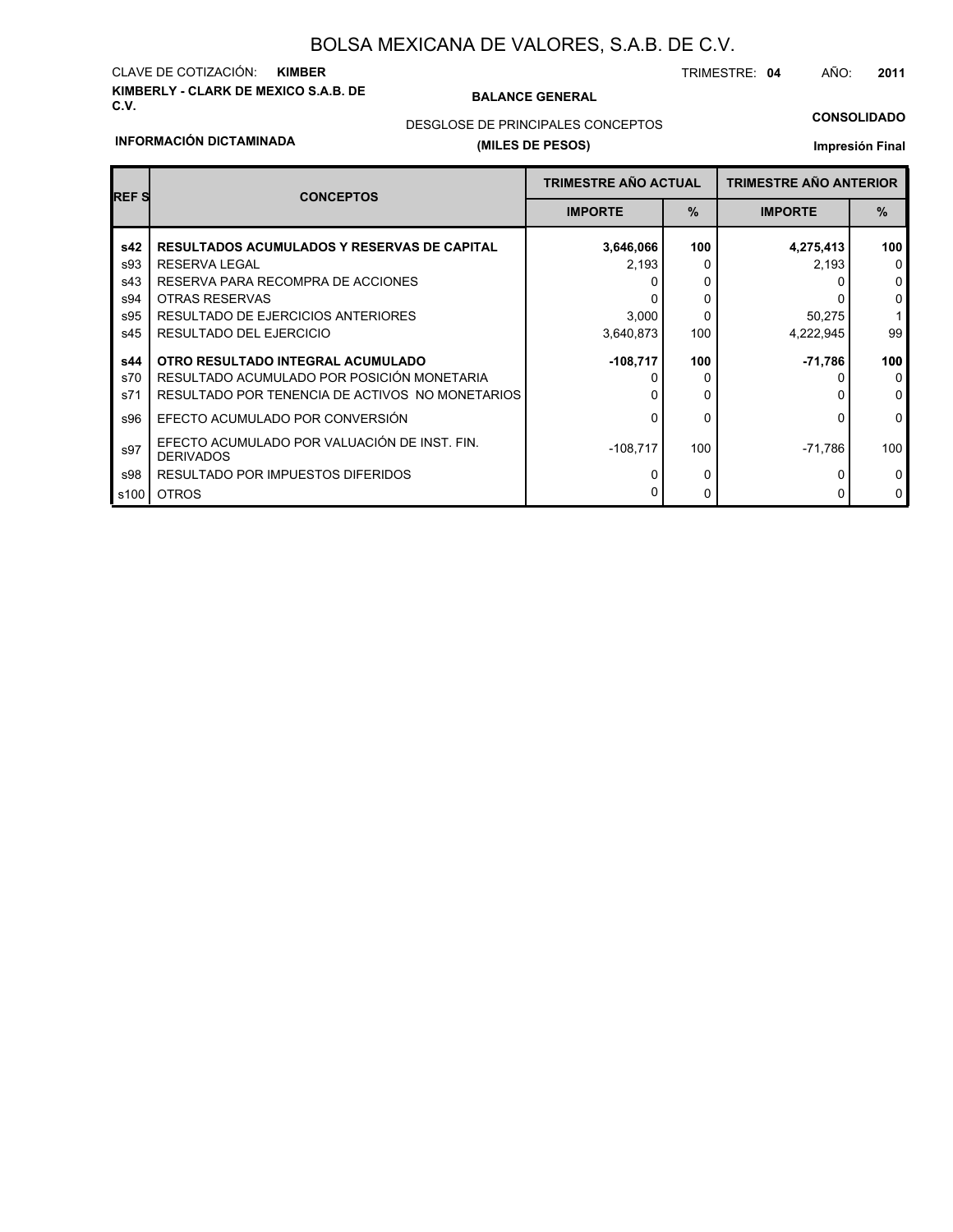# **KIMBERLY - CLARK DE MEXICO S.A.B. DE** CLAVE DE COTIZACIÓN: **KIMBER**

### **BALANCE GENERAL**

TRIMESTRE: **04** AÑO: **2011**

# DATOS INFORMATIVOS

# **CONSOLIDADO**

### **INFORMACIÓN DICTAMINADA**

# **(MILES DE PESOS)**

### **Impresión Final**

| <b>REFS</b>      | <b>CONCEPTOS</b>                                  | <b>TRIMESTRE AÑO ACTUAL</b> | <b>TRIMESTRE AÑO ANTERIOR</b> |  |
|------------------|---------------------------------------------------|-----------------------------|-------------------------------|--|
|                  |                                                   | <b>IMPORTE</b>              | <b>IMPORTE</b>                |  |
| s72              | <b>CAPITAL DE TRABAJO</b>                         | 6,002,887                   | 7,584,435                     |  |
| s73              | <b>FONDO PARA PENSIONES Y PRIMA DE ANTIGÜEDAD</b> | 375,619                     | 366,939                       |  |
| s74              | NUMERO DE FUNCIONARIOS (*)                        |                             | 0                             |  |
| s75              | <b>NUMERO DE EMPLEADOS (*)</b>                    | 2,535                       | 2,478                         |  |
| s76              | NUMERO DE OBREROS (*)                             | 4.871                       | 4,525                         |  |
| s77              | NUMERO DE ACCIONES EN CIRCULACIÓN (*)             | 1,051,548,715               | 1,061,674,315                 |  |
| s78              | NUMERO DE ACCIONES RECOMPRADAS (*)                | 23.527.300                  | 36.090.400                    |  |
| s <sub>101</sub> | <b>EFECTIVO RESTRINGIDO</b>                       |                             | 0                             |  |
| s102             | DEUDA CON COSTO DE ASOCIADAS NO CONSOLIDADAS      | 0                           | $\mathbf 0$                   |  |

(\*) DATOS EN UNIDADES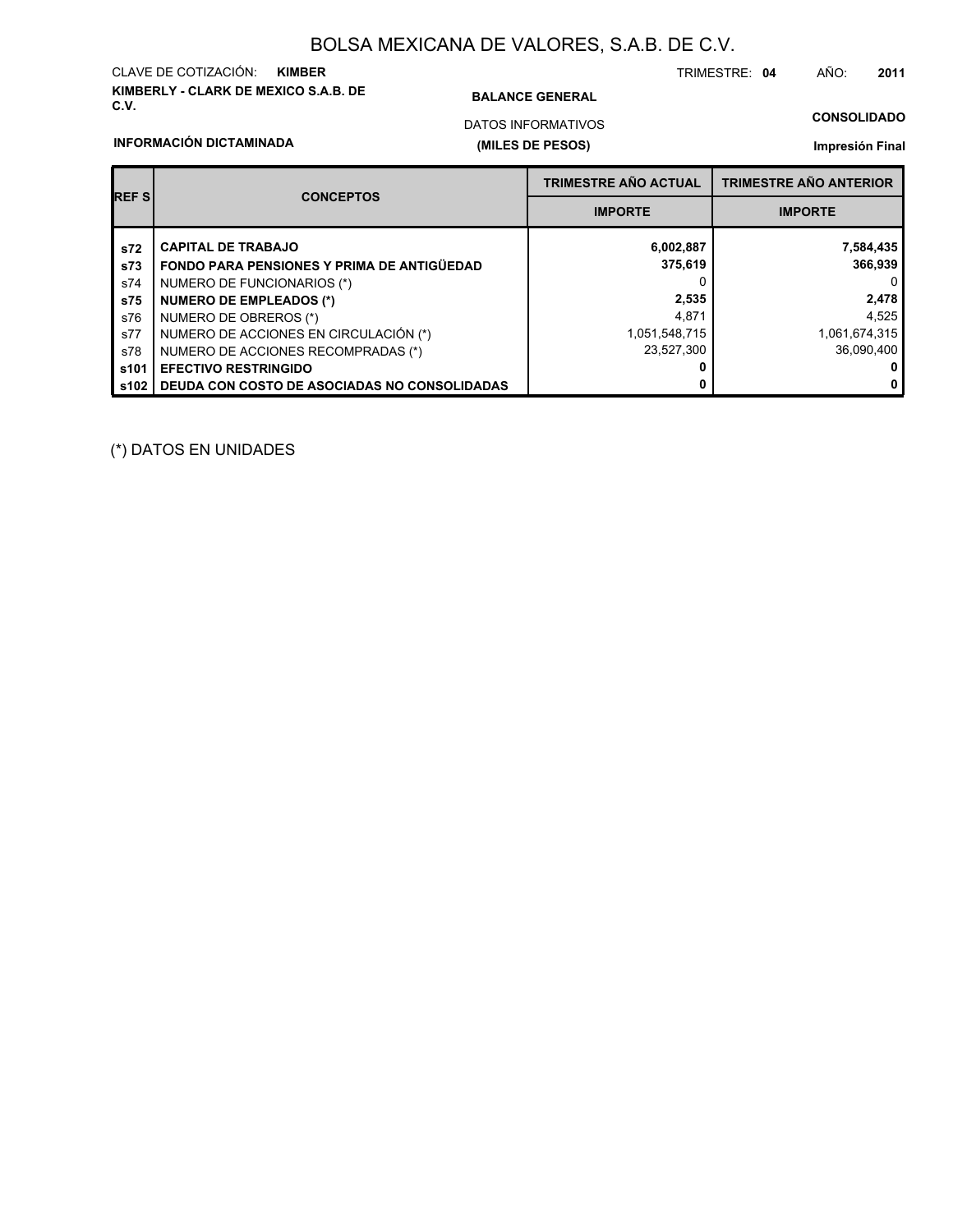# **KIMBERLY - CLARK DE MEXICO S.A.B. DE** CLAVE DE COTIZACIÓN:

**INFORMACIÓN DICTAMINADA**

**C.V. ESTADO DE RESULTADOS**

**(MILES DE PESOS)**

TRIMESTRE: AÑO: **KIMBER 04 2011**

DEL 1 DE ENERO AL 31 DE DICIEMBRE DE 2011 Y 2010 **CONSOLIDADO**

# **Impresión Final**

| <b>REFR</b> | <b>CONCEPTOS</b>                                                                             | <b>TRIMESTRE AÑO ACTUAL</b> |               | <b>TRIMESTRE AÑO ANTERIOR</b> |              |
|-------------|----------------------------------------------------------------------------------------------|-----------------------------|---------------|-------------------------------|--------------|
|             |                                                                                              | <b>IMPORTE</b>              | $\frac{9}{6}$ | <b>IMPORTE</b>                | $\%$         |
| r01         | <b>VENTAS NETAS</b>                                                                          | 26,732,383                  | 100           | 26,196,519                    | 100          |
| r02         | <b>COSTO DE VENTAS</b>                                                                       | 16,533,544                  | 62            | 15,640,626                    | 60           |
| r03         | UTILIDAD (PÉRDIDA) BRUTA                                                                     | 10,198,839                  | 38            | 10,555,893                    | 40           |
| r04         | <b>GASTOS GENERALES</b>                                                                      | 3,821,093                   | 14            | 3,674,838                     | 14           |
| r05         | UTILIDAD ( PÉRDIDA) DE OPERACIÓN                                                             | 6,377,746                   | 24            | 6,881,055                     | 26           |
| r08         | OTROS INGRESOS Y (GASTOS), NETO.                                                             | $-487,291$                  | $-2$          | $-543,926$                    | $-2$         |
| r06         | RESULTADO INTEGRAL DE FINANCIAMIENTO                                                         | $-740,755$                  | $-3$          | $-427,016$                    | $-2$         |
| r12         | PARTICIPACIÓN EN LOS RESULTADOS DE SUBS. NO<br>CONSOLIDADAS, NEGOCIOS CONJUNTOS Y ASOCIADAS. | 0                           | 0             | $\Omega$                      | $\mathbf 0$  |
| r48         | PARTIDAS NO ORDINARIAS                                                                       | ŋ                           | $\Omega$      | $\Omega$                      | $\mathbf{0}$ |
| r09         | UTILIDAD (PÉRDIDA) ANTES DE IMPUESTOS A LA UTILIDAD                                          | 5,149,700                   | 19            | 5,910,113                     | 23           |
| r10         | <b>IMPUESTOS A LA UTILIDAD</b>                                                               | 1,508,827                   | 6             | 1,687,168                     | 6            |
| r11         | UTILIDAD (PÉRDIDA) ANTES DE LAS OPERACIONES<br><b>DISCONTINUADAS</b>                         | 3,640,873                   | 14            | 4,222,945                     | 16           |
| r14         | OPERACIONES DISCONTINUADAS                                                                   | 0                           | $\Omega$      | $\Omega$                      | $\mathbf{0}$ |
| r18         | UTILIDAD (PÉRDIDA) NETA CONSOLIDADA                                                          | 3,640,873                   | 14            | 4,222,945                     | 16           |
| r19         | PARTICIPACIÓN NO CONTROLADORA EN LA UTILIDAD<br>(PÉRDIDA) NETA                               | 0                           | $\Omega$      | 0                             | $\mathbf 0$  |
| r20         | PARTICIPACIÓN CONTROLADORA EN LA UTILIDAD<br>(PÉRDIDA) NETA                                  | 3,640,873                   | 14            | 4,222,945                     | 16           |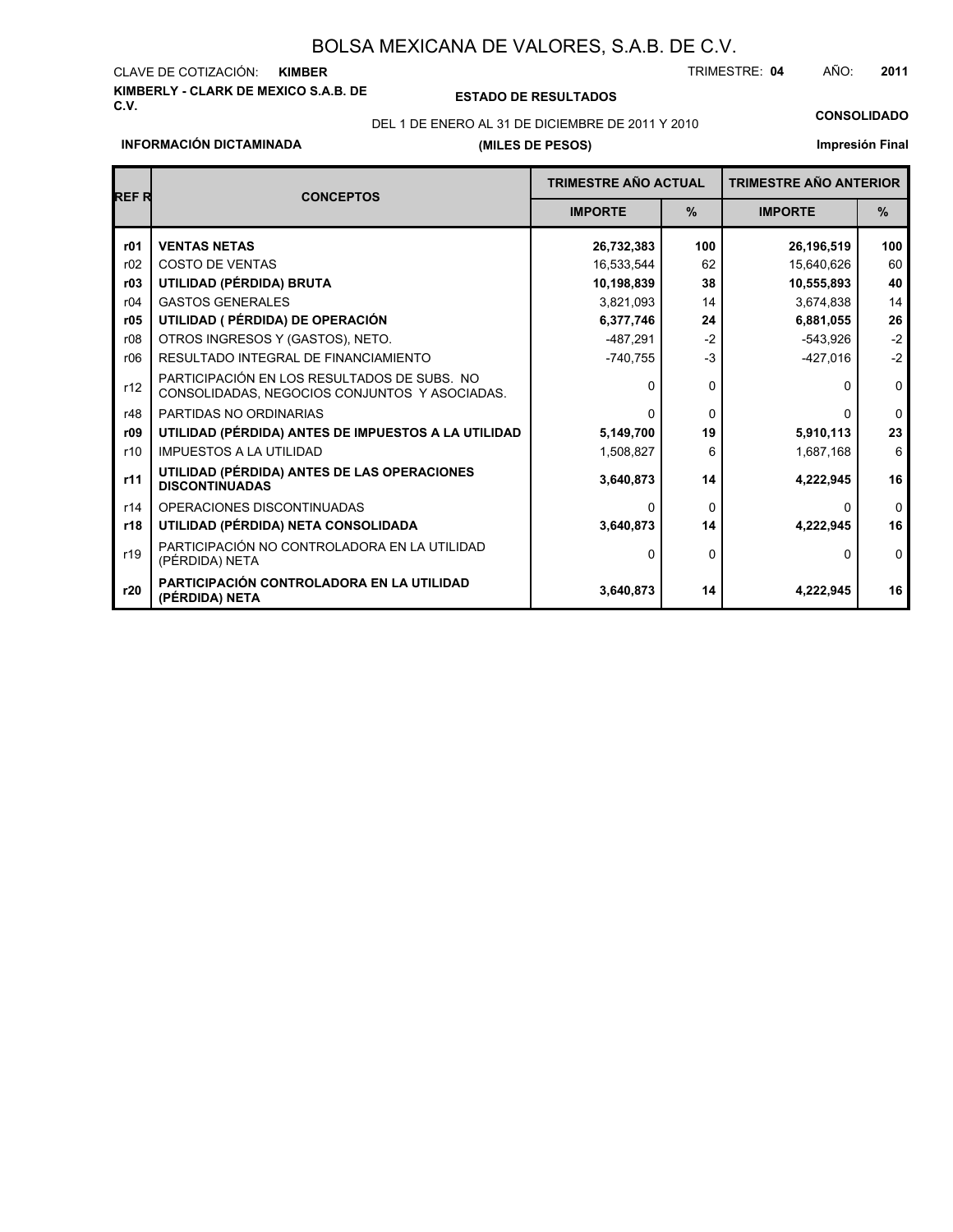# **KIMBERLY - CLARK DE MEXICO S.A.B. DE** CLAVE DE COTIZACIÓN:

### **C.V. ESTADO DE RESULTADOS**

TRIMESTRE: AÑO: **KIMBER 04 2011**

#### **CONSOLIDADO**

### **INFORMACIÓN DICTAMINADA**

# **(MILES DE PESOS)** DESGLOSE DE PRINCIPALES CONCEPTOS

### **Impresión Final**

| <b>REFR</b> | <b>CONCEPTOS</b>                            | <b>TRIMESTRE AÑO ACTUAL</b> |          | <b>TRIMESTRE AÑO ANTERIOR</b> |                |
|-------------|---------------------------------------------|-----------------------------|----------|-------------------------------|----------------|
|             |                                             | <b>IMPORTE</b>              | $\%$     | <b>IMPORTE</b>                | $\%$           |
| r01         | <b>VENTAS NETAS</b>                         | 26,732,383                  | 100      | 26,196,519                    | 100            |
| r21         | <b>NACIONALES</b>                           | 25,068,956                  | 94       | 24,687,444                    | 94             |
| r22         | <b>EXTRANJERAS</b>                          | 1,663,427                   | 6        | 1,509,075                     | 6              |
| r23         | CONVERSIÓN EN DÓLARES (***)                 | 133,513                     | $\Omega$ | 119,169                       | $\Omega$       |
| r08         | OTROS INGRESOS Y (GASTOS), NETO.            | $-487,291$                  | 100      | $-543,926$                    | 100            |
| r49         | OTROS INGRESOS Y (GASTOS), NETO.            | 6,952                       | $-1$     | 10,844                        | $-2$           |
| r34         | P.T.U. CAUSADA                              | 515,214                     | $-106$   | 532,726                       | $-98$          |
| r35         | P.T.U. DIFERIDA                             | $-20,971$                   | 4        | 22,044                        | $-4$           |
| r06         | <b>RESULTADO INTEGRAL DE FINANCIAMIENTO</b> | $-740,755$                  | 100      | -427,016                      | 100            |
| r24         | <b>INTERESES PAGADOS</b>                    | 805,863                     | $-109$   | 684,813                       | $-160$         |
| r42         | UTILIDAD (PÉRDIDA) EN ACTUALIZACIÓN DE UDIS |                             | $\Omega$ |                               | $\Omega$       |
| r45         | OTROS GASTOS FINANCIEROS                    |                             | $\Omega$ |                               | $\Omega$       |
| r26         | <b>INTERESES GANADOS</b>                    | 174,234                     | $-24$    | 198,807                       | $-47$          |
| r46         | OTROS PRODUCTOS FINANCIEROS                 | $\Omega$                    | $\Omega$ | 0                             | $\Omega$       |
| r25         | UTILIDAD (PÉRDIDA) EN CAMBIOS NETO          | $-109, 126$                 | 15       | 58,990                        | $-14$          |
| r28         | RESULTADO POR POSICIÓN MONETARIA            | 0                           | $\Omega$ | 0                             | $\Omega$       |
| r10         | <b>IMPUESTOS A LA UTILIDAD</b>              | 1,508,827                   | 100      | 1,687,168                     | 100            |
| r32         | <b>IMPUESTO CAUSADO</b>                     | 1,661,302                   | 110      | 1,645,627                     | 98             |
| r33         | <b>IMPUESTO DIFERIDO</b>                    | $-152,475$                  | $-10$    | 41,541                        | $\overline{2}$ |

(\*\*\*) DATOS EN MILES DE DOLARES AL TIPO DE CAMBIO DE CIERRE DEL TRIMESTRE QUE SE REPORTA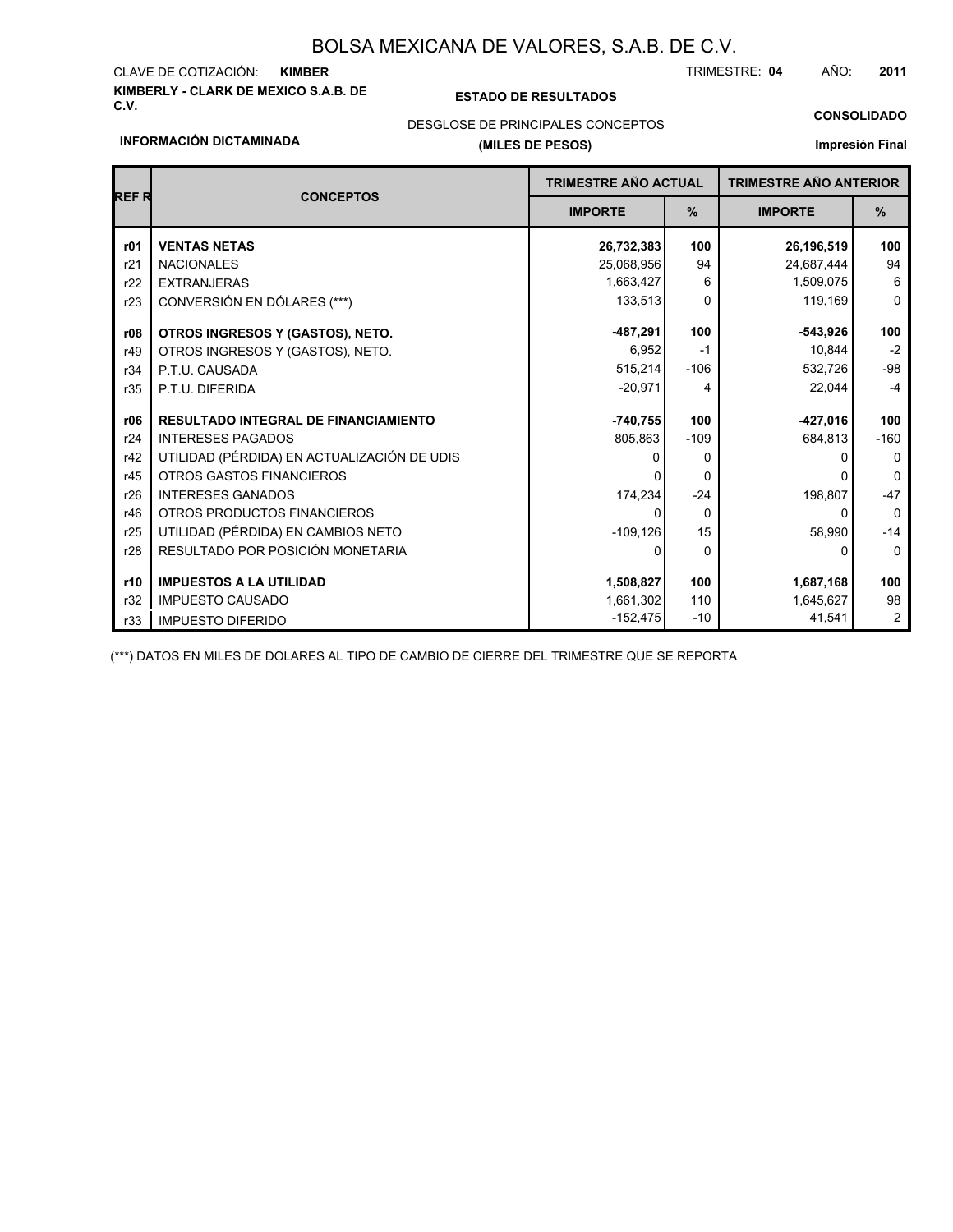# **KIMBERLY - CLARK DE MEXICO S.A.B. DE** CLAVE DE COTIZACIÓN:

### **C.V. ESTADO DE RESULTADOS**

TRIMESTRE: AÑO: **KIMBER 04 2011**

# OTROS CONCEPTOS DE RESULTADOS

### **INFORMACIÓN DICTAMINADA**

### **(MILES DE PESOS)**

# **CONSOLIDADO**

**Impresión Final**

|       |                                                                 | <b>TRIMESTRE AÑO ACTUAL</b> | <b>TRIMESTRE AÑO ANTERIOR</b> |  |
|-------|-----------------------------------------------------------------|-----------------------------|-------------------------------|--|
| REF R | <b>CONCEPTOS</b>                                                | <b>IMPORTE</b>              | <b>IMPORTE</b>                |  |
| r36   | <b>VENTAS TOTALES</b>                                           | 36,649,387                  | 34,703,396                    |  |
| r37   | RESULTADO FISCAL DEL EJERCICIO                                  | 5,934,431                   | 6,406,838                     |  |
| r38   | <b>VENTAS NETAS (**)</b>                                        | 26,732,383                  | 26,196,519                    |  |
| r39   | RESULTADO DE OPERACIÓN (**)                                     | 6,377,746                   | 6,881,055                     |  |
| r40   | PARTICIPACIÓN CONTROLADORA EN LA UTILIDAD<br>(PÉRDIDA) NETA(**) | 3,640,873                   | 4,222,945                     |  |
| r41   | UTILIDAD (PÉRDIDA) NETA CONSOLIDADA (**)                        | 3,640,873                   | 4,222,945                     |  |
| r47   | DEPRECIACIÓN Y AMORTIZACIÓN OPERATIVA                           | 1,236,161                   | 1,189,583                     |  |

(\*\*) INFORMACIÓN ÚLTIMOS DOCE MESES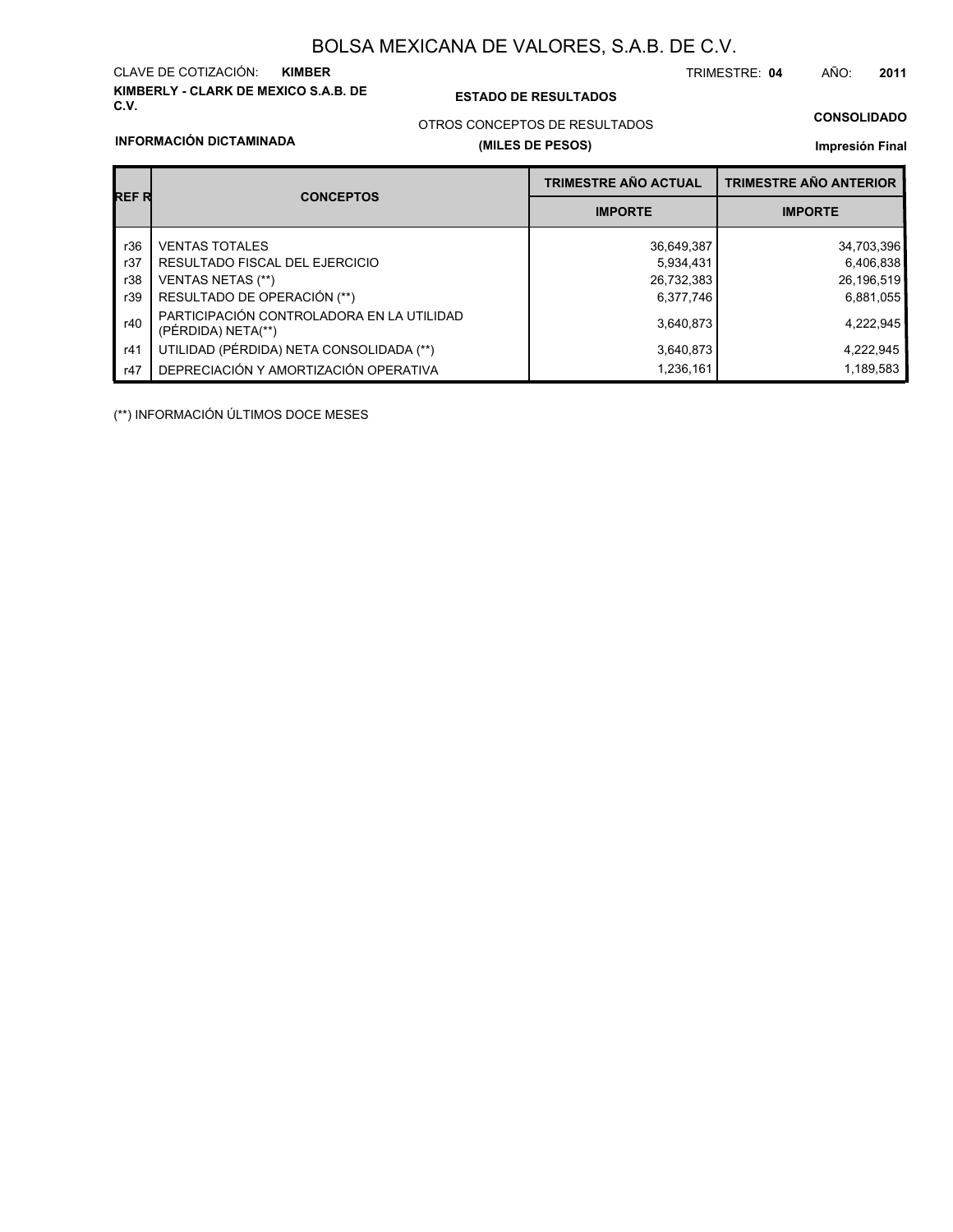### **KIMBERLY - CLARK DE MEXICO S.A.B. DE** CLAVE DE COTIZACIÓN: TRIMESTRE: AÑO: **KIMBER 04 2011**

# **C.V. ESTADO DE RESULTADOS TRIMESTRAL**

DEL 1 DE OCTUBRE AL 31 DE DICIEMBRE DE 2011 **CONSOLIDADO**

### **INFORMACIÓN DICTAMINADA**

### **(MILES DE PESOS)**

**Impresión Final**

| <b>REF</b>        |                                                                                              | <b>TRIMESTRE AÑO ACTUAL</b> |          | <b>TRIMESTRE AÑO ANTERIOR</b> |             |
|-------------------|----------------------------------------------------------------------------------------------|-----------------------------|----------|-------------------------------|-------------|
| <b>RT</b>         | <b>CONCEPTOS</b>                                                                             | <b>IMPORTE</b>              | $\%$     | <b>IMPORTE</b>                | $\%$        |
| rt01              | <b>VENTAS NETAS</b>                                                                          | 7,132,217                   | 100      | 6,866,502                     | 100         |
| rt02              | <b>COSTO DE VENTAS</b>                                                                       | 4,490,043                   | 63       | 4,108,566                     | 60          |
| rt03              | UTILIDAD (PÉRDIDA) BRUTA                                                                     | 2,642,174                   | 37       | 2,757,936                     | 40          |
| rt04              | <b>GASTOS GENERALES</b>                                                                      | 1,030,724                   | 14       | 934,452                       | 14          |
| r <sub>t</sub> 05 | UTILIDAD ( PÉRDIDA) DE OPERACIÓN                                                             | 1,611,450                   | 23       | 1,823,484                     | 27          |
| rt08              | OTROS INGRESOS Y (GASTOS), NETO.                                                             | $-112,890$                  | $-2$     | $-114,361$                    | $-2$        |
| rt <sub>06</sub>  | RESULTADO INTEGRAL DE FINANCIAMIENTO                                                         | $-3$<br>$-207,103$          |          | $-124,540$                    | $-2$        |
| rt12              | PARTICIPACIÓN EN LOS RESULTADOS DE SUBS. NO<br>CONSOLIDADAS, NEGOCIOS CONJUNTOS Y ASOCIADAS. | O                           | $\Omega$ | n                             | $\mathbf 0$ |
| rt48              | PARTIDAS NO ORDINARIAS                                                                       | ŋ                           | $\Omega$ | <sup>0</sup>                  | $\Omega$    |
| rt09              | UTILIDAD (PÉRDIDA) ANTES DE IMPUESTOS A LA UTILIDAD                                          | 1,291,457                   | 18       | 1,584,583                     | 23          |
| rt10              | <b>IMPUESTOS A LA UTILIDAD</b>                                                               | 353,620                     | 5        | 388,303                       | 6           |
| rt11              | UTILIDAD (PÉRDIDA) ANTES DE LAS OPERACIONES<br><b>DISCONTINUADAS</b>                         | 937,837                     | 13       | 1,196,280                     | 17          |
| rt14              | OPERACIONES DISCONTINUADAS                                                                   | O                           | 0        | 0                             | $\Omega$    |
| rt18              | UTILIDAD (PÉRDIDA) NETA CONSOLIDADA                                                          | 937,837                     | 13       | 1,196,280                     | 17          |
| rt19              | PARTICIPACIÓN NO CONTROLADORA EN LA UTILIDAD<br>(PÉRDIDA) NETA                               | 0                           | 0        | 0                             | $\Omega$    |
| rt20              | PARTICIPACIÓN CONTROLADORA EN LA UTILIDAD<br>(PÉRDIDA) NETA                                  | 937,837                     | 13       | 1,196,280                     | 17          |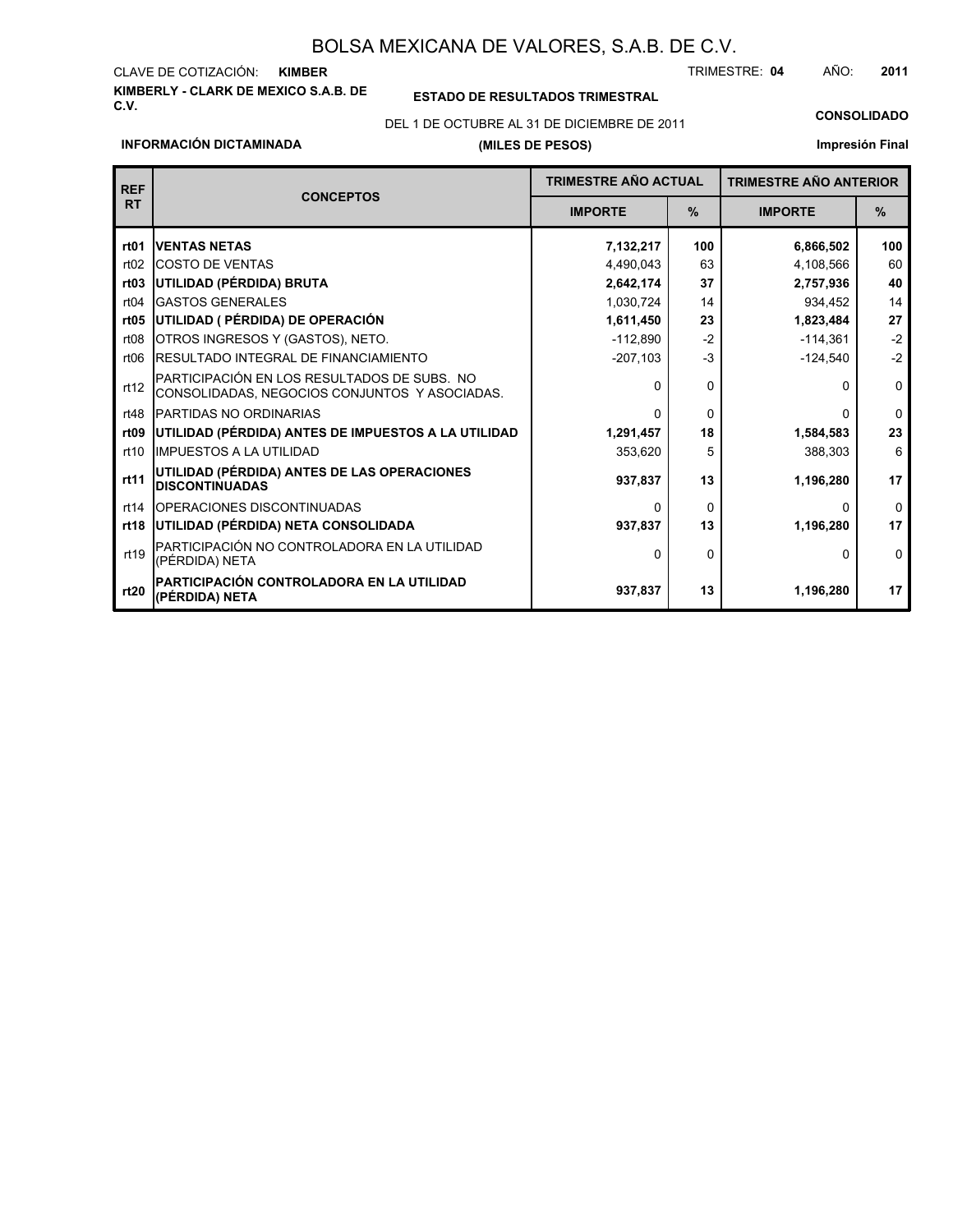# **KIMBERLY - CLARK DE MEXICO S.A.B. DE** CLAVE DE COTIZACIÓN:

### **C.V. ESTADO DE RESULTADOS TRIMESTRAL**

TRIMESTRE: AÑO: **KIMBER 04 2011**

# **(MILES DE PESOS)** DESGLOSE DE PRINCIPALES CONCEPTOS

### **INFORMACIÓN DICTAMINADA**

# **CONSOLIDADO Impresión Final**

| <b>REF</b>       | <b>CONCEPTOS</b>                            | <b>TRIMESTRE AÑO ACTUAL</b> |          | <b>TRIMESTRE AÑO ANTERIOR</b> |                |
|------------------|---------------------------------------------|-----------------------------|----------|-------------------------------|----------------|
| <b>RT</b>        |                                             | <b>IMPORTE</b>              | $\%$     | <b>IMPORTE</b>                | $\%$           |
| rt0              | <b>VENTAS NETAS</b>                         | 7,132,217                   | 100      | 6,866,502                     | 100            |
| rt21             | <b>NACIONALES</b>                           | 6,726,341                   | 94       | 6,507,296                     | 95             |
| rt22             | <b>EXTRANJERAS</b>                          | 405,876                     | 6        | 359,206                       | 5              |
| rt23             | CONVERSIÓN EN DÓLARES (***)                 | 29,579                      | $\Omega$ | 28,931                        | 0              |
| rt <sub>08</sub> | OTROS INGRESOS Y (GASTOS), NETO.            | $-112.890$                  | 100      | $-114,361$                    | 100            |
| rt49             | OTROS INGRESOS Y (GASTOS), NETO.            | 1.442                       | $-1$     | 2,139                         | $-2$           |
| rt34             | P.T.U. CAUSADA                              | 114,356                     | $-101$   | 152,456                       | $-133$         |
| rt35             | P.T.U. DIFERIDA                             | $-24$                       | $\Omega$ | $-35,956$                     | 31             |
| rt06             | <b>RESULTADO INTEGRAL DE FINANCIAMIENTO</b> | $-207,103$                  | 100      | $-124,540$                    | 100            |
| rt24             | <b>INTERESES PAGADOS</b>                    | 201,930                     | $-98$    | 182,206                       | $-146$         |
| rt42             | UTILIDAD (PÉRDIDA) EN ACTUALIZACIÓN DE UDIS |                             | $\Omega$ |                               | 0              |
| rt45             | <b>OTROS GASTOS FINANCIEROS</b>             |                             | $\Omega$ |                               | $\Omega$       |
| rt26             | <b>INTERESES GANADOS</b>                    | 32,246                      | $-16$    | 39,436                        | $-32$          |
| rt46             | OTROS PRODUCTOS FINANCIEROS                 | <sup>0</sup>                | $\Omega$ | 0                             | $\mathbf 0$    |
| rt25             | UTILIDAD (PÉRDIDA) EN CAMBIOS NETO          | $-37,419$                   | 18       | 18,230                        | $-15$          |
| rt28             | RESULTADO POR POSICIÓN MONETARIA            | ŋ                           | $\Omega$ | 0                             | $\mathbf 0$    |
| rt10             | <b>IMPUESTOS A LA UTILIDAD</b>              | 353,620                     | 100      | 388,303                       | 100            |
| rt32             | <b>IMPUESTO CAUSADO</b>                     | 404,843                     | 114      | 379,262                       | 98             |
| rt33             | <b>IMPUESTO DIFERIDO</b>                    | $-51,223$                   | $-14$    | 9,041                         | $\overline{c}$ |

(\*\*\*) DATOS EN MILES DE DOLARES AL TIPO DE CAMBIO DE CIERRE DEL TRIMESTRE QUE SE REPORTA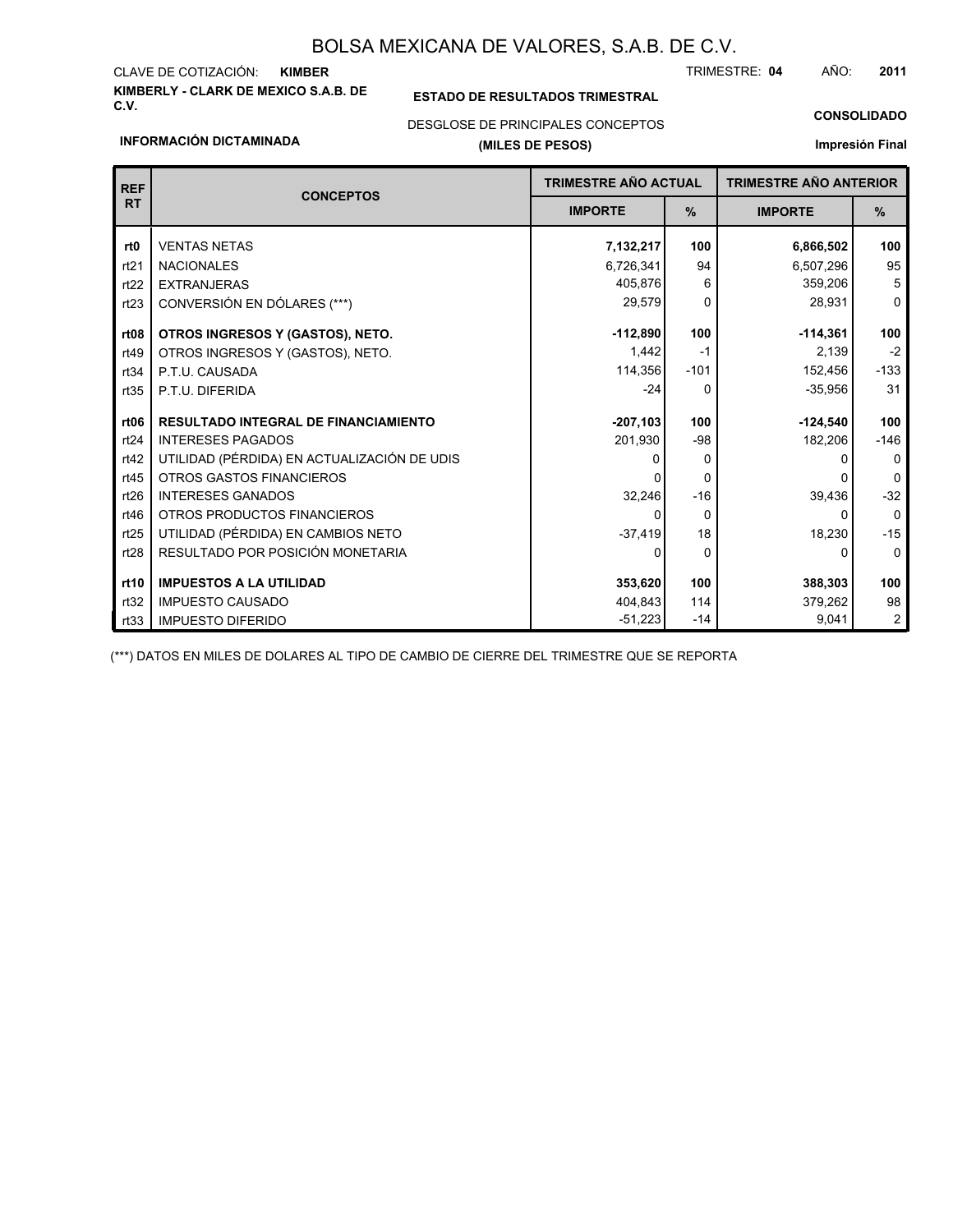**KIMBERLY - CLARK DE MEXICO S.A.B. DE** CLAVE DE COTIZACIÓN: **KIMBER**

**C.V. ESTADO DE RESULTADOS TRIMESTRAL**

TRIMESTRE: **04** AÑO: **2011**

**CONSOLIDADO**

**INFORMACIÓN DICTAMINADA**

# **(MILES DE PESOS)** OTROS CONCEPTOS DE RESULTADOS

**Impresión Final**

| <b>REF</b> | <b>CONCEPTOS</b>                      | <b>TRIMESTRE AÑO ACTUAL</b> | <b>TRIMESTRE AÑO ANTERIOR</b> |  |
|------------|---------------------------------------|-----------------------------|-------------------------------|--|
| RT         |                                       | <b>IMPORTE</b>              | <b>IMPORTE</b>                |  |
| rt4        | DEPRECIACIÓN Y AMORTIZACIÓN OPERATIVA | 289,706                     | 264,917                       |  |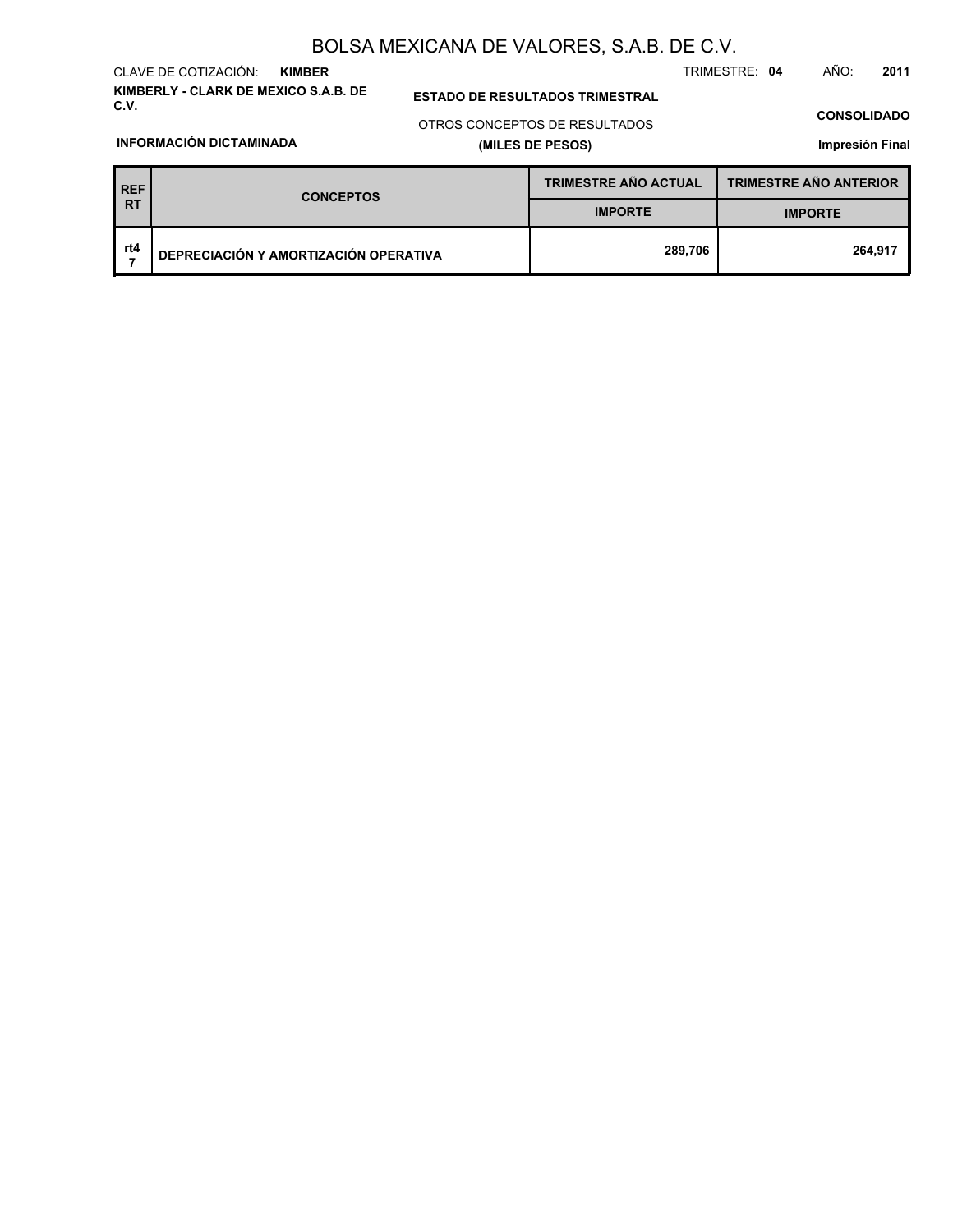CLAVE DE COTIZACIÓN: **KIMBER**

**INFORMACIÓN DICTAMINADA**

**KIMBERLY - CLARK DE MEXICO S.A.B. DE C.V.**

# **ESTADO DE FLUJO DE EFECTIVO (MÉTODO**

**INDIRECTO)**

**Impresión Final**

TRIMESTRE: **04** AÑO: **2011**

## PRINCIPALES CONCEPTOS

**CONSOLIDADO**

|                 | <b>INFORMACIÓN DICTAMINADA</b><br>(MILES DE PESOS)                                     |  |                                       | <b>CONSOLIDADO</b>                      |
|-----------------|----------------------------------------------------------------------------------------|--|---------------------------------------|-----------------------------------------|
| REF E           | <b>CONCEPTOS</b>                                                                       |  | <b>TRIMESTRE AÑO</b><br><b>ACTUAL</b> | <b>TRIMESTRE AÑO</b><br><b>ANTERIOR</b> |
|                 |                                                                                        |  | <b>IMPORTE</b>                        | <b>IMPORTE</b>                          |
|                 | <b>ACTIVIDADES DE OPERACIÓN</b>                                                        |  |                                       |                                         |
| e01             | UTILIDAD (PÉRDIDA) ANTES DE IMPUESTOS A LA UTILIDAD                                    |  | 5,149,700                             | 5,910,113                               |
| e02             | +(-) PARTIDAS SIN IMPACTO EN EL EFECTIVO                                               |  | 494,243                               | 554,770                                 |
| e03             | +(-) PARTIDAS RELACIONADAS CON ACTIVIDADES DE INVERSIÓN                                |  | 1,054,975                             | 979,932                                 |
| e04             | +(-) PARTIDAS RELACIONADAS CON ACTIVIDADES DE FINANCIAMIENTO                           |  | 914,989                               | 625,823                                 |
| e05             | FLUJO DERIVADO DEL RESULTADO ANTES DE IMPUESTOS A LA UTILIDAD                          |  | 7,613,907                             | 8,070,638                               |
| e06             | FLUJOS GENERADOS O UTILIZADOS EN LA OPERACIÓN                                          |  | $-2,944,423$                          | $-3,210,368$                            |
| e07             | <b>FLUJOS NETOS DE EFECTIVO DE ACTIVIDADES DE OPERACIÓN</b>                            |  | 4,669,484                             | 4,860,270                               |
|                 | <b>ACTIVIDADES DE INVERSIÓN</b>                                                        |  |                                       |                                         |
| e08             | FLUJOS NETOS DE EFECTIVO DE ACTIVIDADES DE INVERSIÓN                                   |  | $-1,732,319$                          | $-270,593$                              |
| e09             | EFECTIVO EXCEDENTE (REQUERIDO) PARA APLICAR EN ACTIVIDADES DE<br><b>FINANCIAMIENTO</b> |  | 2,937,165                             | 4,589,677                               |
|                 | <b>ACTIVIDADES DE FINANCIAMIENTO</b>                                                   |  |                                       |                                         |
| e10             | FLUJOS NETOS DE EFECTIVO DE ACTIVIDADES DE FINANCIAMIENTO                              |  | $-5,215,287$                          | $-4,741,705$                            |
| e11             | INCREMENTO (DISMINUCIÓN) NETO DE EFECTIVO Y DEMÁS EQUIVALENTES DE<br><b>EFECTIVO</b>   |  | $-2,278,122$                          | $-152,028$                              |
| e <sub>12</sub> | DIFERENCIA EN CAMBIOS EN EL EFECTIVO Y EQUIVALENTES DE EFECTIVO                        |  | $-1,286$                              | $-1,495$                                |
| e13             | EFECTIVO Y EQUIVALENTES DE EFECTIVO AL PRINCIPIO DEL PERIODO                           |  | 6,306,972                             | 6,460,495                               |
| e14             | EFECTIVO Y EQUIVALENTES DE EFECTIVO AL FINAL DEL PERIODO                               |  | 4,027,564                             | 6,306,972                               |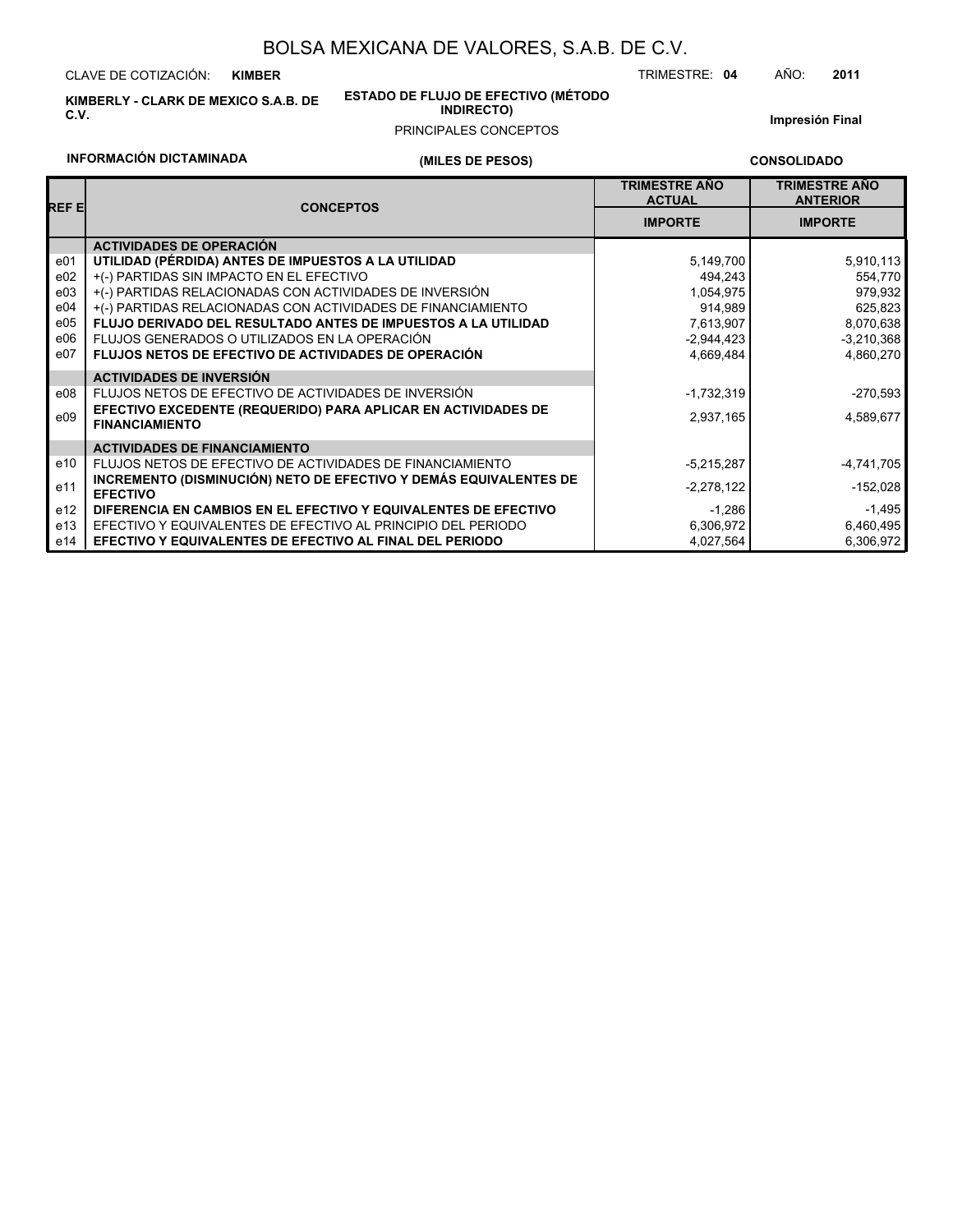CLAVE DE COTIZACIÓN: **KIMBER**

**KIMBERLY - CLARK DE MEXICO S.A.B. DE C.V.**

**ESTADO DE FLUJO DE EFECTIVO (MÉTODO INDIRECTO)**

DESGLOSE DE PRINCIPALES CONCEPTOS

**Impresión Final**

# **INFORMACIÓN DICTAMINADA**

## **(MILES DE PESOS)**

**CONSOLIDADO**

| REF E      | <b>CONCEPTOS</b>                                                                    | <b>TRIMESTRE AÑO</b><br><b>ACTUAL</b> | <b>TRIMESTRE ANO</b><br><b>ANTERIOR</b> |
|------------|-------------------------------------------------------------------------------------|---------------------------------------|-----------------------------------------|
|            |                                                                                     | <b>IMPORTE</b>                        | <b>IMPORTE</b>                          |
| e02        | +(-) PARTIDAS SIN IMPACTO EN EL EFECTIVO                                            | 494,243                               | 554,770                                 |
| e15        | +ESTIMACIÓN DEL EJERCICIO                                                           | 0                                     | $\Omega$                                |
| e16        | +PROVISIÓN DEL EJERCICIO                                                            | 494,243                               | 554,770                                 |
| e17        | + (-) OTRAS PARTIDAS NO REALIZADAS                                                  | 0                                     | 0                                       |
| e03        | +(-) PARTIDAS RELACIONADAS CON ACTIVIDADES DE INVERSIÓN                             | 1,054,975                             | 979,932                                 |
| e18        | + DEPRECIACIÓN Y AMORTIZACIÓN DEL EJERCICIO *                                       | 1,236,161                             | 1,189,583                               |
| e19        | (-) + UTILIDAD O PÉRDIDA EN VENTA DE INMUEBLES, MAQUINARIA Y EQUIPO                 | $-6,952$                              | $-10,844$                               |
| e20        | + PÉRDIDA POR DETERIORO                                                             | 0                                     | 0                                       |
| e21<br>e22 | (-)+PARTICIPACIÓN EN ASOCIADAS Y NEGOCIOS CONJUNTOS<br>(-)DIVIDENDOS COBRADOS       | 0                                     | 0<br>0                                  |
| e23        | (-)INTERESES A FAVOR                                                                | $-174,234$                            | $-198,807$                              |
| e24        | (-) +OTRAS PARTIDAS                                                                 | 0                                     | 0                                       |
|            |                                                                                     |                                       |                                         |
| e04        | +(-) PARTIDAS RELACIONADAS CON ACTIVIDADES DE FINANCIAMIENTO                        | 914,989                               | 625,823                                 |
| e25<br>e26 | +INTERESES DEVENGADOS<br>+ (-) OTRAS PARTIDAS                                       | 805,863<br>109,126                    | 684,813<br>-58,990                      |
|            |                                                                                     |                                       |                                         |
| e06        | FLUJOS GENERADOS O UTILIZADOS EN LA OPERACIÓN                                       | $-2,944,423$                          | $-3,210,368$                            |
| e27        | + (-) DECREMENTO (INCREMENTO) EN CUENTAS POR COBRAR                                 | $-762,316$                            | $-425,489$                              |
| e28        | + (-) DECREMENTO (INCREMENTO) EN INVENTARIOS                                        | $-177,218$                            | $-233,745$                              |
| e29        | + (-) DECREMENTO (INCREMENTO) EN OTRAS CUENTAS POR COBRAR Y OTROS<br><b>ACTIVOS</b> | 0                                     | 0                                       |
| e30        | + (-) INCREMENTO (DECREMENTO) EN PROVEEDORES                                        | 345,449                               | 139,327                                 |
| e31        | + (-) INCREMENTO (DECREMENTO) EN OTROS PASIVOS                                      | $-615,723$                            | $-427,919$                              |
| e32        | + (-)IMPUESTOS A LA UTILIDAD PAGADOS O DEVUELTOS                                    | $-1,734,615$                          | $-2,262,542$                            |
| e08        | <b>FLUJOS NETOS DE EFECTIVO DE ACTIVIDADES DE INVERSIÓN</b>                         | $-1,732,319$                          | $-270,593$                              |
| e33        | - INVERSIÓN DE ACCS. CON CARÁCTER PERMANENTE                                        | 0                                     | 0                                       |
| e34        | +DISPOSICIÓN DE ACCIONES CON CARÁCTER PERMANENTE                                    |                                       | $\Omega$                                |
| e35        | -INVERSIÓN EN INMUEBLES, PLANTA Y EQUIPO                                            | $-1,906,553$                          | $-866,572$                              |
| e36        | +VENTA DE INMUEBLES, PLANTA Y EQUIPO                                                | 0                                     | 0                                       |
| e37        | -INVERSIÓN EN ACTIVOS INTANGIBLES                                                   | 0                                     | 0                                       |
| e38<br>e39 | +DISPOSICIÓN DE ACTIVOS INTANGIBLES<br>-OTRAS INVERSIONES CON CARÁCTER PERMANENTE   | ი<br>0                                | 0<br>0                                  |
| e40        | +DISPOSICIÓN DE OTRAS INVERSIONES CON CARÁCTER PERMANENTE                           | 0                                     | $\Omega$                                |
| e41        | +DIVIDENDOS COBRADOS                                                                | 0                                     | $\Omega$                                |
| e42        | <b>+INTERESES COBRADOS</b>                                                          | 174,234                               | 178,609                                 |
| e43        | +(-) DECREMENTO (INCREMENTO) ANTICIPOS Y PRESTAMOS A TERCEROS                       | 0                                     | 417,370                                 |
| e44        | + (-) OTRAS PARTIDAS                                                                | 0                                     | 0                                       |
| e10        | <b>FLUJOS NETOS DE EFECTIVO DE ACTIVIDADES DE FINANCIAMIENTO</b>                    | $-5,215,287$                          | $-4,741,705$                            |
| e45        | + FINANCIAMIENTOS BANCARIOS                                                         | 0                                     | 0                                       |
| e46        | + FINANCIAMIENTOS BURSÁTILES                                                        | 0                                     | 4,000,000                               |
| e47        | + OTROS FINANCIAMIENTOS                                                             | 0                                     |                                         |
| e48        | (-) AMORTIZACIÓN DE FINANCIAMIENTOS BANCARIOS                                       | $-47,510$                             | $-71,610$                               |
| e49        | (-) AMORTIZACIÓN DE FINANCIAMIENTOS BURSÁTILES                                      | O                                     | $-3,450,000$                            |
| e50        | (-) AMORTIZACIÓN DE OTROS FINANCIAMIENTOS                                           | 0                                     |                                         |
| e51<br>e52 | + (-) INCREMENTO (DECREMENTO) EN EL CAPITAL SOCIAL<br>(-) DIVIDENDOS PAGADOS        | $-3,606,275$                          | 0<br>$-3,455,602$                       |
| e53        | + PRIMA EN VENTA DE ACCIONES                                                        | 0                                     |                                         |
| e54        | + APORTACIONES PARA FUTUROS AUMENTOS DE CAPITAL                                     | 0                                     | 0                                       |
| e55        | -INTERESES PAGADOS                                                                  | $-810,678$                            | $-669,068$                              |
| e56        | -RECOMPRA DE ACCIONES                                                               | $-717,877$                            | $-1,069,093$                            |
| e57        | + (-) OTRAS PARTIDAS                                                                | $-32,947$                             | $-26,332$                               |

\* EN CASO DE QUE DICHO IMPORTE SEA DIFERENTE A LA CUENTA R47 DEBERÁ EXPLICAR EN NOTAS.

TRIMESTRE: **04** AÑO: **2011**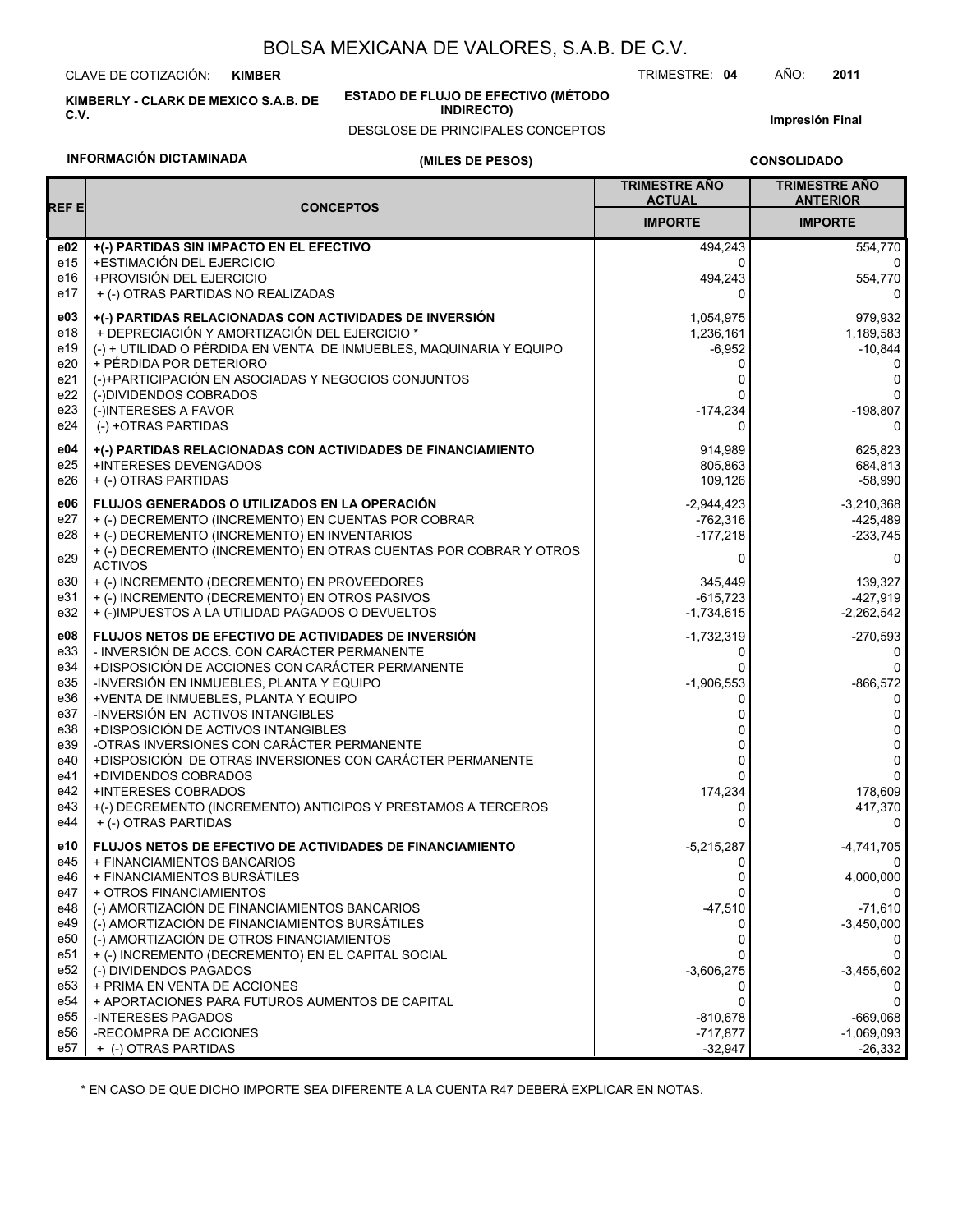CLAVE DE COTIZACIÓN:**KIMBER**: KIMBER TRIMESTRE:

**KIMBERLY - CLARK DE MEXICO S.A.B. DE C.V.**

#### **ESTADO DE VARIACIONES EN EL CAPITALCONTABLE**

**CONSOLIDADO**

#### **Impresión Final**

### **INFORMACIÓN DICTAMINADA**

|                                                                   | <b>CAPITAL CONTRIBUIDO</b>      |                                    |                 |                                             |                                       |                                          |                                       |                    |                                   |
|-------------------------------------------------------------------|---------------------------------|------------------------------------|-----------------|---------------------------------------------|---------------------------------------|------------------------------------------|---------------------------------------|--------------------|-----------------------------------|
| <b>CONCEPTOS</b>                                                  |                                 | <b>PRIMA EN</b>                    |                 | UTILIDADES O PERDIDAS ACUMULADAS            |                                       | RESULTADO INTEGRAL ACUMULADO             | <b>CAPITAL</b>                        | <b>INVERSIÓN</b>   | <b>TOTAL DE</b><br><b>CAPITAL</b> |
|                                                                   | <b>CAPITAL</b><br><b>SOCIAL</b> | <b>VENTA DE</b><br><b>ACCIONES</b> | <b>RESERVAS</b> | UTILIDADES (PERDIDAS)<br><b>POR APLICAR</b> | <b>RETAM E ISR</b><br><b>DIFERIDO</b> | <b>OTRO RESULTADO</b><br><b>INTEGRAL</b> | <b>CONTABLE</b><br><b>MAYORITARIO</b> | <b>MINORITARIA</b> | <b>CONTABLE</b>                   |
| SALDO AL 31 DE DICIEMBRE DE 2009                                  | 4,122,021                       | $\mathbf 0$                        |                 | 4,515,858                                   | $\Omega$                              | $-3,822$                                 | 8,634,057                             | $\mathbf 0$        | 8,634,057                         |
| APLICACIÓN DEL RESULTADO DEL EJERCICIO<br>A RESULTADOS ACUMULADOS |                                 | $\Omega$                           |                 | 2,655                                       |                                       | $-2,655$                                 | $\Omega$                              | $\Omega$           |                                   |
| CONSTITUCIÓN DE RESERVAS                                          | ŋ                               | $\Omega$                           |                 |                                             |                                       |                                          |                                       |                    |                                   |
| DIVIDENDOS DECRETADOS                                             | U                               | $\Omega$                           |                 | $-3,455,602$                                |                                       |                                          | $-3,455,602$                          | $\Omega$           | $-3,455,602$                      |
| (DISMINUCIÓN) AUMENTOS DE CAPITAL                                 | 0                               |                                    |                 | n                                           |                                       |                                          | $\Omega$                              |                    |                                   |
| RECOMPRA DE ACCIONES                                              | $-58,650$                       | $\Omega$                           |                 | $-1,010,443$                                |                                       |                                          | $-1,069,093$                          | $\Omega$           | $-1,069,093$                      |
| RESERVA PARA LA ADQUISICIÓN DE<br><b>ACCIONES</b>                 | 0                               |                                    |                 |                                             |                                       |                                          |                                       |                    |                                   |
| (DISMINUCIÓN) AUMENTO EN PRIMA EN<br>VENTA DE ACCIONES            | ŋ                               |                                    |                 |                                             |                                       |                                          |                                       |                    |                                   |
| (DISMINUCIÓN) AUMENTO EN INVERSIÓN<br><b>MINORITARIA</b>          | O                               |                                    |                 |                                             |                                       |                                          |                                       |                    |                                   |
| RESULTADO INTEGRAL (*)                                            | 0                               | $\Omega$                           |                 | 4,222,945                                   |                                       | $-65,309$                                | 4,157,636                             | $\Omega$           | 4,157,636                         |
| SALDO AL 31 DE DICIEMBRE DE 2010                                  | 4,063,371                       | $\mathbf 0$                        |                 | 4,275,413                                   | $\mathbf{0}$                          | $-71,786$                                | 8,266,998                             | $\mathbf 0$        | 8,266,998                         |
| RECLASIFICACIÓN SALDOS INICIALES RETAM<br>E ISR DIFERIDO          | $\Omega$                        | $\Omega$                           |                 |                                             |                                       |                                          | $\Omega$                              | $\Omega$           |                                   |
| APLICACIÓN DEL RESULTADO DEL EJERCICIO<br>A RESULTADOS ACUMULADOS | $\Omega$                        | $\Omega$                           |                 |                                             |                                       |                                          | $\Omega$                              | $\Omega$           |                                   |
| CONSTITUCIÓN DE RESERVAS                                          | 0                               | $\Omega$                           |                 |                                             |                                       |                                          | $\Omega$                              |                    |                                   |
| DIVIDENDOS DECRETADOS                                             | n                               |                                    |                 | $-3,606,275$                                |                                       |                                          | $-3,606,275$                          | $\Omega$           | $-3,606,275$                      |
| (DISMINUCIÓN) AUMENTOS DE CAPITAL                                 | $\Omega$                        |                                    |                 |                                             |                                       |                                          | $\Omega$                              | $\Omega$           |                                   |
| RECOMPRA DE ACCIONES                                              | $-53,932$                       |                                    |                 | $-663,945$                                  |                                       |                                          | $-717,877$                            |                    | $-717,877$                        |
| RESERVA PARA LA ADQUISICIÓN DE<br><b>ACCIONES</b>                 | 0                               |                                    |                 |                                             |                                       |                                          |                                       |                    |                                   |
| (DISMINUCIÓN) AUMENTO EN PRIMA EN<br>VENTA DE ACCIONES            | ŋ                               |                                    |                 |                                             |                                       |                                          |                                       |                    |                                   |
| (DISMINUCIÓN) AUMENTO EN INVERSIÓN<br><b>MINORITARIA</b>          |                                 |                                    |                 |                                             |                                       |                                          |                                       |                    |                                   |
| RESULTADO INTEGRAL (*)                                            | 0                               | $\Omega$                           |                 | 3,640,873                                   |                                       | $-36,931$                                | 3,603,942                             | $\Omega$           | 3,603,942                         |
| SALDO AL 31 DE DICIEMBRE DE 2011                                  | 4,009,439                       | $\Omega$                           |                 | 3,646,066                                   |                                       | $-108,717$                               | 7,546,788                             | $\Omega$           | 7,546,788                         |

(\*) INCLUYE DEVENGADO Y RECICLADO

#### TRIMESTRE: 04 AÑO: **<sup>2011</sup>**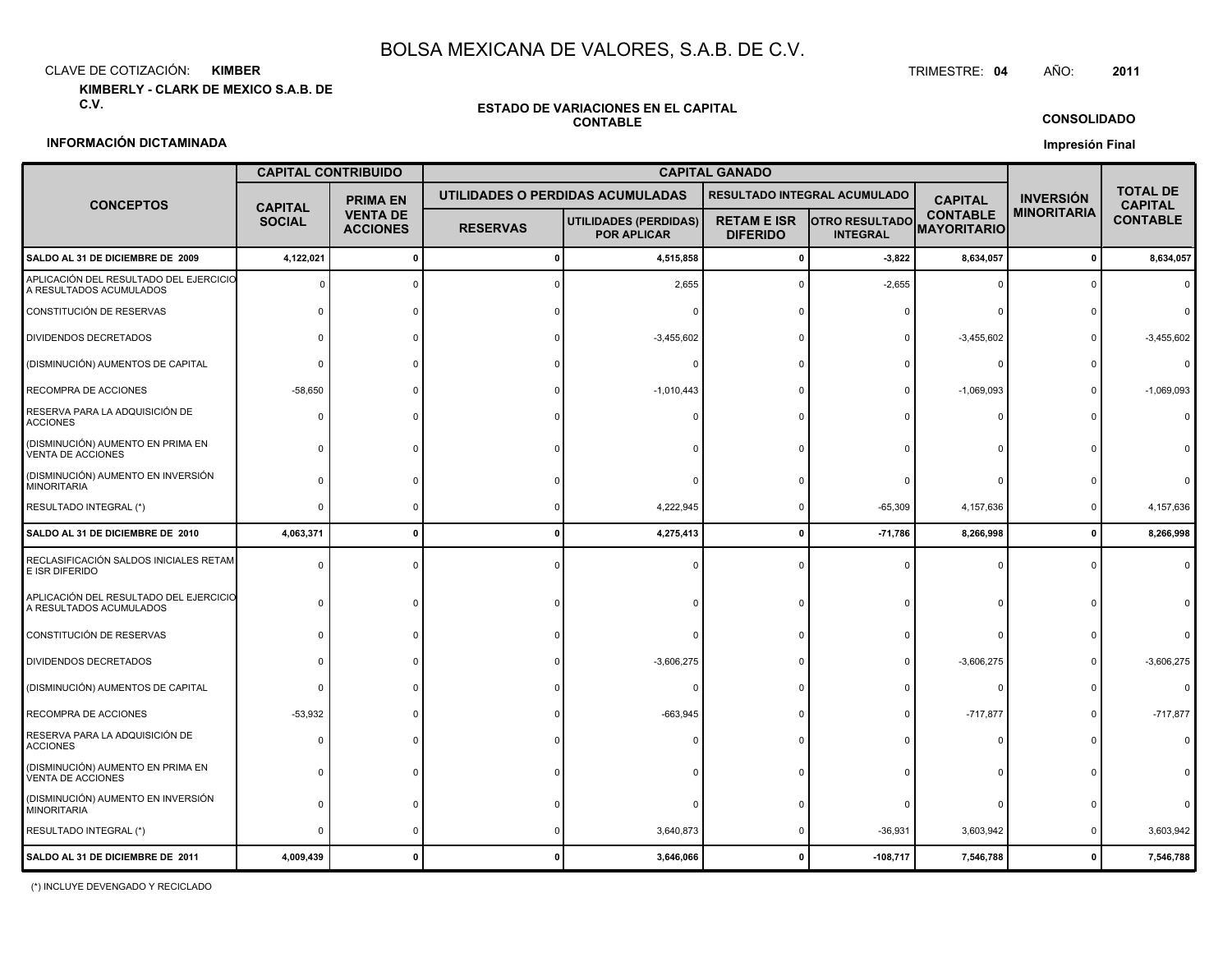### **KIMBERLY - CLARK DE MEXICO S.A.B. DE** CLAVE DE COTIZACIÓN: TRIMESTRE: **04** AÑO: **2011 KIMBER**

### **C.V. DATOS POR ACCIÓN**

# **CONSOLIDADO**

### **INFORMACIÓN DICTAMINADA**

## **Impresión Final**

| <b>REFD</b>     | <b>CONCEPTOS</b>                                                                    |    | <b>TRIMESTRE AÑO ACTUAL</b> |          |    | <b>TRIMESTRE AÑO ANTERIOR</b> |                 |  |  |
|-----------------|-------------------------------------------------------------------------------------|----|-----------------------------|----------|----|-------------------------------|-----------------|--|--|
|                 |                                                                                     |    | <b>IMPORTE</b>              |          |    | <b>IMPORTE</b>                |                 |  |  |
| d <sub>01</sub> | UTILIDAD BÁSICA POR ACCIÓN ORDINARIA (**)                                           | \$ | 3.44                        |          | \$ | 3.95                          |                 |  |  |
| d02             | UTILIDAD BÁSICA POR ACCIÓN PREFERENTE (**)                                          | \$ | 0                           |          | \$ | 0.00                          |                 |  |  |
| d03             | UTILIDAD DILUIDA POR ACCIÓN (**)                                                    | \$ | 0                           |          | \$ | 0.00                          |                 |  |  |
| d04             | UTILIDAD (PÉRDIDA) ANTES DE OPERACIONES<br>DISCONTINUADAS POR ACCIÓN ORDINARIA (**) | \$ | 3.44                        |          | \$ | 3.95                          |                 |  |  |
| d05             | EFECTO DE OPERACIONES DISCONTINUADAS SOBRE LA<br>UTILIDAD (PÉRDIDA) POR ACCIÓN (**) | \$ | $\Omega$                    |          | \$ | 0.00                          |                 |  |  |
| d08             | VALOR EN LIBROS POR ACCIÓN                                                          | \$ | 7.18                        |          | \$ | 7.79                          |                 |  |  |
| d09             | DIVIDENDO EN EFECTIVO ACUMULADO POR ACCIÓN                                          | \$ | 3.40                        |          | \$ | 3.20                          |                 |  |  |
| d10             | DIVIDENDO EN ACCIONES POR ACCIÓN                                                    |    | 0                           | acciones |    |                               | $0.00$ acciones |  |  |
| d11             | PRECIO DE MERCADO (ULTIMO HECHO) A VALOR EN<br>LIBROS.                              |    | 10.57                       | veces    |    | 9.67                          | veces           |  |  |
| d12             | PRECIO DE MERCADO (ULTIMO HECHO) A UTILIDAD<br>BÁSICA POR ACCIÓN ORDINARIA (**)     |    | 22.06                       | veces    |    | 19.08                         | veces           |  |  |
| d13             | PRECIO DE MERCADO (ULTIMO HECHO) A UTILIDAD<br>BÁSICA POR ACCIÓN PREFERENTE (**)    |    | 0                           | veces    |    | 0.00                          | veces           |  |  |

(\*\*) INFORMACIÓN ULTIMOS DOCE MESES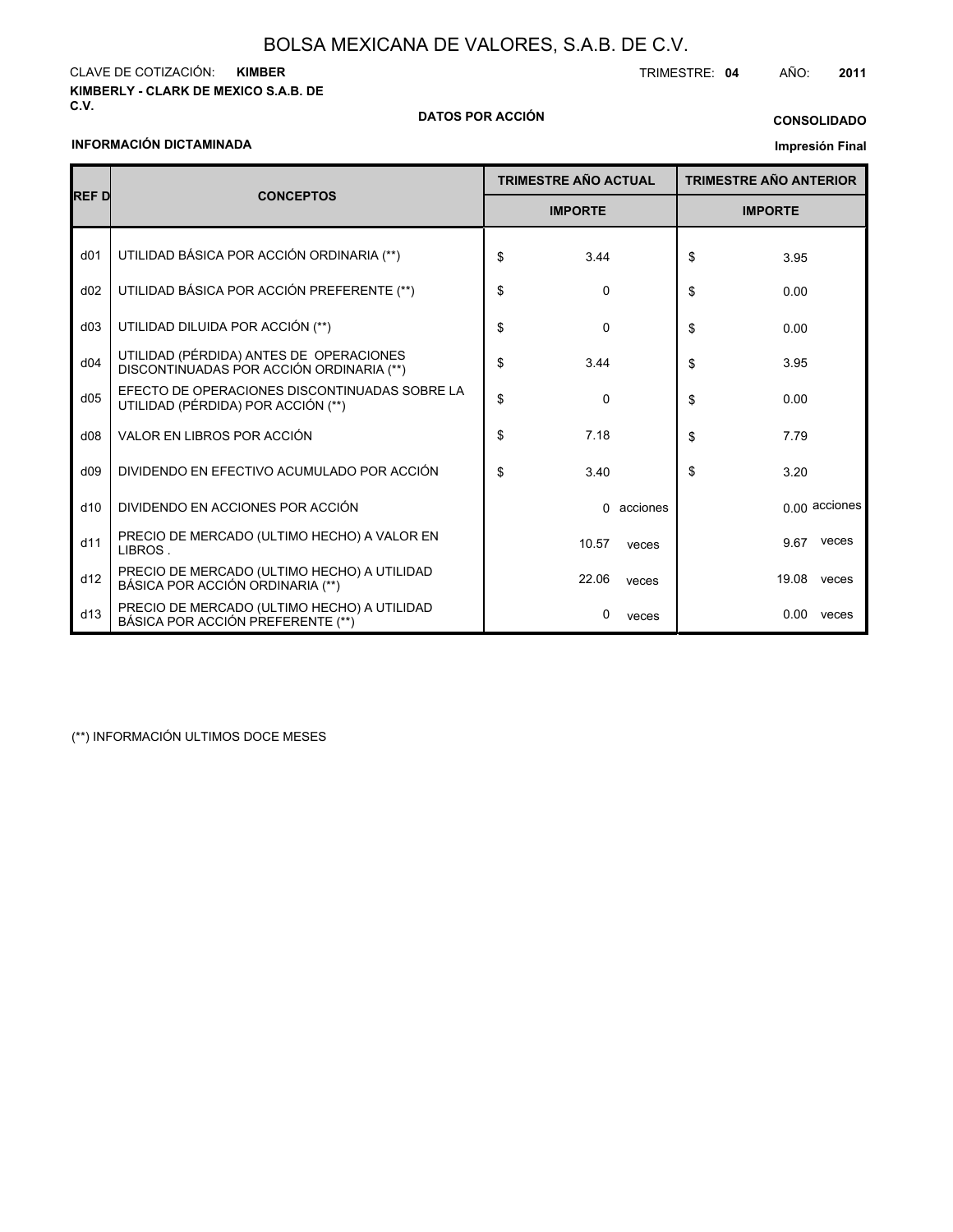#### **KIMBERLY - CLARK DE MEXICO S.A.B. DE C.V.** CLAVE DE COTIZACIÓN: TRIMESTRE: **04** AÑO: **2011 KIMBER**

### **RAZONES Y PROPORCIONES**

# **CONSOLIDADO**

### **INFORMACIÓN DICTAMINADA**

# **Impresión Final**

| REF P | <b>CONCEPTOS</b>                                                          | <b>TRIMESTRE AÑO ACTUAL</b> |               | <b>TRIMESTRE AÑO ANTERIOR</b> |       |
|-------|---------------------------------------------------------------------------|-----------------------------|---------------|-------------------------------|-------|
| p01   | <b>RENDIMIENTO</b><br>UTILIDAD (PÉRDIDA) NETA CONSOLIDADA A VENTAS NETAS  | 13.62                       | %             | 16.12                         | $\%$  |
| p02   | UTILIDAD (PÉRDIDA) NETA CONSOLIDADA A CAPITAL<br>CONTABLE (**)            | 48.24                       | %             | 51.08                         | %     |
| p03   | UTILIDAD (PÉRDIDA) NETA CONSOLIDADA A ACTIVO TOTAL (**)                   | 13.84                       | %             | 15.67                         | %     |
| p04   | DIVIDENDOS EN EFECTIVO A RESULTADO NETO DEL<br><b>EJERCICIO ANTERIOR</b>  | 85.40                       | $\frac{0}{0}$ | 83.23                         | %     |
| p05   | RESULTADO POR POSICIÓN MONETARIA A UTILIDAD<br>(PÉRDIDA) NETA CONSOLIDADA | 0.00                        | %             | 0.00                          | %     |
|       | <b>ACTIVIDAD</b>                                                          |                             |               |                               |       |
| p06   | VENTAS NETAS A ACTIVO TOTAL (**)                                          | 1.02                        | veces         | 0.97                          | veces |
| p07   | VENTAS NETAS A INMUEBLES, PLANTA Y EQUIPO (NETO) (**)                     | 1.81                        | veces         | 1.86                          | veces |
| p08   | ROTACIÓN DE INVENTARIOS(**)                                               | 7.90                        | veces         | 8.17                          | veces |
| p09   | DÍAS DE VENTAS POR COBRAR                                                 | 63                          | dias          | 54                            | dias  |
| p10   | INTERESES PAGADOS A PASIVO TOTAL CON COSTO (**)                           | 7.07                        | $\%$          | 6.93                          | $\%$  |
|       | <b>APALACAMIENTO</b>                                                      |                             |               |                               |       |
| p11   | PASIVO TOTAL A ACTIVO TOTAL                                               | 71.30                       | $\%$          | 69.31                         | %     |
| p12   | PASIVO TOTAL A CAPITAL CONTABLE                                           | 2.48                        | veces         | 2.26                          | veces |
| p13   | PASIVO EN MONEDA EXTRANJERA A PASIVO TOTAL                                | 9.59                        | %             | 7.93                          | $\%$  |
| p14   | PASIVO A LARGO PLAZO A INMUEBLES, PLANTA Y EQUIPO<br>(NETO)               | 76.37                       | $\%$          | 80.19                         | $\%$  |
| p15   | UTILIDAD (PÉRDIDA) DESPUÉS DE GTOS. GRALES. A<br><b>INTERESES PAGADOS</b> | 7.91                        | veces         | 10.05                         | veces |
| p16   | VENTAS NETAS A PASIVO TOTAL (**)                                          | 1.43                        | veces         | 1.40                          | veces |
|       | <b>LIQUIDEZ</b>                                                           |                             |               |                               |       |
| p17   | ACTIVO CIRCULANTE A PASIVO CIRCULANTE                                     | 2.08                        | veces         | 2.43                          | veces |
| p18   | ACTIVO CIRCULANTE MENOS INVENTARIOS A PASIVO<br><b>CIRCULANTE</b>         | 1.70                        | veces         | 2.07                          | veces |
| p19   | ACTIVO CIRCULANTE A PASIVO TOTAL                                          | 0.62                        | veces         | 0.69                          | veces |
| p20   | EFECTIVO E INVERSIONES TEMPORALES A PASIVO<br><b>CIRCULANTE</b>           | 72.37                       | $\%$          | 118.79                        | $\%$  |

(\*\*) INFORMACIÓN ULTIMOS DOCE MESES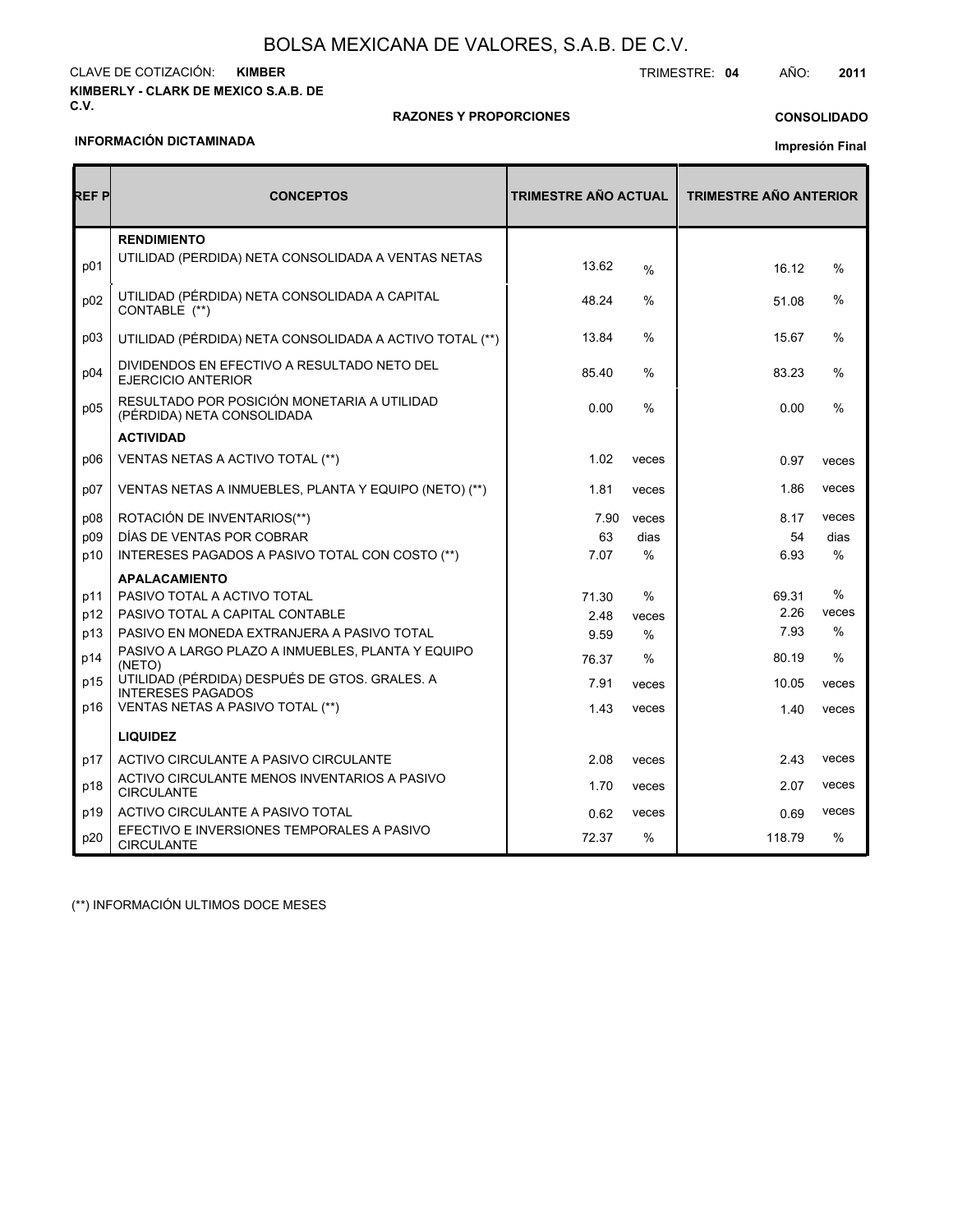**KIMBERLY - CLARK DE MEXICO S.A.B. DE C.V.**

**COMENTARIOS Y ANALISIS DE LA ADMINISTRACIÓN SOBRE LOS RESULTADOS DE OPERACIÓN Y SITUACIÓN FINANCIERA DE LA COMPAÑÍA**

TRIMESTRE: **04** AÑO: **2011**

 $1/2$ **CONSOLIDADO Impresión Final** PAGINA

### **INFORMACIÓN DICTAMINADA**

PUNTOS SOBRESALIENTES:

- RECORD DE VENTAS NETAS PARA UN TRIMESTRE Y AÑO.
- 4 PORCIENTO ARRIBA EN EL TRIMESTRE Y 2 PORCIENTO ARRIBA EN EL AÑO.
- INCREMENTOS EN PARTICIPACIONES DE MERCADO.
- RESULTADOS FINANCIEROS AFECTADOS POR EL ALZA DE PRECIO EN INSUMOS Y LA DEPRECIACIÓN DEL PESO.
- INVERSIÓN EN CAPEX MAYOR A \$1,900 MILLONES EN LOS DOCE MESES.
- CONSEJO DE ADMINISTRACIÓN AUTORIZÓ ADQUISICIÓN DE EVENFLO.

EL 2011 NO FUE UN BUEN AÑO EN TÉRMINOS FINANCIEROS. SE CARACTERIZÓ POR UN AMBIENTE ECONÓMICO QUE NO ACABA DE RECUPERARSE Y POR UN CONSUMIDOR CAUTELOSO. ANTE ESTE ENTORNO, INCREMENTAMOS NUESTROS APOYOS PROMOCIONALES Y MERCADOLÓGICOS Y NOS ENFOCAMOS EN SOSTENER LOS VOLÚMENES DE VENTA E INCREMENTAR LAS PARTICIPACIONES DE MERCADO. RESENTIMOS UNA MUY IMPORTANTE INFLACIÓN EN LOS PRECIOS DE LAS MATERIAS PRIMAS, EL INCREMENTO DE LOS ENERGÉTICOS Y LA FUERTE DEPRECIACIÓN DEL PESO, LO QUE DIO COMO RESULTADO UN DECREMENTO EN LA UTILIDAD DE OPERACIÓN Y EN LA UTILIDAD NETA.

LOGRAMOS RECORD HISTÓRICO PARA LAS VENTAS NETAS DE LA COMPAÑÍA EN UN AÑO; LAS MISMAS CRECIERON 2 PORCIENTO, 1 PORCIENTO POR MAYORES VOLÚMENES Y 1 PORCIENTO POR MEJORES PRECIOS Y MEZCLA DE PRODUCTOS. A PESAR DE QUE LA DEMANDA CONTINUÓ LENTA, LOS VOLÚMENES DE PRODUCTOS AL CONSUMIDOR SE SOSTUVIERON Y EN VARIAS CATEGORÍAS GANAMOS PARTICIPACIÓN DE MERCADO. HUBO CATEGORÍAS QUE TUVIERON UN MUY BUEN DESEMPEÑO, COMO ES EL CASO DE SERVILLETAS, HIGIÉNICOS, TOALLITAS HÚMEDAS Y PROTECCIÓN FEMENINA. LAS DIVISIONES DE PROFESSIONAL Y EXPORTACIÓN MOSTRARON IMPORTANTES CRECIMIENTOS EN VENTAS.

LOS IMPACTOS DE LOS FUERTES INCREMENTOS EN LOS PRECIOS DE ALGUNOS INSUMOS SE RESINTIERON DURANTE TODO EL AÑO. VARIOS CONTINÚAN EN NIVELES MUY ALTOS, PERO ALGUNOS YA EMPEZARON A MOSTRAR UNA TENDENCIA A LA BAJA. SIN EMBARGO, LOS EFECTOS DE LA DEPRECIACIÓN DEL PESO, QUE SE ACELERÓ EN EL SEGUNDO SEMESTRE DEL AÑO, HA SIDO MUCHO MAYOR QUE ALGUNAS DE LAS BAJAS EN MATERIAS PRIMAS QUE HEMOS EXPERIMENTADO. ADICIONALMENTE, EL COSTO DE ENERGÍA TAMBIÉN TUVO INCREMENTOS IMPORTANTES EN EL AÑO. ANTE ESTE ESCENARIO, CONTINUAMOS CON NUESTROS ESFUERZOS INTERNOS EN PROGRAMAS DE REDUCCIÓN Y CONTENCIÓN DE COSTOS, PERO ÉSTOS NO FUERON SUFICIENTES PARA COMPENSAR EL TOTAL DE LOS IMPACTOS SUFRIDOS. EN PERSPECTIVA HISTÓRICA EN TIEMPOS RECIENTES, NO HABÍAMOS SENTIDO IMPACTOS TAN FUERTES SUMADOS ENTRE INCREMENTOS DE PRECIOS HISTÓRICOS EN LOS INSUMOS Y UNA DEVALUACIÓN QUE DESDE SU PUNTO MÁS BAJO EN EL 2011 A FIN DE AÑO FUE DE MÁS DEL 20 PORCIENTO.

DURANTE EL AÑO, EFECTUAMOS IMPORTANTES INVERSIONES EN EL MERCADO CON EL OBJETO DE INCENTIVAR LA DEMANDA E INCREMENTAR LOS VOLÚMENES Y LA PARTICIPACIÓN DE MERCADO DE NUESTROS PRINCIPALES PRODUCTOS. AUNQUE ESTE OBJETIVO SE LOGRÓ, LOS MAYORES COSTOS Y EL INCREMENTO EN INVERSIÓN EN PUBLICIDAD Y PROMOCIÓN DIERON COMO RESULTADO QUE LA UTILIDAD DE OPERACIÓN FUERA 7 PORCIENTO MENOR QUE EL AÑO ANTERIOR.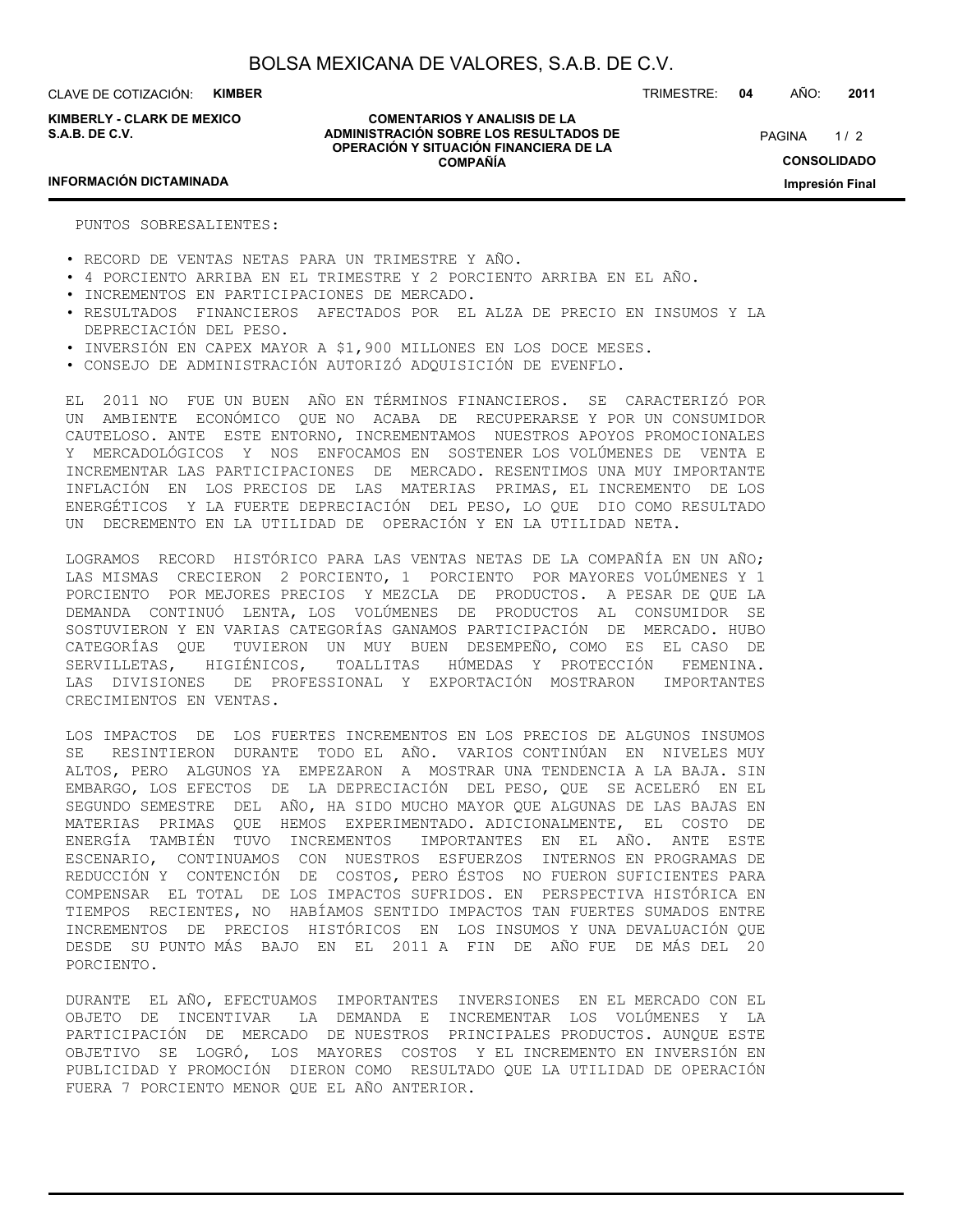CLAVE DE COTIZACIÓN: **KIMBER**

**KIMBERLY - CLARK DE MEXICO S.A.B. DE C.V.**

#### **COMENTARIOS Y ANALISIS DE LA ADMINISTRACIÓN SOBRE LOS RESULTADOS DE OPERACIÓN Y SITUACIÓN FINANCIERA DE LA COMPAÑÍA**

 $2/2$ **CONSOLIDADO** PAGINA

**Impresión Final**

### **INFORMACIÓN DICTAMINADA**

LA UTILIDAD NETA DEL AÑO FUE 14 PORCIENTO MENOR, YA QUE, ADEMÁS DE LA DISMINUCIÓN EN LA UTILIDAD DE OPERACIÓN, ÉSTA SE VIO IMPACTADA NEGATIVAMENTE POR UN MAYOR COSTO INTEGRAL DE FINANCIAMIENTO, PRODUCTO DE UN MAYOR GASTO FINANCIERO REQUERIDO PARA HACER FRENTE A LAS NUEVAS INVERSIONES Y POR EL EFECTO DE PÉRDIDAS CAMBIARIAS OCASIONADAS POR LA REPENTINA, FUERTE Y DESORDENADA DEPRECIACIÓN DEL PESO OCURRIDA EN LA SEGUNDA MITAD DEL AÑO.

DURANTE EL AÑO, GENERAMOS EBITDA POR \$7,614 MILLONES DE PESOS. HEMOS INVERTIDO EN LOS ÚLTIMOS DOCE MESES \$2,625 MILLONES DE PESOS (\$1,907 EN ACTIVOS FIJOS O CAPEX Y \$718 EN LA RECOMPRA DE ACCIONES PROPIAS) Y SE PAGÓ UN DIVIDENDO A NUESTROS ACCIONISTAS POR \$3,606 MILLONES DE PESOS.

AL 31 DE DICIEMBRE DE 2011 TERMINAMOS CON EFECTIVO POR \$4,028 MILLONES DE PESOS.

DURANTE LOS DOCE MESES NUESTRA INVERSIÓN EN ACTIVOS FIJOS (CAPEX) SUPERÓ LOS \$1,900 MILLONES DE PESOS QUE INCLUYEN LA ADQUISICIÓN DE CIERTOS ACTIVOS PRODUCTIVOS QUE NOS DARÁN MÁS CAPACIDAD DE CONVERSIÓN DE PRODUCTOS PARA EL HOGAR. DICHOS ACTIVOS YA SE ENCUENTRAN INTEGRADOS A NUESTRA PLATAFORMA PRODUCTIVA.

DURANTE EL CUARTO TRIMESTRE CONTINUAMOS CON NUESTRA ESTRATEGIA DE INCREMENTAR EL VOLUMEN Y NUESTRAS PARTICIPACIONES DE MERCADO. LOGRAMOS RECORD EN VENTAS NETAS PARA EL TRIMESTRE AL CRECER 4 PORCIENTO FRENTE AL MISMO PERIODO DEL AÑO ANTERIOR Y LA ESTRATEGIA ESTÁ DANDO RESULTADO YA QUE NUESTRO VOLUMEN DE VENTAS CRECIÓ 4 PORCIENTO Y LAS PARTICIPACIONES DE MERCADO SE SOSTUVIERON Y EN VARIOS CASOS SE INCREMENTARON. SIN EMBARGO, DEBIDO AL ESCENARIO ADVERSO EN COSTOS Y TIPO DE CAMBIO ANTES DESCRITO, MÁS EL INCREMENTO EN EL ESFUERZO MERCADOLÓGICO Y PROMOCIONAL, TUVIMOS UNA MENOR UTILIDAD DE OPERACIÓN Y MENOR RESULTADO NETO.

LA UTILIDAD NETA FUE 22 PORCIENTO MENOR QUE EL AÑO ANTERIOR, YA QUE ADEMÁS DE LA DISMINUCIÓN EN LA UTILIDAD DE OPERACIÓN, ÉSTA SE VIO IMPACTADA NEGATIVAMENTE POR EL EFECTO DE PÉRDIDAS CAMBIARIAS OCASIONADAS POR LA REPENTINA, FUERTE Y DESORDENADA DEPRECIACIÓN DEL PESO OCURRIDA EN EL TRIMESTRE.

AL 31 DE DICIEMBRE DE 2011, TAL Y COMO SE HA REVELADO EN LOS ESTADOS FINANCIEROS, LA COMPAÑÍA CUENTA CON UN INSTRUMENTO FINANCIERO DERIVADO QUE SE UTILIZA PARA REDUCIR LOS RIESGOS DE LOS EFECTOS DE LAS VARIACIONES EN LAS TASAS DE INTERÉS. INDEPENDIENTEMENTE DEL VALOR DE MERCADO DE ESTE INSTRUMENTO, SU EFECTO EN LOS ESTADOS FINANCIEROS NO SERÍA MATERIAL.

POR ÚLTIMO, EL CONSEJO DE ADMINISTRACIÓN APROBÓ, EN SU SESIÓN DEL DÍA MARTES 17 DE ENERO, LA COMPRA DEL NEGOCIO DE ACCESORIOS PARA ALIMENTACIÓN DE EVENFLO COMPANY INC POR UNA CANTIDAD QUE EQUIVALE A UN MÚLTIPLO DE 8.9 VECES EBITDA, QUE ES MENOR AL MÚLTIPLO ACTUAL DE KCM. EL CIERRE DE LA OPERACIÓN FUE EL DÍA 31 DE ENERO Y LA MISMA FUE FINANCIADA CON RECURSOS PROPIOS. ESTA ADQUISICIÓN VA EN LÍNEA CON NUESTRA ESTRATEGIA DE BUSCAR NUEVAS AVENIDAS DE CRECIMIENTO.

TRIMESTRE: **04** AÑO: **2011**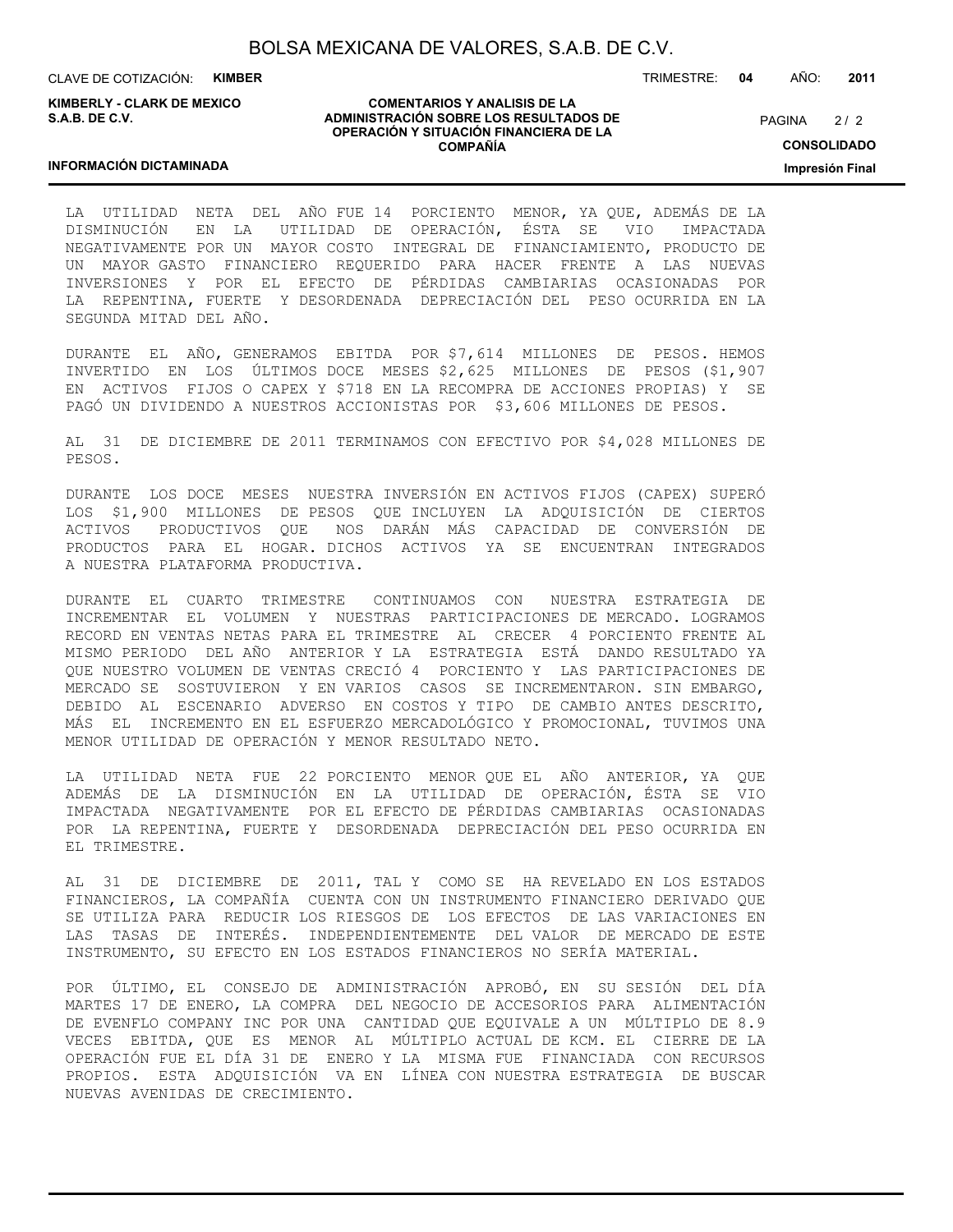**KIMBER**

**KIMBERLY - CLARK DE MEXICO S.A.B. DE C.V.**

**NOTAS COMPLEMENTARIAS A LA INFORMACIÓN FINANCIERA**

CLAVE DE COTIZACIÓN: TRIMESTRE: **04** AÑO: **2011**

PAGINA 1/9

**CONSOLIDADO Impresión Final**

### **INFORMACIÓN DICTAMINADA**

OPERACIONES

-----------

KIMBERLY-CLARK DE MÉXICO, S. A. B. DE C. V. Y SUBSIDIARIAS (LA "COMPAÑÍA") SE DEDICA A LA MANUFACTURA Y COMERCIALIZACIÓN DE PRODUCTOS DESECHABLES PARA EL CONSUMIDOR DE USO DIARIO DENTRO Y FUERA DEL HOGAR, COMO SON: PAÑALES Y PRODUCTOS PARA BEBÉ, TOALLAS FEMENINAS, PRODUCTOS PARA INCONTINENCIA, PAPEL HIGIÉNICO, SERVILLETAS, PAÑUELOS, TOALLAS PARA MANOS Y COCINA, TOALLITAS HÚMEDAS Y PRODUCTOS PARA EL CUIDADO DE LA SALUD. ENTRE SUS PRINCIPALES MARCAS SE ENCUENTRAN: HUGGIES®, KLEENBEBÉ®, KLEENEX®, KIMLARK®, PÉTALO®, COTTONELLE®, DEPEND® Y KOTEX®.

BASES DE PRESENTACION DE ESTADOS FINANCIEROS --------------------------------------------

UNIDAD MONETARIA DE LOS ESTADOS FINANCIEROS - LOS ESTADOS FINANCIEROS Y NOTAS AL 31 DE DICIEMBRE DE 2011 Y 2010 Y POR LOS AÑOS QUE TERMINARON EN ESAS FECHAS INCLUYEN SALDOS Y TRANSACCIONES DE PESOS DE DIFERENTE PODER ADQUISITIVO.

CONSOLIDACIÓN - LOS ESTADOS FINANCIEROS CONSOLIDADOS INCLUYEN LAS CIFRAS DE KIMBERLY-CLARK DE MÉXICO, S. A. B. DE C. V. Y DE LAS SIGUIENTES SUBSIDIARIAS, DE LAS CUALES POSEE LA TOTALIDAD DE LAS ACCIONES:

- CRISOBA INDUSTRIAL, S. A. DE C. V. PROPORCIONA SERVICIOS DE RENTA DE INMUEBLES, EQUIPO Y OTROS A KIMBERLY-CLARK DE MÉXICO, S. A. B. DE C. V.
- SERVICIOS EMPRESARIALES SORAN, S. A. DE C. V. PROPORCIONA FINANCIAMIENTO Y A TRAVES DE SUS COMPAÑÍAS SUBSIDIARIAS, SERVICIOS DE DISTRIBUCIÓN Y OTROS A KIMBERLY-CLARK DE MÉXICO, S. A. B. DE C. V.
- TAXI AÉREO DE MÉXICO, S. A. PROPORCIONA SERVICIO DE TRANSPORTE AÉREO A PERSONAL DE KIMBERLY-CLARK DE MÉXICO, S. A. B. DE C. V., SUS SUBSIDIARIAS Y AL PÚBLICO EN GENERAL.
- OTRAS SUBSIDIARIAS CUYA ACTIVIDAD ES EL ARRENDAMIENTO DE INMUEBLES A OTRAS SUBSIDIARIAS DE KIMBERLY-CLARK DE MÉXICO, S. A. B. DE C. V.

LAS OPERACIONES Y SALDOS INTERCOMPAÑÍAS HAN SIDO ELIMINADOS EN LA CONSOLIDACIÓN.

#### RESUMEN DE POLÍTICAS CONTABLES SIGNIFICATIVAS ---------------------------------------------

LOS ESTADOS FINANCIEROS CONSOLIDADOS CUMPLEN CON LAS NORMAS DE INFORMACIÓN FINANCIERA "NIF". SU PREPARACIÓN REQUIERE QUE LA ADMINISTRACIÓN EFECTÚE CIERTAS ESTIMACIONES Y UTILICE DETERMINADOS SUPUESTOS PARA VALUAR ALGUNAS DE LAS PARTIDAS DE LOS ESTADOS FINANCIEROS Y PARA EFECTUAR LAS REVELACIONES QUE SE CONSIDEREN ADECUADAS EN LAS CIRCUNSTANCIAS. LAS PRINCIPALES POLÍTICAS CONTABLES SON LAS SIGUIENTES:

RECONOCIMIENTO DE LOS EFECTOS DE LA INFLACIÓN - DE ACUERDO CON LA NIF B-10 EFECTOS DE LA INFLACIÓN, SE CONSIDERA QUE EXISTEN DOS ENTORNOS ECONOMICOS: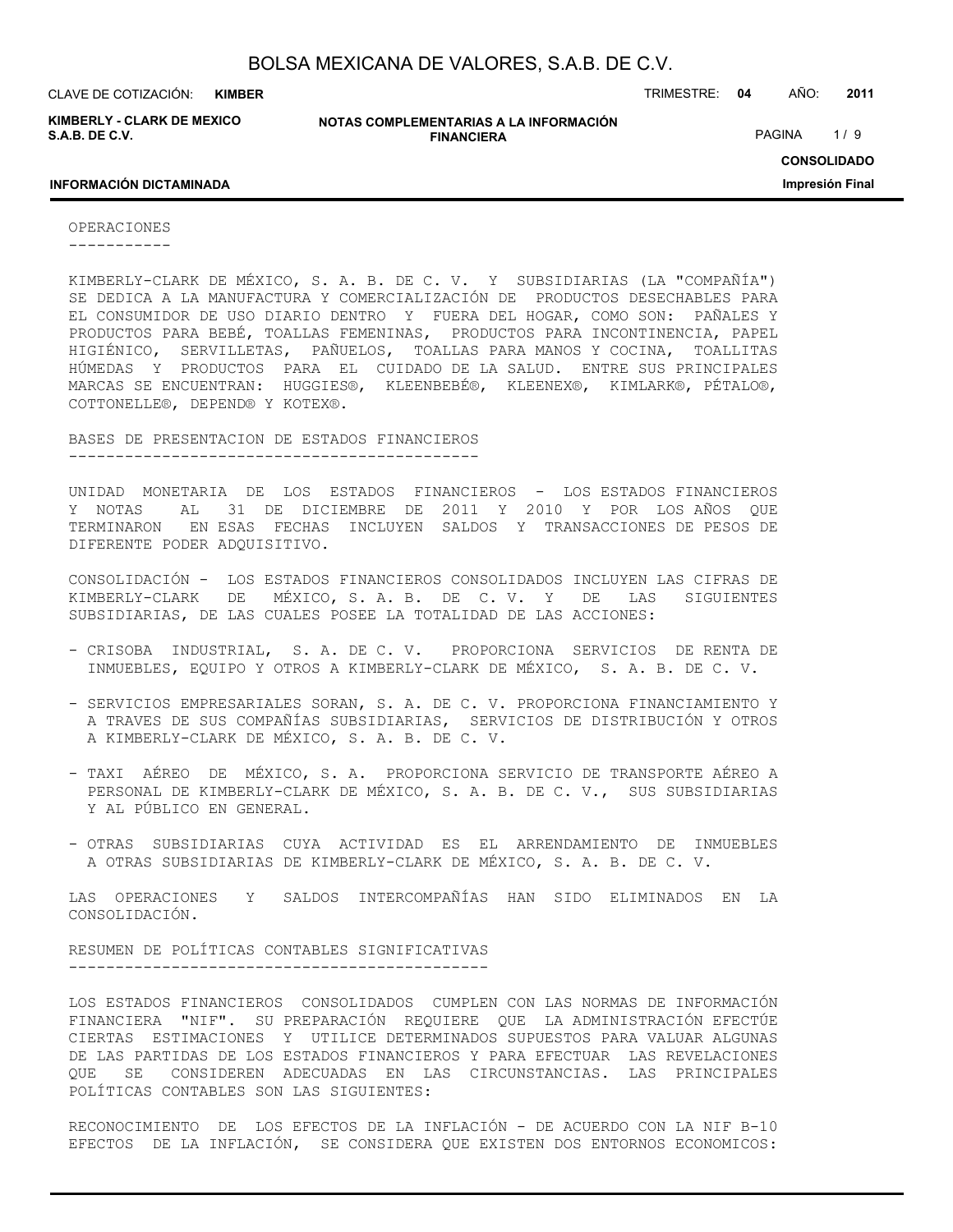| BOLSA MEXICANA DE VALORES, S.A.B. DE C.V. |  |  |  |
|-------------------------------------------|--|--|--|
|-------------------------------------------|--|--|--|

CLAVE DE COTIZACIÓN: TRIMESTRE: **04** AÑO: **2011 KIMBER**

**KIMBERLY - CLARK DE MEXICO S.A.B. DE C.V.**

#### **NOTAS COMPLEMENTARIAS A LA INFORMACIÓN FINANCIERA**

PAGINA 2/9

**CONSOLIDADO**

**Impresión Final**

### **INFORMACIÓN DICTAMINADA**

A) INFLACIONARIO, CUANDO LA INFLACIÓN ACUMULADA DE LOS TRES EJERCICIOS ANUALES ANTERIORES ES IGUAL O SUPERIOR A 26%, CASO EN EL CUAL REQUIERE EL RECONOCIMIENTO DE LOS EFECTOS DE LA INFLACIÓN, Y B) NO INFLACIONARIO, CUANDO EN EL MISMO PERIODO LA INFLACIÓN ES MENOR A 26%, EN ESTE ÚLTIMO CASO, NO SE DEBEN RECONOCER LOS EFECTOS DE LA INFLACIÓN EN LOS ESTADOS FINANCIEROS.

DEBIDO A QUE AL 31 DE DICIEMBRE DE 2011 Y 2010 LA INFLACIÓN ACUMULADA DE LOS TRES EJERCICIOS ANTERIORES FUE DE 15.19% Y 14.48%, RESPECTIVAMENTE; EL ENTORNO ECONÓMICO CALIFICA COMO NO INFLACIONARIO.

POR LO TANTO DESDE EL 1 DE ENERO DE 2008, LA COMPAÑÍA SUSPENDIÓ EL RECONOCIMIENTO DE LOS EFECTOS DE LA INFLACIÓN EN LOS ESTADOS FINANCIEROS; SIN EMBARGO, CIERTOS SALDOS EN EL ACTIVO Y CAPITAL CONTABLE INCLUYEN LOS EFECTOS DE REEXPRESION RECONOCIDOS HASTA EL 31 DE DICIEMBRE DE 2007.

EQUIVALENTES DE EFECTIVO - CONSISTE EN INVERSIONES DIARIAS DE EXCEDENTES DE EFECTIVO E INVERSIONES EN VALORES FÁCILMENTE CONVERTIBLES EN EFECTIVO Y SUJETOS A RIESGOS POCO SIGNIFICATIVOS DE CAMBIOS EN VALOR.

INVENTARIOS Y COSTO DE VENTAS - LOS INVENTARIOS SE VALÚAN AL MENOR DE SU COSTO O VALOR NETO DE REALIZACIÓN, UTILIZANDO EL MÉTODO DE PRIMERAS ENTRADAS PRIMERAS SALIDAS.

INMUEBLES, MAQUINARIA Y EQUIPO - SE REGISTRAN AL COSTO DE ADQUISICIÓN. LOS SALDOS QUE PROVIENEN DE ADQUISICIONES DE PROCEDENCIA NACIONAL REALIZADAS HASTA EL 31 DE DICIEMBRE DE 2007 SE ACTUALIZARON APLICANDO FACTORES DERIVADOS DEL INPC (ÍNDICE NACIONAL DE PRECIOS AL CONSUMIDOR), HASTA ESA FECHA. EN EL CASO DE ACTIVOS FIJOS DE ORIGEN EXTRANJERO SU COSTO DE ADQUISICIÓN SE ACTUALIZÓ HASTA ESA MISMA FECHA, CON LA INFLACIÓN DEL PAÍS DE ORIGEN Y SE CONSIDERÓ LA FLUCTUACIÓN DEL PESO MEXICANO CON RELACIÓN A LA MONEDA DE DICHO PAÍS DE ORIGEN.

LA DEPRECIACIÓN DE LOS INMUEBLES, MAQUINARIA Y EQUIPO SE CALCULA CONFORME AL MÉTODO DE LÍNEA RECTA Y CON BASE EN LAS VIDAS ÚTILES ESTIMADAS DE LOS ACTIVOS, COMO SIGUE:

|                      | AÑOS<br>PROMEDIO |
|----------------------|------------------|
|                      |                  |
| EDIFICIOS            | 45               |
| MAQUINARIA Y EQUIPO  | 15 A 25          |
| EOUIPO DE TRANSPORTE | 12 Y 25          |

CAPITALIZACIÓN DEL RESULTADO INTEGRAL DE FINANCIAMIENTO - EL RESULTADO INTEGRAL DE FINANCIAMIENTO INCURRIDO Y ATRIBUIBLE AL PERÍODO DURANTE EL CUAL SE LLEVÓ A CABO LA CONSTRUCCIÓN E INSTALACIÓN DE PROYECTOS MAYORES DE INVERSIÓN EN INMUEBLES, MAQUINARIA Y EQUIPO SE CAPITALIZA Y SE ACTUALIZÓ HASTA EL 31 DE DICIEMBRE DE 2007 APLICANDO EL INPC.

DETERIORO DE ACTIVOS DE LARGA DURACIÓN EN USO - ANUALMENTE SE REVISA EL VALOR EN LIBROS DE LOS ACTIVOS DE LARGA DURACIÓN EN USO, PARA DETECTAR LA PRESENCIA DE ALGÚN INDICIO DE DETERIORO. AL 31 DE DICIEMBRE DE 2011 Y 2010 NO EXISTEN INDICIOS DE DETERIORO.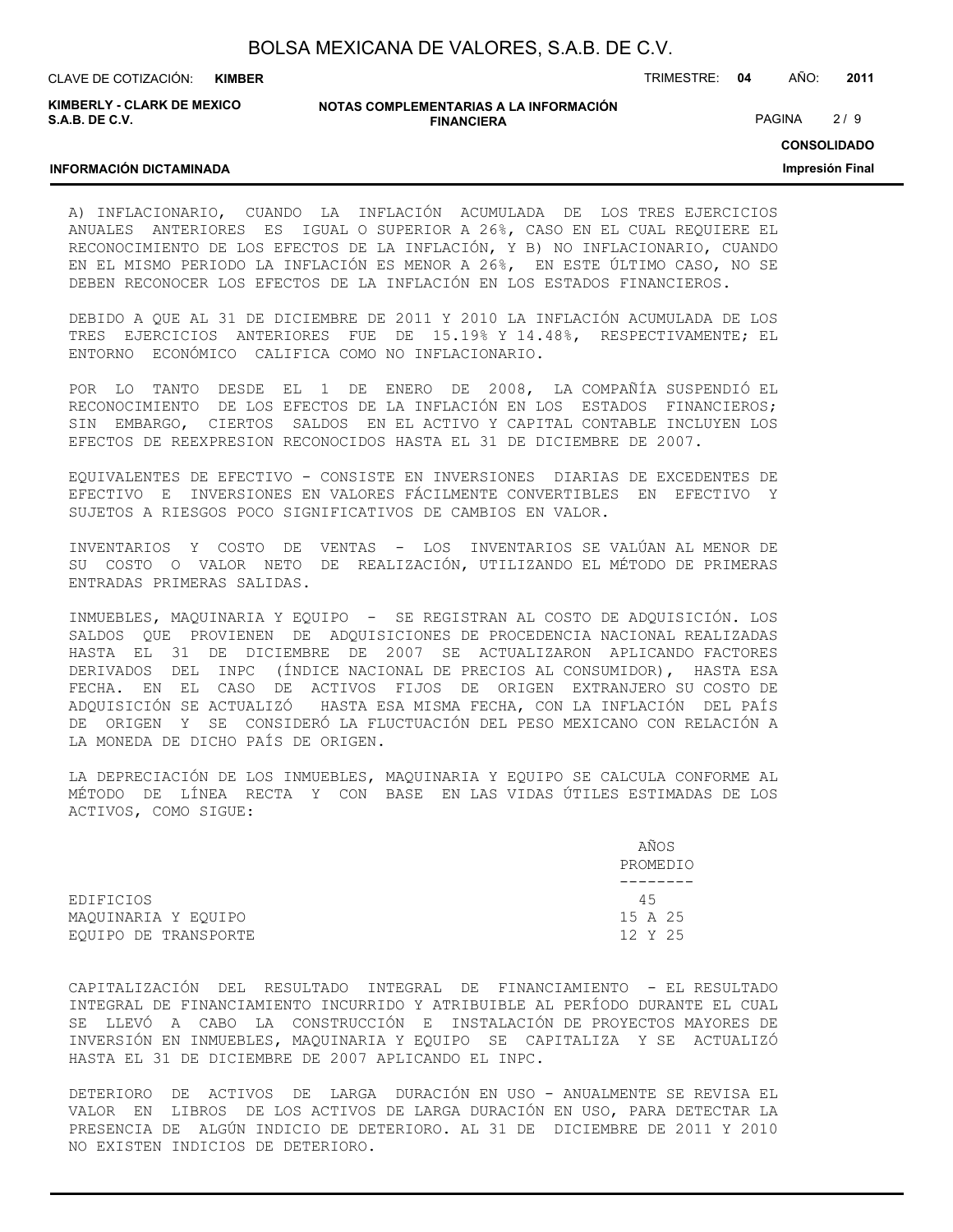| BOLSA MEXICANA DE VALORES, S.A.B. DE C.V. |  |  |
|-------------------------------------------|--|--|
|                                           |  |  |

CLAVE DE COTIZACIÓN: TRIMESTRE: **04** AÑO: **2011 KIMBER**

**KIMBERLY - CLARK DE MEXICO S.A.B. DE C.V.**

#### **NOTAS COMPLEMENTARIAS A LA INFORMACIÓN FINANCIERA**

PAGINA 3/9

**CONSOLIDADO**

**Impresión Final**

## **INFORMACIÓN DICTAMINADA**

BENEFICIOS A LOS EMPLEADOS - INCLUYEN LAS PRESTACIONES QUE SE DEVENGAN A FAVOR DE LOS EMPLEADOS POR BENEFICIOS DIRECTOS, BENEFICIOS POR TERMINACIÓN Y AL RETIRO. DENTRO DE ESTOS BENEFICIOS SE INCLUYE EL PLAN DE COMPENSACIÓN PARA FUNCIONARIOS Y EMPLEADOS CLAVE, DENOMINADO "PLAN DE ASIGNACIÓN DE UNIDADES VIRTUALES", CUYO COSTO SE REGISTRA CON CARGO A LOS RESULTADOS DE CADA AÑO. PARA HACER FRENTE A ESTA OBLIGACION LA COMPAÑÍA TIENE ESTABLECIDO UN FIDEICOMISO.

INSTRUMENTOS FINANCIEROS DERIVADOS - SE VALÚAN A SU VALOR RAZONABLE Y SUS EFECTOS SE RECONOCEN EN LOS RESULTADOS DEL PERÍODO, Y EN EL CAPITAL CONTABLE CUANDO ESTOS CALIFICAN PARA LA CONTABILIDAD DE COBERTURAS. ESTOS INSTRUMENTOS SE UTILIZAN PARA REDUCIR LOS RIESGOS DE LOS EFECTOS DE LAS VARIACIONES EN LAS TASAS DE INTERÉS.

TRANSACCIONES EN MONEDA EXTRANJERA - LAS TRANSACCIONES EN MONEDA EXTRANJERA SE REGISTRAN AL TIPO DE CAMBIO VIGENTE A LA FECHA DE SU CELEBRACIÓN. LOS ACTIVOS Y PASIVOS MONETARIOS EN MONEDA EXTRANJERA SE VALÚAN EN MONEDA NACIONAL AL TIPO DE CAMBIO VIGENTE A LA FECHA DE LOS ESTADOS FINANCIEROS. LAS FLUCTUACIONES CAMBIARIAS SE REGISTRAN EN EL RESULTADO INTEGRAL DE FINANCIAMIENTO DEL PERÍODO EN QUE OCURREN.

RECONOCIMIENTO DE INGRESOS - LOS INGRESOS SE RECONOCEN EN EL PERÍODO EN QUE SE TRANSFIERE LA PROPIEDAD Y/O RESPONSABILIDAD DE LOS INVENTARIOS A LOS CLIENTES QUE LOS ADQUIEREN.

PARTICIPACIÓN DE LOS TRABAJADORES EN LAS UTILIDADES "PTU" - LA PTU SE REGISTRA EN LOS RESULTADOS DEL AÑO EN QUE SE CAUSA. SE RECONOCE LA PTU DIFERIDA PROVENIENTE DE LAS DIFERENCIAS TEMPORALES QUE RESULTAN DE LA COMPARACIÓN DE LOS VALORES CONTABLES Y FISCALES DE LOS ACTIVOS Y PASIVOS, CUANDO SE PUEDA PRESUMIR RAZONABLEMENTE QUE VAN A PROVOCAR UN PASIVO O BENEFICIO, Y NO EXISTA ALGÚN INDICIO DE QUE VAYA A CAMBIAR ESA SITUACIÓN, DE TAL MANERA QUE LOS PASIVOS O LOS BENEFICIOS NO SE MATERIALICEN.

IMPUESTOS A LA UTILIDAD - EL IMPUESTO SOBRE LA RENTA ("ISR"), SE REGISTRA EN LOS RESULTADOS DEL AÑO EN QUE SE CAUSA, RECONOCIÉNDOSE LOS EFECTOS DIFERIDOS ORIGINADOS POR LAS DIFERENCIAS TEMPORALES, CORRESPONDIENTES A OPERACIONES Y OTROS EVENTOS ECONÓMICOS RECONOCIDOS EN LOS ESTADOS FINANCIEROS EN PERÍODOS DIFERENTES AL CONSIDERADO EN LAS DECLARACIONES DEL IMPUESTO SOBRE LA RENTA DE LAS EMPRESAS. DICHOS EFECTOS SE REGISTRAN CONSIDERANDO TODAS LAS DIFERENCIAS TEMPORALES QUE SE DETERMINAN MEDIANTE LA COMPARACIÓN DE LOS VALORES CONTABLES Y FISCALES DE LOS ACTIVOS Y PASIVOS.

#### CUENTAS POR COBRAR A CLIENTES -----------------------------

|                                                     |  |  |  | 2011                                    |  | 2010       |  |
|-----------------------------------------------------|--|--|--|-----------------------------------------|--|------------|--|
| CLIENTES<br>ESTIMACION PARA CUENTAS DE COBRO DUDOSO |  |  |  | $$5,499,741$ $$4,660,307$<br>(116, 036) |  | (116, 397) |  |
| NETO                                                |  |  |  | $$5,383,705$ $$4,543,910$               |  |            |  |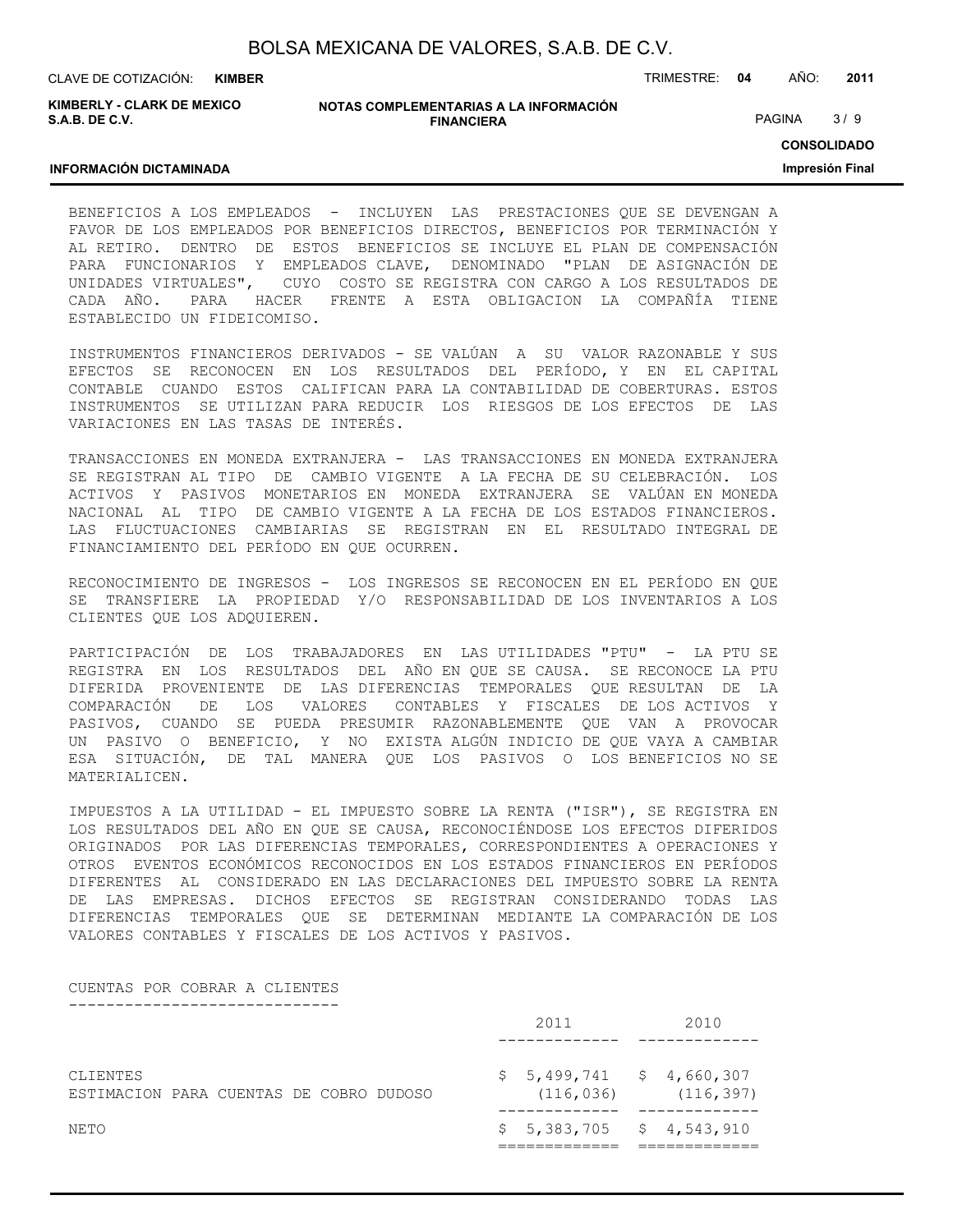**KIMBER**

CLAVE DE COTIZACIÓN: TRIMESTRE: **04** AÑO: **2011**

**KIMBERLY - CLARK DE MEXICO S.A.B. DE C.V.**

**NOTAS COMPLEMENTARIAS A LA INFORMACIÓN FINANCIERA**

PAGINA 4/9

**CONSOLIDADO**

**Impresión Final**

### **INFORMACIÓN DICTAMINADA**

INVENTARIOS

-----------

|                                                                              | 2011                            | 2010                                 |
|------------------------------------------------------------------------------|---------------------------------|--------------------------------------|
| PRODUCTOS TERMINADOS<br>PRODUCCION EN PROCESO<br>MATERIA PRIMA Y REFACCIONES | 728,912<br>227,296<br>1,136,387 | 648,662<br>S<br>200,640<br>1,066,075 |
| TOTAL                                                                        | \$2,092,595                     | \$1,915,377                          |

INFORMACIÓN POR SEGMENTOS

-------------------------

LA INFORMACIÓN POR SEGMENTOS OPERATIVOS SE PRESENTA CON BASE EN EL ENFOQUE GERENCIAL COMO SIGUE:

|                                              | 2011                       |                                      |                                           |                                 | 2010                       |                                        |                                           |                                 |
|----------------------------------------------|----------------------------|--------------------------------------|-------------------------------------------|---------------------------------|----------------------------|----------------------------------------|-------------------------------------------|---------------------------------|
|                                              | PRODUCTOS AL<br>CONSUMIDOR |                                      | INSTITUCIONAL<br>Y CUIDADO DE<br>LA SALUD |                                 | PRODUCTOS AL<br>CONSUMIDOR |                                        | INSTITUCIONAL<br>Y CUIDADO DE<br>LA SALUD |                                 |
| VENTAS NETAS<br>UTILIDAD DE                  | S.                         | 23,206,845                           |                                           | \$3,525,538                     |                            | \$22,889,197                           |                                           | \$3,307,322                     |
| OPERACIÓN<br>DEPRECIACIÓN<br>ACTIVOS TOTALES |                            | 5,949,390<br>1,024,446<br>22,780,874 |                                           | 428,356<br>211,715<br>3,518,412 |                            | 6,388,487<br>1,007,712<br>23, 312, 630 |                                           | 492,568<br>181,871<br>3,628,568 |

LAS VENTAS DE EXPORTACIÓN REPRESENTAN 6% DEL TOTAL EN 2011 Y 2010, Y SE INCLUYEN EN LOS SEGMENTOS RESPECTIVOS.

IMPUESTOS A LA UTILIDAD -----------------------

LA TASA LEGAL DE ISR PARA AMBOS AÑOS ES 30%.

LA TASA LEGAL DE ISR DIFIERE DE LA TASA EFECTIVA, DEBIDO A LOS EFECTOS DE CIERTAS PARTIDAS DE CARÁCTER PERMANENTE. LOS RESULTADOS FISCALES DE LAS SUBSIDIARIAS SE CONSOLIDAN AL 100% DE LA PROPORCIÓN DE SU TENENCIA ACCIONARIA.

EL PRINCIPAL CONCEPTO QUE ORIGINA EL SALDO DEL PASIVO POR IMPUESTOS DIFERIDOS AL 31 DE DICIEMBRE DE 2011 Y 2010, ES INMUEBLES, MAQUINARIA Y EQUIPO QUE REPRESENTA PRÁCTICAMENTE EL 100% DEL TOTAL DE DICHO PASIVO.

EL 7 DE DICIEMBRE DE 2009 SE PUBLICARON MODIFICACIONES A LA LEY DEL ISR APLICABLES A PARTIR DE 2010, EN LAS CUALES SE MODIFICA EL RÉGIMEN DE CONSOLIDACIÓN FISCAL PARA ESTABLECER QUE EL PAGO DEL ISR RELACIONADO CON LOS BENEFICIOS DE LA CONSOLIDACIÓN FISCAL DEBE ENTERARSE EN PARCIALIDADES A PARTIR DEL AÑO 2010. ESTE PASIVO ES POCO SIGNIFICATIVO.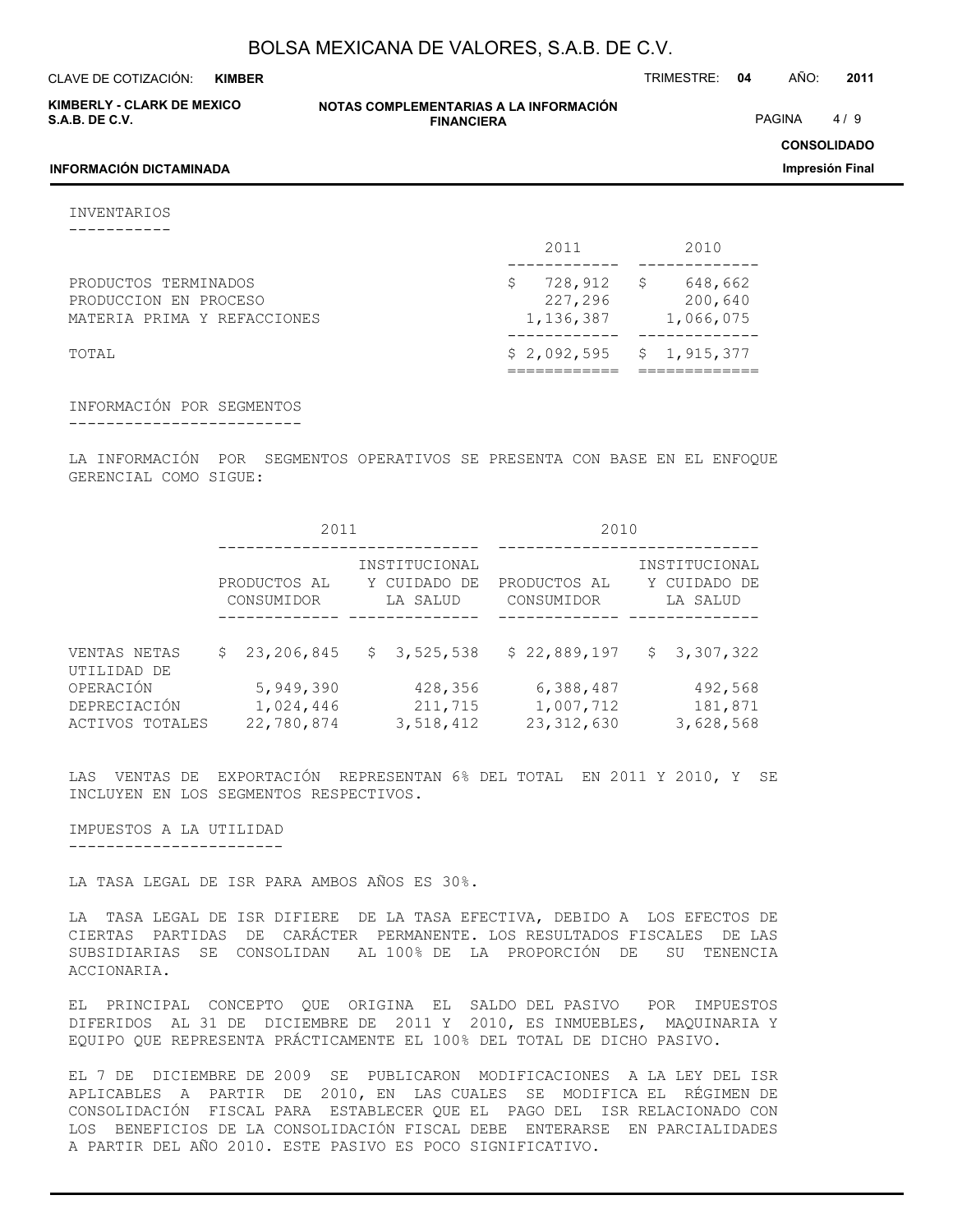CLAVE DE COTIZACIÓN: TRIMESTRE: **04** AÑO: **2011 KIMBER**

| <b>KIMBERLY - CLARK DE MEXICO</b> |  |
|-----------------------------------|--|
| S.A.B. DE C.V.                    |  |

**NOTAS COMPLEMENTARIAS A LA INFORMACIÓN FINANCIERA**

PAGINA 5/9

**CONSOLIDADO**

**Impresión Final**

### **INFORMACIÓN DICTAMINADA**

PARTES RELACIONADAS -------------------

POR LOS AÑOS QUE TERMINARON EL 31 DE DICIEMBRE, LA COMPAÑÍA TUVO LAS SIGUIENTES TRANSACCIONES Y SALDOS CON SUS PARTES RELACIONADAS:

|                                     | 2011               | 2010              |
|-------------------------------------|--------------------|-------------------|
| KIMBERLY-CLARK CORPORATION:         |                    |                   |
|                                     |                    |                   |
| COMPRAS Y SERVICIOS TÉCNICOS        | \$1,238,878        | \$1,256,242       |
| MAOUINARIA Y EOUIPO<br>VENTAS NETAS | 167,431<br>699,747 | 25,825<br>835,536 |
| CUENTAS POR PAGAR                   | 162,833            | 144,302           |
| CUENTAS POR COBRAR                  | 96,764             | 97,113            |

EN ABRIL DE 2010 CORPORACIÓN SCRIBE, S.A.P.I. DE C.V. DECIDIÓ LIQUIDAR EN FORMA ANTICIPADA LA CUENTA POR COBRAR A FAVOR DE LA COMPAÑÍA, POR LO TANTO A PARTIR DE ESA FECHA DEJÓ DE SER PARTE RELACIONADA.

|                                           | 2010      |
|-------------------------------------------|-----------|
|                                           |           |
| CORPORACIÓN SCRIBE, S.A.P.I. DE C.V.:     |           |
| COMPRAS Y OTROS SERVICIOS                 | \$143,557 |
| INGRESOS POR SERVICIOS, INTERESES Y OTROS | 190,933   |

OTRAS - AL 31 DE DICIEMBRE DE 2011 Y 2010 EL MONTO DE LOS BENEFICIOS AL PERSONAL GERENCIAL CLAVE O DIRECTIVOS RELEVANTES DE LA COMPAÑÍA FUE DE \$206,949 Y \$200,386, RESPECTIVAMENTE.

BENEFICIOS AL RETIRO Y POR TERMINACIÓN LABORAL ----------------------------------------------

EL PASIVO Y EL COSTO ANUAL POR PRIMAS DE ANTIGÜEDAD LEGAL, PLAN DE PENSIONES PARA PERSONAL QUE REÚNA CIERTOS REQUISITOS E INDEMNIZACIONES AL TÉRMINO DE LA RELACIÓN LABORAL, ES CALCULADO POR ACTUARIO INDEPENDIENTE CON BASE EN EL MÉTODO DE CRÉDITO UNITARIO PROYECTADO. PARA HACER FRENTE A ESTAS OBLIGACIONES, LA COMPAÑÍA TIENE ESTABLECIDOS FONDOS EN ADMINISTRACIÓN.

LOS DATOS MÁS SIGNIFICATIVOS EN RELACIÓN CON ESTAS OBLIGACIONES SON COMO SIGUE:

|                                         | 2011      | 2010      |
|-----------------------------------------|-----------|-----------|
|                                         |           |           |
| OBLIGACIONES POR BENEFICIOS ADOUIRIDOS  | \$375,229 | \$324,707 |
| OBLIGACIONES POR BENEFICIOS PROYECTADOS | 488,057   | 429,284   |
| VALOR DE LOS FONDOS                     | 375,619   | 366,939   |
| COSTO NETO DEL PERÍODO                  | 35,491    | 38,723    |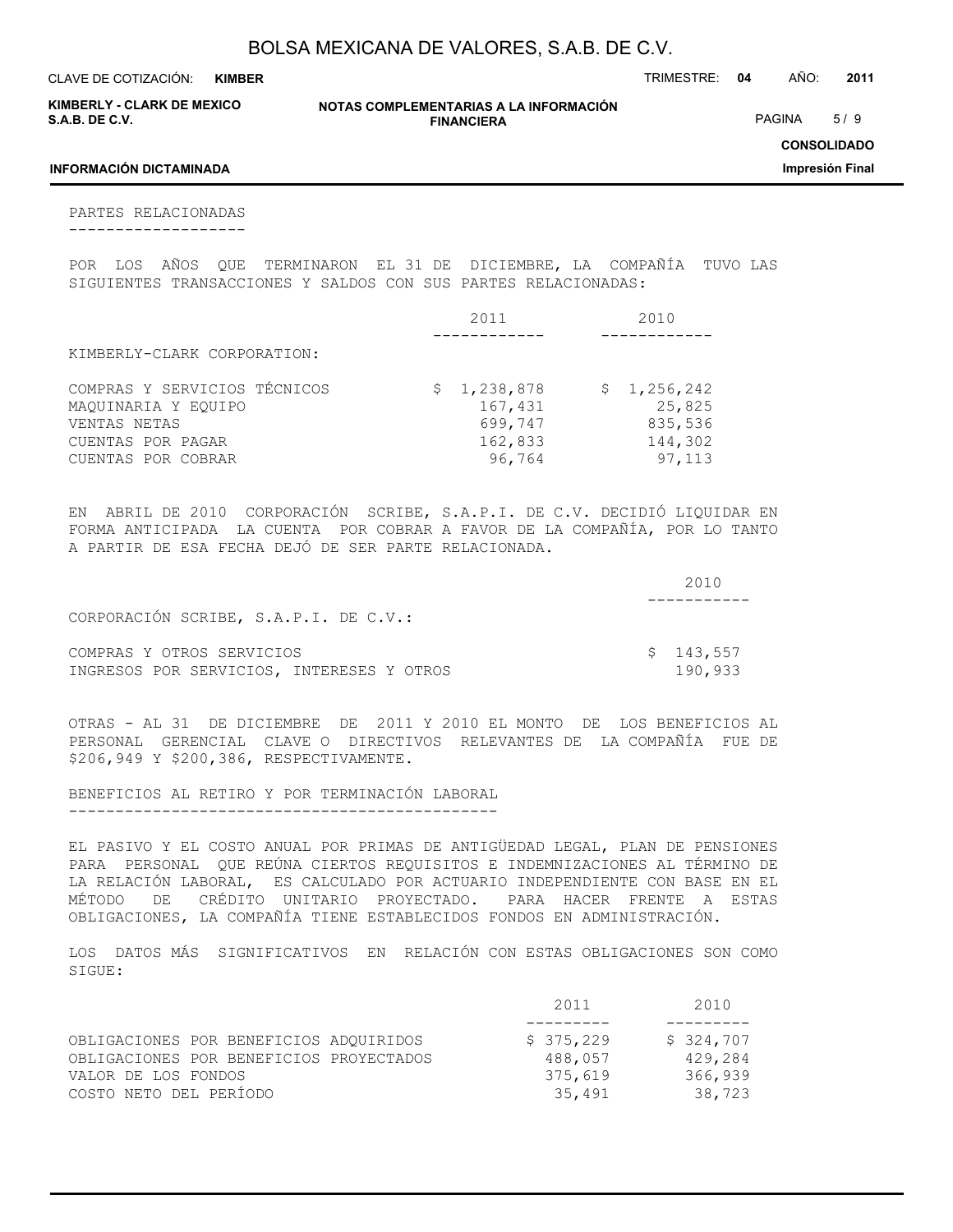**KIMBER**

CLAVE DE COTIZACIÓN: TRIMESTRE: **04** AÑO: **2011**

**KIMBERLY - CLARK DE MEXICO S.A.B. DE C.V.**

**NOTAS COMPLEMENTARIAS A LA INFORMACIÓN FINANCIERA**

PAGINA 6/9

### **INFORMACIÓN DICTAMINADA**

**CONSOLIDADO**

**Impresión Final**

COMPROMISOS -----------

AL 31 DE DICIEMBRE DE 2011, EXISTÍAN LOS SIGUIENTES:

- POR ADQUISICIÓN DE MAQUINARIA, EQUIPO Y POR CONSTRUCCIONES, POR UN TOTAL APROXIMADO DE \$391,700.
- POR ADQUISICIÓN DE MATERIAS PRIMAS, POR UN TOTAL APROXIMADO DE \$307,000.
- POR CONTRATOS DE ARRENDAMIENTO DE BODEGAS Y OFICINAS QUE ESTABLECEN PLAZOS FORZOSOS QUE VAN DE 5 A 10 AÑOS CON RENTAS ANUALES ESTIMADAS DE \$144,000.

LOS COMPROMISOS POR ADQUISICIÓN DE MAQUINARIA, EQUIPO Y MATERIAS PRIMAS ESTÁN DENOMINADOS PRINCIPALMENTE EN DÓLARES ESTADOUNIDENSES.

EFECTOS DE LA ADOPCIÓN DE LAS NORMAS DE INFORMACIÓN FINANCIERA INTERNACIONALES --------------------------------------------------------------

LA COMISIÓN NACIONAL BANCARIA Y DE VALORES (CNBV), ESTABLECIÓ EL REQUERIMIENTO A LAS ENTIDADES QUE DIVULGAN SU INFORMACIÓN FINANCIERA AL PÚBLICO A TRAVÉS DE LA BOLSA MEXICANA DE VALORES (BMV) PARA QUE A PARTIR DEL AÑO 2012 ELABOREN Y DIVULGUEN OBLIGATORIAMENTE SU INFORMACIÓN FINANCIERA CON BASE EN LAS NORMAS INTERNACIONALES DE INFORMACIÓN FINANCIERA (IFRS, POR SUS SIGLAS EN INGLÉS) EMITIDAS POR EL CONSEJO DE NORMAS INTERNACIONALES DE CONTABILIDAD (IASB, POR SUS SIGLAS EN INGLÉS).

LOS ESTADOS FINANCIEROS CONSOLIDADOS QUE EMITIRÁ LA COMPAÑÍA POR EL AÑO QUE TERMINARÁ EL 31 DE DICIEMBRE DE 2012 SERÁN SUS PRIMEROS ESTADOS FINANCIEROS ANUALES QUE CUMPLAN CON IFRS. LA FECHA DE TRANSICIÓN ES EL 1 DE ENERO DE 2011 Y, POR LO TANTO, EL EJERCICIO TERMINADO EL 31 DE DICIEMBRE DE 2011 ES EL PERIODO COMPARATIVO COMPRENDIDO POR LA NORMA DE ADOPCIÓN IFRS 1, ADOPCIÓN INICIAL DE LAS NORMAS INTERNACIONALES DE INFORMACIÓN FINANCIERA. DE ACUERDO A IFRS 1, NINGUNA DE LAS EXCEPCIONES OBLIGATORIAS RELEVANTES DE APLICACIÓN RETROSPECTIVA LE AFECTAN A LA COMPAÑÍA, Y ELIGIÓ LAS SIGUIENTES EXENCIONES OPCIONALES A LA APLICACIÓN RETROSPECTIVA Y CUYOS EFECTOS SE RECONOCEN EN LAS UTILIDADES RETENIDAS, COMO SIGUE:

COSTO ASUMIDO – SE APLICARÁ LA EXENCIÓN DE COSTO ASUMIDO. POR LO TANTO, SE ELIGIÓ UTILIZAR EL VALOR RAZONABLE A LA FECHA DE TRANSICIÓN COMO SU COSTO ASUMIDO PARA LOS PRINCIPALES RUBROS DE PROPIEDADES, PLANTA Y EQUIPO.

BENEFICIOS AL RETIRO – SE APLICARÁ LA EXENCIÓN DE BENEFICIOS AL RETIRO. POR LO TANTO, SE RECONOCEN TODAS LAS GANANCIAS Y PÉRDIDAS ACTUARIALES ACUMULADAS A LA FECHA DE TRANSICIÓN.

A CONTINUACIÓN SE RESUMEN LAS PRINCIPALES DIFERENCIAS QUE LA COMPAÑÍA HA IDENTIFICADO EN SU TRANSICIÓN DE LAS NIF A IFRS A LA FECHA DE LOS ESTADOS FINANCIEROS CONSOLIDADOS, ASÍ COMO UNA ESTIMACIÓN DE LOS IMPACTOS SIGNIFICATIVOS: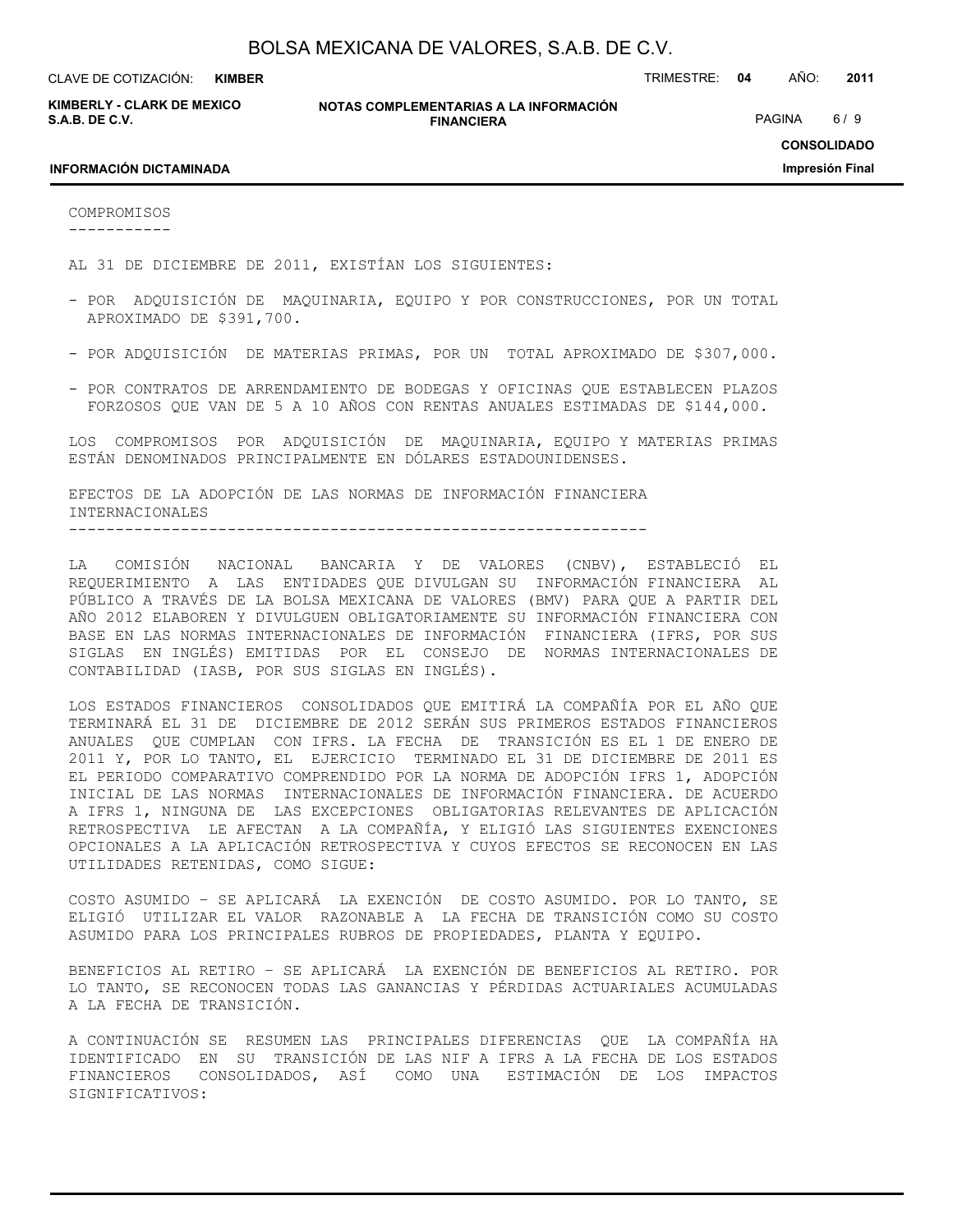| BOLSA MEXICANA DE VALORES, S.A.B. DE C.V. |  |  |
|-------------------------------------------|--|--|
|-------------------------------------------|--|--|

CLAVE DE COTIZACIÓN: TRIMESTRE: **04** AÑO: **2011 KIMBER**

**KIMBERLY - CLARK DE MEXICO S.A.B. DE C.V.**

**INFORMACIÓN DICTAMINADA**

### **NOTAS COMPLEMENTARIAS A LA INFORMACIÓN FINANCIERA**

PAGINA 7/9

**CONSOLIDADO**

**Impresión Final**

# EFECTOS DE LA INFLACIÓN – CONFORME A IFRS, LOS EFECTOS INFLACIONARIOS SE RECONOCEN EN LOS ESTADOS FINANCIEROS CUANDO LA ECONOMÍA DEL PAÍS DONDE OPERA LA COMPAÑÍA CALIFICA COMO HIPERINFLACIONARIA. LA ECONOMÍA MEXICANA DEJÓ DE SER HIPERINFLACIONARIA EN 1999 Y, EN CONSECUENCIA LOS EFECTOS EN LA ACTUALIZACIÓN DEL CAPITAL SOCIAL QUE FUERON RECONOCIDOS POR LA COMPAÑÍA DESDE ESA FECHA HASTA EL 31 DE DICIEMBRE DE 2007 BAJO NIF, SE REVIRTIERON CONTRA LAS UTILIDADES RETENIDAS, REPRESENTANDO UNA DISMINUCIÓN EN EL CAPITAL SOCIAL Y UN INCREMENTO EN LAS UTILIDADES RETENIDAS.

BENEFICIOS A EMPLEADOS – CONFORME A IFRS, LAS PROVISIONES POR INDEMNIZACIONES POR TERMINACIÓN LABORAL SE RECONOCEN HASTA EL MOMENTO QUE LA COMPAÑÍA TENGA UN COMPROMISO DEMOSTRABLE PARA TERMINAR LA RELACIÓN CON EL EMPLEADO O HAYA REALIZADO UNA OFERTA PARA ALENTAR EL RETIRO VOLUNTARIO: POR LO TANTO, SE ELIMINÓ EL PASIVO RECONOCIDO BAJO NIF. ASÍ MISMO, IFRS NO PERMITE EL RECONOCIMIENTO DE LOS ACTIVOS O PASIVOS DIFERIDOS POR LA PTU, POR LO TANTO, SE ELIMINÓ EL PASIVO RECONOCIDO BAJO NIF. EN AMBOS CASOS SE INCREMENTARON LAS UTILIDADES RETENIDAS.

IMPUESTOS DIFERIDOS – CONFORME A IFRS SE RECALCULARON LOS IMPUESTOS DIFERIDOS CON LOS VALORES CONTABLES AJUSTADOS DE LOS ACTIVOS Y PASIVOS SEGÚN IFRS, LO CUAL RESULTÓ EN UNA REDUCCIÓN A LAS UTILIDADES RETENIDAS.

OTRAS DIFERENCIAS EN PRESENTACIÓN Y REVELACIONES EN LOS ESTADOS FINANCIEROS – PRESENTACIÓN DE OTROS GASTOS, PRINCIPALMENTE PTU, SE DEBE PRESENTAR DENTRO DEL COSTO DE VENTAS Y GASTOS GENERALES SEGÚN CORRESPONDA.

GENERALMENTE, LOS REQUISITOS DE REVELACIÓN DE IFRS SON MÁS AMPLIOS QUE LOS DE NIF, LO CUAL PUEDE RESULTAR EN MAYORES REVELACIONES RESPECTO DE LAS POLÍTICAS CONTABLES, JUICIOS Y ESTIMACIONES SIGNIFICATIVAS, INSTRUMENTOS FINANCIEROS Y ADMINISTRACIÓN DE RIESGOS, ENTRE OTROS.

DERIVADO DE LA ADOPCIÓN DE LAS IFRS LA COMPAÑÍA HA DECIDIDO SEGUIR LAS SIGUIENTES POLÍTICAS CONTABLES:

PROPIEDAD, PLANTA Y EQUIPO – LAS ADQUISICIONES POSTERIORES A LA FECHA DE TRANSICIÓN SE REGISTRAN A SU COSTO DE ADQUISICIÓN.

LA DEPRECIACIÓN SE CALCULA CONFORME AL MÉTODO DE LÍNEA RECTA CON BASE EN LAS VIDAS ÚTILES ESTIMADAS DE LOS ACTIVOS.

BENEFICIOS AL RETIRO – LAS GANANCIAS O PÉRDIDAS ACTUARIALES POSTERIORES A LA FECHA DE TRANSICIÓN SE REGISTRAN DIRECTAMENTE EN EL CAPITAL CONTABLE COMO OTRAS PARTIDAS INTEGRALES.

LA CUANTIFICACIÓN ESTIMADA DE LOS EFECTOS DE LA ADOPCIÓN EN LOS PRINCIPALES RUBROS DE LOS ESTADOS DE SITUACIÓN FINANCIERA Y RESULTADOS ES COMO SIGUE: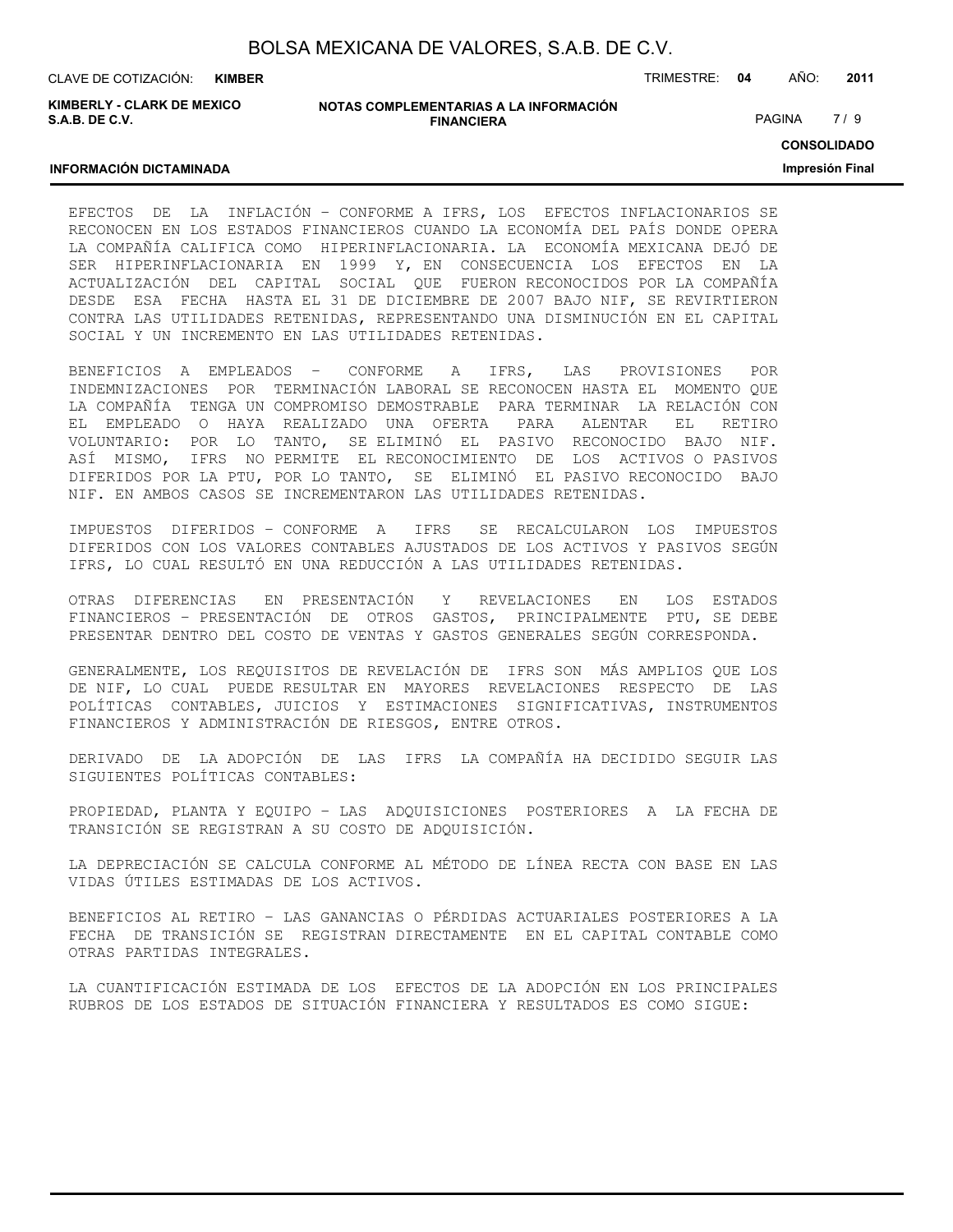**KIMBER**

CLAVE DE COTIZACIÓN: TRIMESTRE: **04** AÑO: **2011**

| <b>KIMBERLY - CLARK DE MEXICO</b><br><b>S.A.B. DE C.V.</b>    |  | NOTAS COMPLEMENTARIAS A LA INFORMACIÓN<br><b>FINANCIERA</b>                          |               |              | PAGINA 8/9        |                                       |
|---------------------------------------------------------------|--|--------------------------------------------------------------------------------------|---------------|--------------|-------------------|---------------------------------------|
| <b>INFORMACIÓN DICTAMINADA</b>                                |  |                                                                                      |               |              |                   | <b>CONSOLIDADO</b><br>Impresión Final |
| (CIFRAS EN MILLONES DE PESOS)                                 |  |                                                                                      |               |              |                   |                                       |
|                                                               |  | NIF CIFRAS AL<br>31 DE DICIEMBRE EFECTO DE AL 1 DE ENERO<br>DE 2010 ADOPCIÓN DE 2011 | IFRS CIFRAS   |              |                   |                                       |
| ESTADOS DE SITUACIÓN FINANCIERA                               |  |                                                                                      |               |              |                   |                                       |
| ACTIVO<br>ACTIVO CIRCULANTE<br>INMUEBLES, MAQUINARIA          |  | $$12,894$ \$                                                                         |               | $\mathsf{S}$ | 12,894            |                                       |
| Y EOUIPO-NETO                                                 |  |                                                                                      |               |              |                   |                                       |
| TOTAL DE ACTIVOS                                              |  | \$ 26,941 \$ 1,710 \$ 28,651                                                         |               |              |                   |                                       |
| PASIVO Y CAPITAL CONTABLE                                     |  |                                                                                      |               |              |                   |                                       |
| PASIVO CIRCULANTE<br>PASIVO A LARGO PLAZO                     |  | $$5,309$ \$<br>13,365 450                                                            |               |              | \$5,309<br>13,815 |                                       |
| CAPITAL CONTABLE                                              |  |                                                                                      |               |              |                   |                                       |
| CAPITAL SOCIAL                                                |  | $4,063$ $(1,109)$ 2,954                                                              |               |              |                   |                                       |
| UTILIDADES RETENIDAS<br>RESULTADO DEL AÑO                     |  | 53 2,369 2,422<br>4,223                                                              |               |              | 4,223             |                                       |
| VALUACION DE INSTRUMENTOS                                     |  |                                                                                      |               |              |                   |                                       |
| FINANCIEROS                                                   |  | (72)                                                                                 | ----------    |              | (72)              |                                       |
| TOTAL CAPITAL CONTABLE                                        |  | 8,267                                                                                | $1,260$ 9,527 |              | ------------      |                                       |
| TOTAL PASIVO Y CAPITAL CONTABLE $$ 26,941 $ 1,710 $ $ 28,651$ |  | ==============                                                                       | =========     |              |                   |                                       |
|                                                               |  |                                                                                      |               |              |                   |                                       |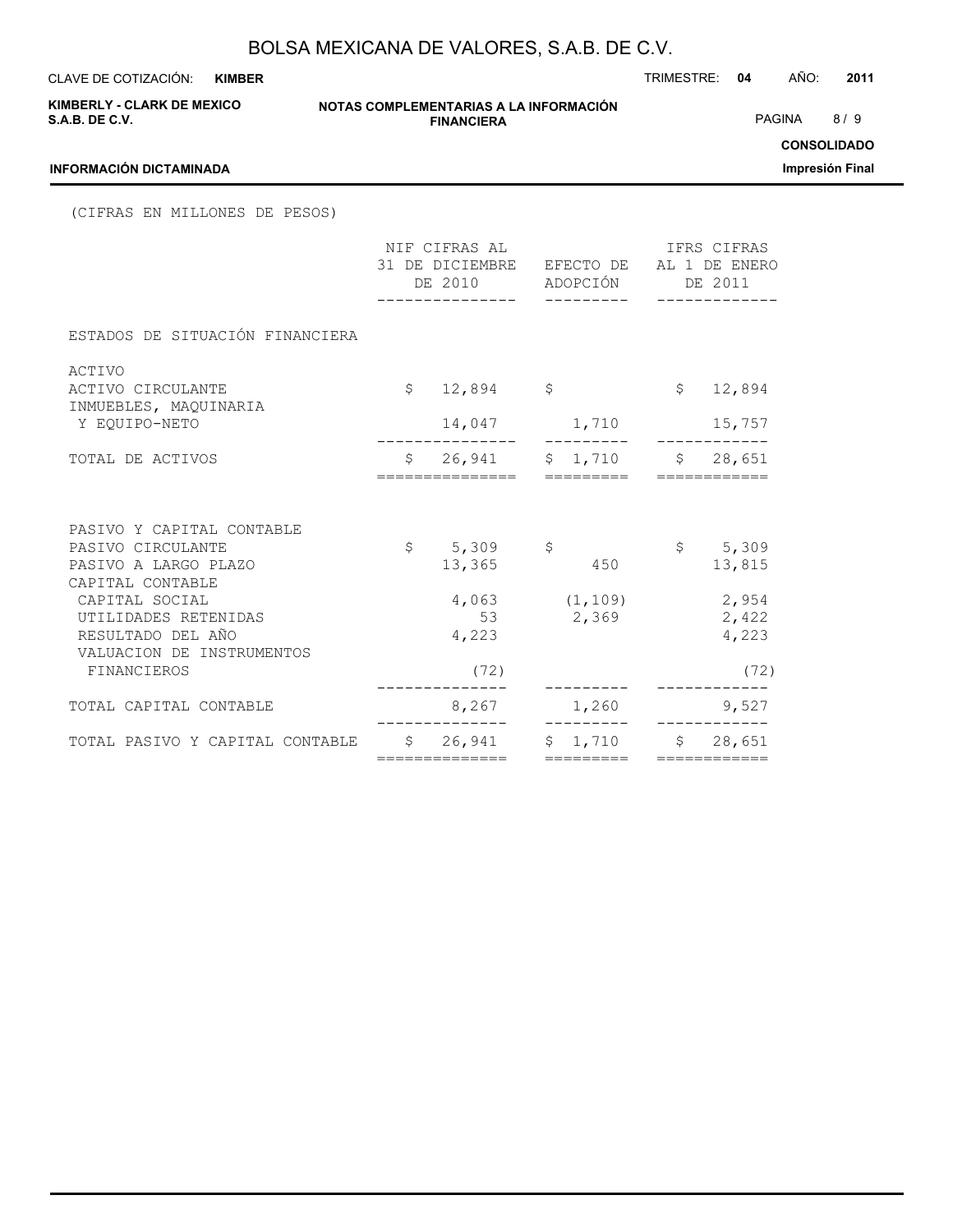**KIMBER**

CLAVE DE COTIZACIÓN: TRIMESTRE: **04** AÑO: **2011**

**CONSOLIDADO Impresión Final**

| <b>KIMBERLY - CLARK DE MEXICO</b><br><b>S.A.B. DE C.V.</b>                                                                                  |  | NOTAS COMPLEMENTARIAS A LA INFORMACIÓN<br><b>FINANCIERA</b>                                                                      |              |                                                              | PAGINA | 9/9<br><b>CONSOLIDAD</b> |
|---------------------------------------------------------------------------------------------------------------------------------------------|--|----------------------------------------------------------------------------------------------------------------------------------|--------------|--------------------------------------------------------------|--------|--------------------------|
| INFORMACIÓN DICTAMINADA                                                                                                                     |  |                                                                                                                                  |              |                                                              |        | Impresión Fin            |
|                                                                                                                                             |  | NIF CIFRAS AL                            IFRS CIFRAS AL<br>31 DE DICIEMBRE EFECTO DE 31 DE DICIEMBRE<br>DE 2011 ADOPCIÓN DE 2011 | -----------  |                                                              |        |                          |
| ESTADOS DE SITUACIÓN FINANCIERA                                                                                                             |  |                                                                                                                                  |              |                                                              |        |                          |
| ACTIVO<br>ACTIVO CIRCULANTE<br>INMUEBLES, MAQUINARIA                                                                                        |  | $$11,568$ $$51,568$                                                                                                              |              |                                                              |        |                          |
| Y EQUIPO-NETO                                                                                                                               |  |                                                                                                                                  |              | 14,731 1,602 16,333                                          |        |                          |
| TOTAL DE ACTIVOS                                                                                                                            |  | $$26,299$ $$1,602$ $$27,901$                                                                                                     |              |                                                              |        |                          |
| PASIVO Y CAPITAL CONTABLE<br>PASIVO CIRCULANTE<br>PASIVO A LARGO PLAZO<br>CAPITAL CONTABLE                                                  |  | $$5,565$ \$<br>13, 187 470                                                                                                       |              | \$5,565<br>13,657                                            |        |                          |
| CAPITAL SOCIAL<br>UTILIDADES RETENIDAS<br>RESULTADO DEL AÑO<br>PÉRDIDAS ACTUARIALES - PENSIONES<br>VALUACION DE INSTRUMENTOS<br>FINANCIEROS |  | 5 <sup>5</sup><br>3,641<br>(109)                                                                                                 | (82)<br>(46) | 4,010 (1,109) 2,901<br>2,369 2,374<br>3,559<br>(46)<br>(109) |        |                          |
| TOTAL CAPITAL CONTABLE                                                                                                                      |  | 7,547 1,132 8,679                                                                                                                |              |                                                              |        |                          |
| TOTAL PASIVO Y CAPITAL CONTABLE $\begin{array}{cccc} \xi & 26,299 & \xi & 1,602 & \xi & 27,901 \end{array}$                                 |  |                                                                                                                                  |              |                                                              |        |                          |
|                                                                                                                                             |  | NIF CIFRAS AL<br>31 BE DICIEMBRE – FEECTO DE 31 BE DICIEMBRE                                                                     |              | IFRS CIFRAS AL                                               |        |                          |

|                       | 31 DE DICIEMBRE<br>DE 2011 |     | ADOPCIÓN | EFECTO DE 31 DE DICIEMBRE<br>DE 2011 |
|-----------------------|----------------------------|-----|----------|--------------------------------------|
|                       |                            |     |          |                                      |
| ESTADO DE RESULTADOS  |                            |     |          |                                      |
| INGRESOS              | 26,732                     | S S |          | 26,732                               |
| UTILIDAD DE OPERACIÓN | 6,378                      |     | (595)    | 5,783                                |
| UTILIDAD NETA         | 3,641                      |     | (82)     | 3,559                                |

### EVENTO POSTERIOR

#### ----------------

EL CONSEJO DE ADMINISTRACIÓN APROBÓ EN SU SESIÓN DEL 17 DE ENERO DE 2012 LA COMPRA A EVENFLO COMPANY INC., DEL NEGOCIO DE ACCESORIOS PARA ALIMENTACIÓN EN MÉXICO, ESTADOS UNIDOS Y CANADÁ, ASÍ COMO UNA LICENCIA EXCLUSIVA Y PERPETUA PARA COMERCIALIZAR LOS PRODUCTOS DE ESTE NEGOCIO EN TODO EL MUNDO. ESTA ADQUISICIÓN INCLUYE LA PROPIEDAD DE LAS MARCAS EN MÉXICO.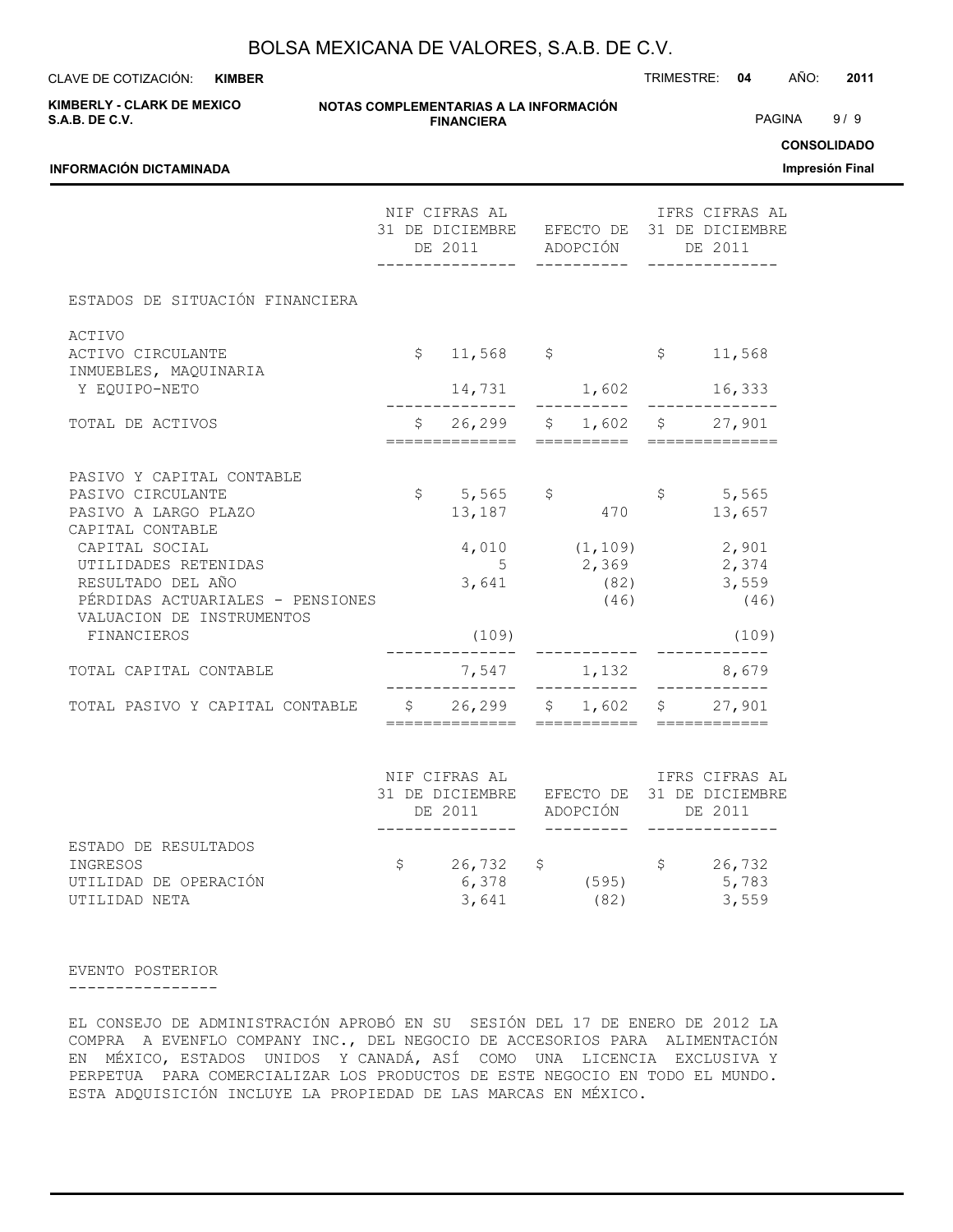CLAVE DE COTIZACIÓN TRIMESTRE **04** AÑO **2011 KIMBER**

**KIMBERLY - CLARK DE MEXICO S.A.B. DE C.V.**

# **RELACIÓN DE INVERSIÓN EN ACCIONES**

# **CONSOLIDADO**

**Impresión Final**

| <b>NOMBRE DE LA EMPRESA</b>                           | <b>ACTIVIDAD PRINCIPAL</b>                       | <b>NO. DE ACCIONES</b> | % DE TEN |
|-------------------------------------------------------|--------------------------------------------------|------------------------|----------|
| CRISOBA INDUSTRIAL, S.A. DE C.V.                      | SERVICIOS DE RENTA DE EQUIPO Y<br><b>OTROS</b>   | 790,601,970            | 100.00   |
| <b>SERVICIOS EMPRESARIALES</b><br>SORAN, S.A. DE C.V. | SERVICIOS DE DISTRIB. Y<br><b>FINANCIAMIENTO</b> | 1,500,200,000          | 100.00   |
| TAXI AEREO DE MEXICO, S.A.                            | <b>TRANSPORTE AEREO</b>                          | 105.002.055            | 100.00   |
| SIETE SUBSIDIARIAS                                    | ARREND. DE INMB. Y EQ. Y OTROS                   |                        | 100.00   |

# **INFORMACIÓN DICTAMINADA**

# SUBSIDIARIAS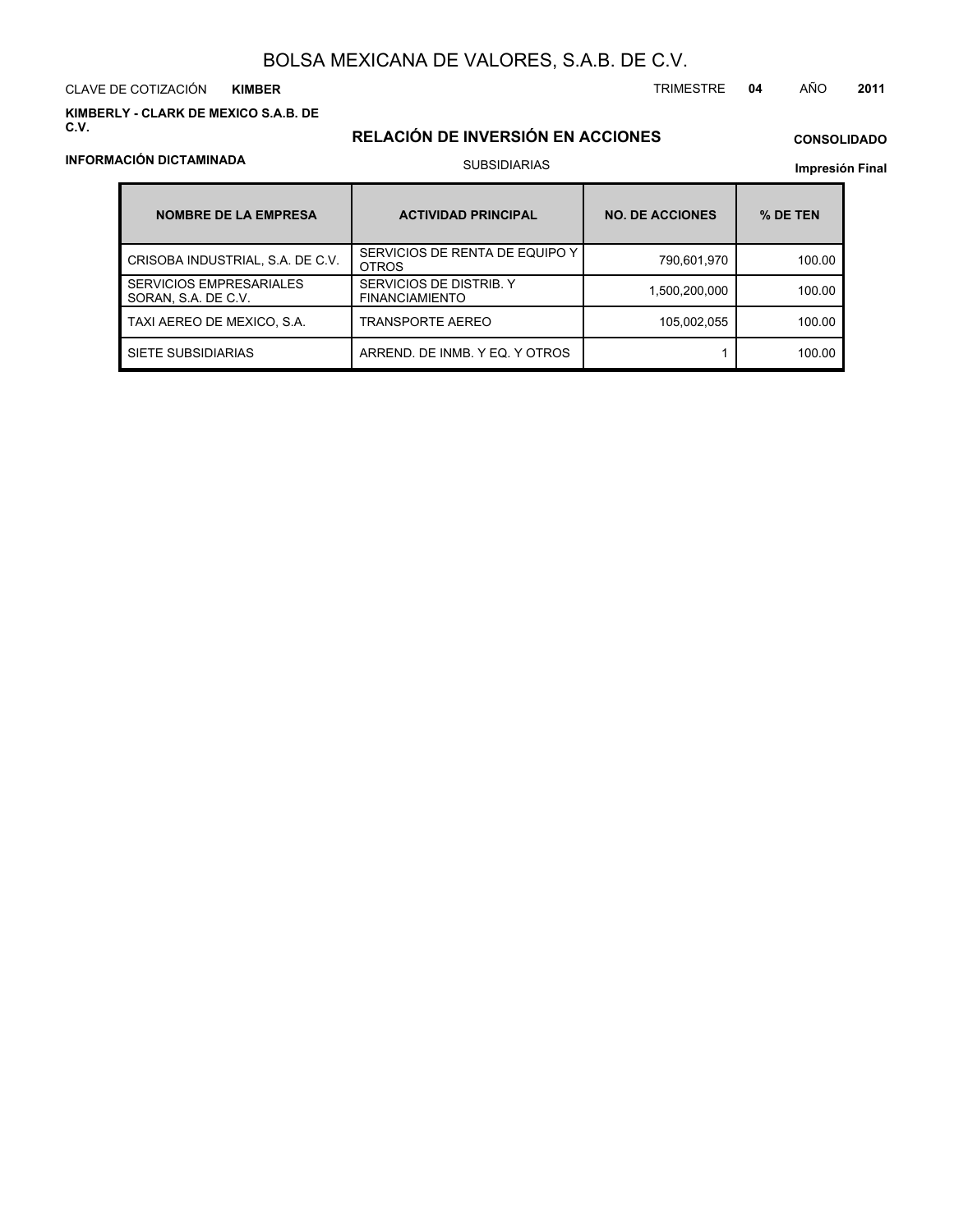#### CLAVE DE COTIZACIÓN**KIMBER**

**KIMBERLY - CLARK DE MEXICO S.A.B. DE C.V.**

# **DESGLOSE DE CRÉDITOS**

**CONSOLIDADO**

**INFORMACIÓN DICTAMINADA**

# (MILES DE PESOS)

**Impresión Final**

|                               |                                                       |                                            |                                       |                                                          |            | VENCTOS. O AMORT. DENOMINADOS EN MONEDA NACIONAL |                            |                     |                     |                              | VENCTOS. O AMORT. DENOMINADOS EN MONEDA EXTRANJERA |                    |                            |                     |                     |                              |
|-------------------------------|-------------------------------------------------------|--------------------------------------------|---------------------------------------|----------------------------------------------------------|------------|--------------------------------------------------|----------------------------|---------------------|---------------------|------------------------------|----------------------------------------------------|--------------------|----------------------------|---------------------|---------------------|------------------------------|
| TIPO DE CRÉDITO / INSTITUCIÓN | <b>CON</b><br><b>INSTITUCIÓN</b><br><b>EXTRANJERA</b> | <b>FECHA DE FIRMA /</b><br><b>CONTRATO</b> | <b>FECHA DE</b><br><b>VENCIMIENTO</b> | <b>TASA DE</b><br><b>INTERÉS Y/O</b><br><b>SOBRETASA</b> |            |                                                  | <b>INTERVALO DE TIEMPO</b> |                     |                     |                              |                                                    |                    | <b>INTERVALO DE TIEMPO</b> |                     |                     |                              |
|                               |                                                       |                                            |                                       |                                                          | AÑO ACTUAL | <b>HASTA 1 AÑO</b>                               | <b>HASTA 2 AÑOS</b>        | <b>HASTA 3 AÑOS</b> | <b>HASTA 4 AÑOS</b> | <b>HASTA 5 AÑOS O</b><br>MÁS | AÑO ACTUAL                                         | <b>HASTA 1 AÑO</b> | <b>HASTA 2 AÑOS</b>        | <b>HASTA 3 AÑOS</b> | <b>HASTA 4 AÑOS</b> | <b>HASTA 5 AÑOS O</b><br>MÁS |
| <b>BANCARIOS</b>              |                                                       |                                            |                                       |                                                          |            |                                                  |                            |                     |                     |                              |                                                    |                    |                            |                     |                     |                              |
| <b>COMERCIO EXTERIOR</b>      |                                                       |                                            |                                       |                                                          |            |                                                  |                            |                     |                     |                              |                                                    |                    |                            |                     |                     |                              |
| DEUTSCHE BANK                 | SI                                                    | 16/08/2001                                 | 02/04/2012                            | 0.80                                                     |            |                                                  |                            |                     |                     |                              |                                                    | 17,297             |                            |                     |                     |                              |
| CON GARANTÍA                  |                                                       |                                            |                                       |                                                          |            |                                                  |                            |                     |                     |                              |                                                    |                    |                            |                     |                     |                              |
| <b>BANCA COMERCIAL</b>        |                                                       |                                            |                                       |                                                          |            |                                                  |                            |                     |                     |                              |                                                    |                    |                            |                     |                     |                              |
| <b>OTROS</b>                  |                                                       |                                            |                                       |                                                          |            |                                                  |                            |                     |                     |                              |                                                    |                    |                            |                     |                     |                              |
| <b>TOTAL BANCARIOS</b>        |                                                       |                                            |                                       |                                                          |            |                                                  | 0                          |                     |                     |                              |                                                    | 17,297             |                            |                     |                     |                              |

TRIMESTRE **<sup>04</sup>** AÑO**<sup>2011</sup>**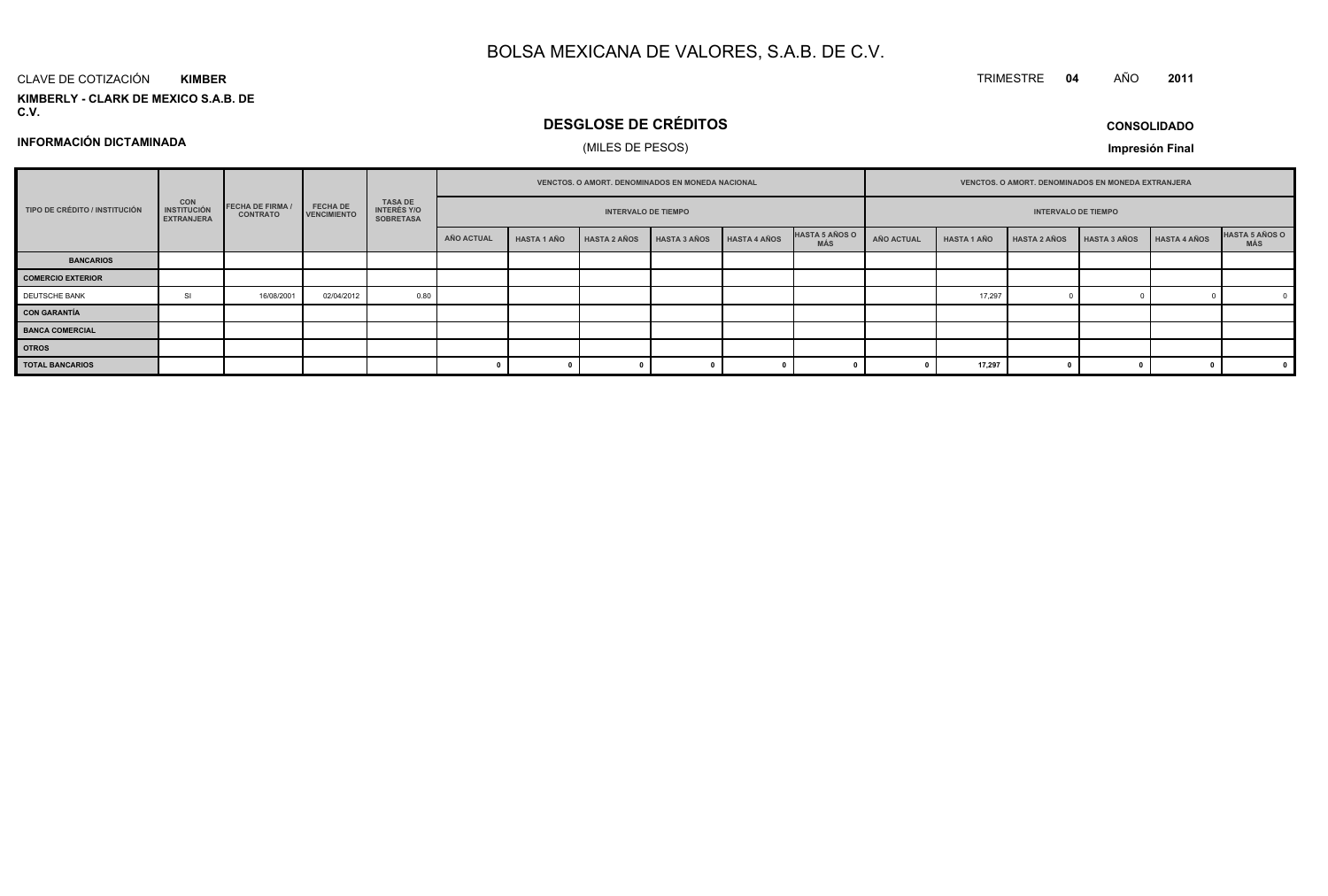#### CLAVE DE COTIZACIÓN TRIMESTRE **<sup>04</sup>** AÑO **<sup>2011</sup> KIMBER**

**INFORMACIÓN DICTAMINADA**

#### **KIMBERLY - CLARK DE MEXICO S.A.B. DE C.V.**

# **DESGLOSE DE CRÉDITOS**

### (MILES DE PESOS)

**CONSOLIDADO**

**Impresión Final**

|                                                           |                                                       |                                            |                                       | <b>TASA DE</b>                         |                   | <b>VENCTOS, O AMORT, DENOMINADOS EN MONEDA NACIONAL</b> |                     |                            |                     |                              |            | <b>VENCTOS, O AMORT, DENOMINADOS EN MONEDA EXTRANJERA</b> |                     |                            |                     |                              |
|-----------------------------------------------------------|-------------------------------------------------------|--------------------------------------------|---------------------------------------|----------------------------------------|-------------------|---------------------------------------------------------|---------------------|----------------------------|---------------------|------------------------------|------------|-----------------------------------------------------------|---------------------|----------------------------|---------------------|------------------------------|
| TIPO DE CRÉDITO / INSTITUCIÓN                             | <b>CON</b><br><b>INSTITUCIÓN</b><br><b>EXTRANJERA</b> | <b>FECHA DE FIRMA /</b><br><b>CONTRATO</b> | <b>FECHA DE</b><br><b>VENCIMIENTO</b> | <b>INTERÉS Y/O</b><br><b>SOBRETASA</b> |                   |                                                         |                     | <b>INTERVALO DE TIEMPO</b> |                     |                              |            |                                                           |                     | <b>INTERVALO DE TIEMPO</b> |                     |                              |
|                                                           |                                                       |                                            |                                       |                                        | <b>AÑO ACTUAL</b> | <b>HASTA 1 AÑO</b>                                      | <b>HASTA 2 AÑOS</b> | <b>HASTA 3 AÑOS</b>        | <b>HASTA 4 AÑOS</b> | <b>HASTA 5 AÑOS O</b><br>MÁS | AÑO ACTUAL | <b>HASTA 1 AÑO</b>                                        | <b>HASTA 2 AÑOS</b> | <b>HASTA 3 AÑOS</b>        | <b>HASTA 4 AÑOS</b> | <b>HASTA 5 AÑOS O</b><br>MÁS |
| <b>BURSÁTILES</b>                                         |                                                       |                                            |                                       |                                        |                   |                                                         |                     |                            |                     |                              |            |                                                           |                     |                            |                     |                              |
| <b>LISTADAS EN BOLSA (MÉXICO Y/O</b><br>EXTRANJERO)       |                                                       |                                            |                                       |                                        |                   |                                                         |                     |                            |                     |                              |            |                                                           |                     |                            |                     |                              |
| QUIROGRAFARIOS                                            |                                                       |                                            |                                       |                                        |                   |                                                         |                     |                            |                     |                              |            |                                                           |                     |                            |                     |                              |
| CERTIFICADOS BURSÁTILES                                   | <b>NA</b>                                             | 18/06/2003                                 | 05/06/2013                            | 8.95                                   |                   | $\Omega$                                                | 1,250,000           |                            |                     |                              |            |                                                           |                     |                            |                     |                              |
| CERTIFICADOS BURSÁTILES                                   | <b>NA</b>                                             | 05/07/2007                                 | 26/06/2017                            | 4.70                                   |                   |                                                         |                     |                            |                     | 2,500,000                    |            |                                                           |                     |                            |                     |                              |
| CERTIFICADOS BURSÁTILES                                   | NA.                                                   | 30/03/2009                                 | 22/03/2016                            | 9.98                                   |                   |                                                         |                     |                            |                     | 800,000                      |            |                                                           |                     |                            |                     |                              |
| CERTIFICADOS BURSÁTILES                                   | <b>NA</b>                                             | 06/10/2009                                 | 02/10/2014                            | 5.74                                   |                   |                                                         |                     | 2,300,000                  |                     |                              |            |                                                           |                     |                            |                     |                              |
| CERTIFICADOS BURSÁTILES                                   | <b>NA</b>                                             | 06/10/2009                                 | 26/09/2019                            | 9.65                                   |                   |                                                         |                     |                            |                     | 400,000                      |            |                                                           |                     |                            |                     |                              |
| CERTIFICADOS BURSÁTILES                                   | <b>NA</b>                                             | 11/11/2010                                 | 05/11/2015                            | 5.09                                   |                   |                                                         |                     |                            | 1,500,000           |                              |            |                                                           |                     |                            |                     |                              |
| CERTIFICADOS BURSÁTILES                                   | <b>NA</b>                                             | 11/11/2010                                 | 29/10/2020                            | 7.17                                   |                   |                                                         |                     |                            |                     | 2,500,000                    |            |                                                           |                     |                            |                     |                              |
| <b>CON GARANTÍA</b>                                       |                                                       |                                            |                                       |                                        |                   |                                                         |                     |                            |                     |                              |            |                                                           |                     |                            |                     |                              |
| <b>COLOCACIONES PRIVADAS</b>                              |                                                       |                                            |                                       |                                        |                   |                                                         |                     |                            |                     |                              |            |                                                           |                     |                            |                     |                              |
| <b>QUIROGRAFARIOS</b>                                     |                                                       |                                            |                                       |                                        |                   |                                                         |                     |                            |                     |                              |            |                                                           |                     |                            |                     |                              |
| <b>CON GARANTÍA</b>                                       |                                                       |                                            |                                       |                                        |                   |                                                         |                     |                            |                     |                              |            |                                                           |                     |                            |                     |                              |
| <b>TOTAL BURSÁTILES Y</b><br><b>COLOCACIONES PRIVADAS</b> |                                                       |                                            |                                       |                                        | $\mathbf{0}$      |                                                         | 1,250,000           | 2,300,000                  | 1,500,000           | 6,200,000                    | $\Omega$   | $\Omega$                                                  | $\Omega$            |                            | $\mathbf{0}$        |                              |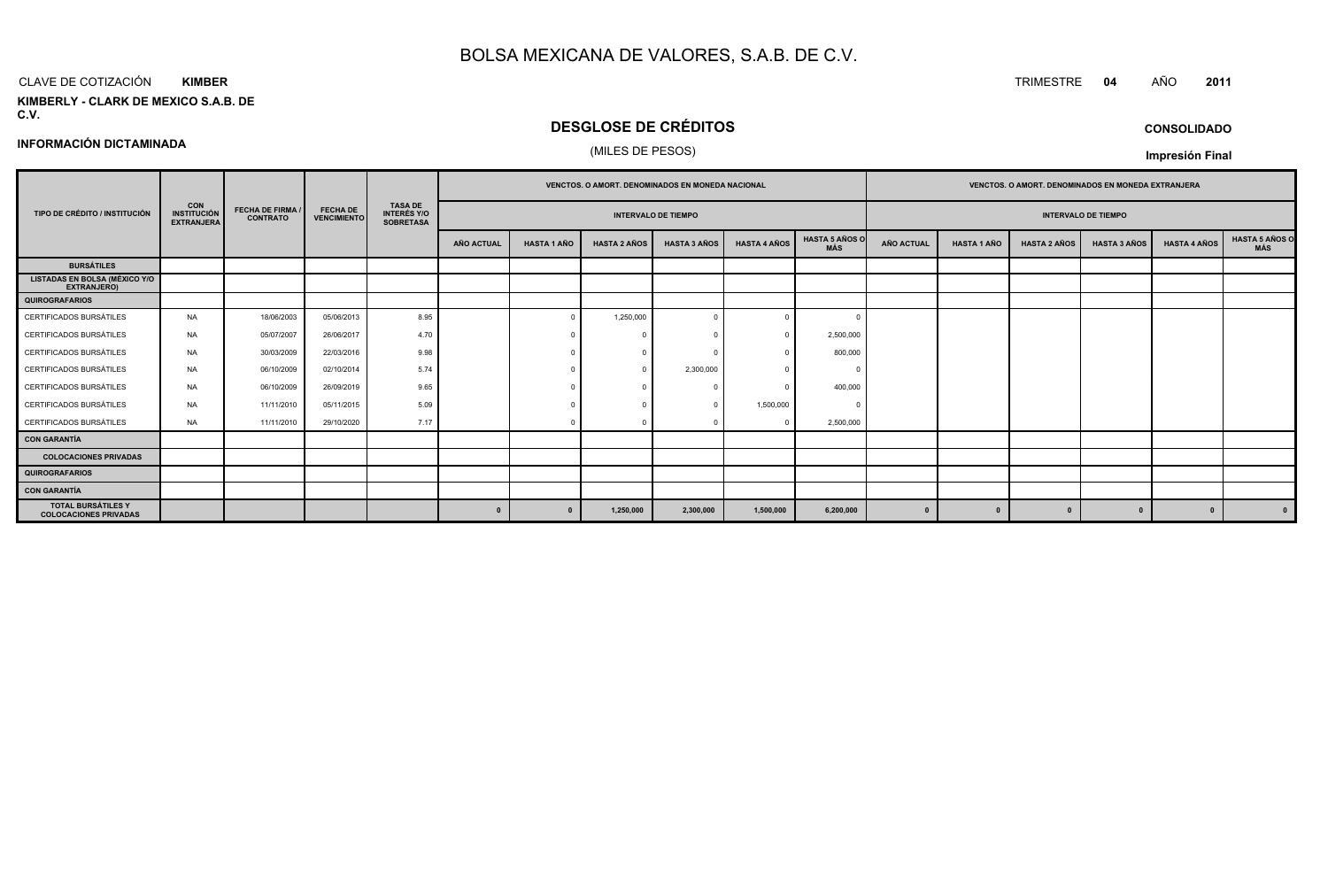#### CLAVE DE COTIZACIÓN TRIMESTRE **<sup>04</sup>** AÑO **<sup>2011</sup> KIMBER**

#### **KIMBERLY - CLARK DE MEXICO S.A.B. DEC.V.**

# **DESGLOSE DE CRÉDITOS**

### (MILES DE PESOS)

# **CONSOLIDADO**

**Impresión Final**

|                                                                |                                                 |                                        |                                       | VENCTOS. O AMORT. DENOMINADOS EN MONEDA NACIONAL |                    |                            |                     |                     |                | VENCTOS. O AMORT. DENOMINADOS EN MONEDA EXTRANJERA |                    |                     |                     |                     |                |
|----------------------------------------------------------------|-------------------------------------------------|----------------------------------------|---------------------------------------|--------------------------------------------------|--------------------|----------------------------|---------------------|---------------------|----------------|----------------------------------------------------|--------------------|---------------------|---------------------|---------------------|----------------|
| TIPO DE CRÉDITO / INSTITUCIÓN                                  | <b>CON<br/>INSTITUCIÓN</b><br><b>EXTRANJERA</b> | <b>FECHA DE</b><br><b>CONCERTACIÓN</b> | <b>FECHA DE</b><br><b>VENCIMIENTO</b> |                                                  |                    | <b>INTERVALO DE TIEMPO</b> |                     |                     |                | <b>INTERVALO DE TIEMPO</b>                         |                    |                     |                     |                     |                |
|                                                                |                                                 |                                        |                                       | <b>AÑO ACTUAL</b>                                | <b>HASTA 1 AÑO</b> | <b>HASTA 2 AÑOS</b>        | <b>HASTA 3 AÑOS</b> | <b>HASTA 4 AÑOS</b> | HASTA 5 AÑOS O | <b>AÑO ACTUAL</b>                                  | <b>HASTA 1 AÑO</b> | <b>HASTA 2 AÑOS</b> | <b>HASTA 3 AÑOS</b> | <b>HASTA 4 AÑOS</b> | HASTA 5 AÑOS O |
| <b>PROVEEDORES</b>                                             |                                                 |                                        |                                       |                                                  |                    |                            |                     |                     |                |                                                    |                    |                     |                     |                     |                |
| VARIOS                                                         | <b>NA</b>                                       | 01/12/2011                             |                                       |                                                  | 1,375,108          | $\Omega$                   | $\Omega$            | $\Omega$            |                |                                                    |                    |                     |                     |                     |                |
| <b>VARIOS</b>                                                  | <b>NO</b>                                       | 01/12/2011                             |                                       |                                                  |                    |                            |                     |                     |                |                                                    | 1,781,240          | $\Omega$            | $\Omega$            | $\Omega$            | $\Omega$       |
| <b>TOTAL PROVEEDORES</b>                                       |                                                 |                                        |                                       |                                                  | 1,375,108          | - 0                        | $\Omega$            | $\Omega$            |                | $\Omega$                                           | 1,781,240          | $\Omega$            | $\Omega$            | $\mathbf{0}$        | $\Omega$       |
|                                                                |                                                 |                                        |                                       |                                                  |                    |                            |                     |                     |                |                                                    |                    |                     |                     |                     |                |
| OTROS CRÉDITOS CON COSTO A<br>CORTO Y LARGO PLAZO(S103 Y S30)  |                                                 |                                        |                                       |                                                  |                    |                            |                     |                     |                |                                                    |                    |                     |                     |                     |                |
|                                                                | <b>NA</b>                                       |                                        |                                       |                                                  | $\circ$            | $\Omega$                   | $\Omega$            | $\Omega$            |                |                                                    |                    |                     |                     |                     |                |
|                                                                | <b>NO</b>                                       |                                        |                                       |                                                  |                    |                            |                     |                     |                |                                                    | $\Omega$           | $\Omega$            | $\Omega$            | $\Omega$            | $\mathbf 0$    |
| TOTAL OTROS CRÉDITOS CON<br><b>COSTO A CORTO Y LARGO PLAZO</b> |                                                 |                                        |                                       |                                                  | $\Omega$           | - 0                        | $\Omega$            | $\Omega$            |                |                                                    |                    | $\Omega$            |                     | $\Omega$            | $\Omega$       |
|                                                                |                                                 |                                        |                                       |                                                  |                    |                            |                     |                     |                |                                                    |                    |                     |                     |                     |                |
| OTROS PASIVOS CIRCULANTES SIN<br>COSTO (S26)                   |                                                 |                                        |                                       |                                                  |                    |                            |                     |                     |                |                                                    |                    |                     |                     |                     |                |
| VARIOS                                                         | <b>NA</b>                                       |                                        |                                       |                                                  | 2,243,662          |                            |                     |                     |                |                                                    |                    |                     |                     |                     |                |
| <b>VARIOS</b>                                                  |                                                 |                                        |                                       |                                                  |                    |                            |                     |                     |                |                                                    | 28                 |                     |                     |                     |                |
| <b>TOTAL OTROS PASIVOS</b><br><b>CIRCULANTES SIN COSTO</b>     |                                                 |                                        |                                       |                                                  | 2,243,662          | $\overline{0}$             | $\Omega$            | $\Omega$            |                | $\Omega$                                           | 28                 | $\Omega$            | $\Omega$            | $\Omega$            | $\Omega$       |
|                                                                |                                                 |                                        |                                       |                                                  |                    |                            |                     |                     |                |                                                    |                    |                     |                     |                     |                |
| <b>TOTAL GENERAL</b>                                           |                                                 |                                        |                                       |                                                  | 3,618,770          | 1,250,000                  | 2,300,000           | 1,500,000           | 6,200,000      | $\mathbf{0}$                                       | 1,798,565          | $\Omega$            | $\mathbf{0}$        | $\mathbf{a}$        | $\Omega$       |

### **INFORMACIÓN DICTAMINADA**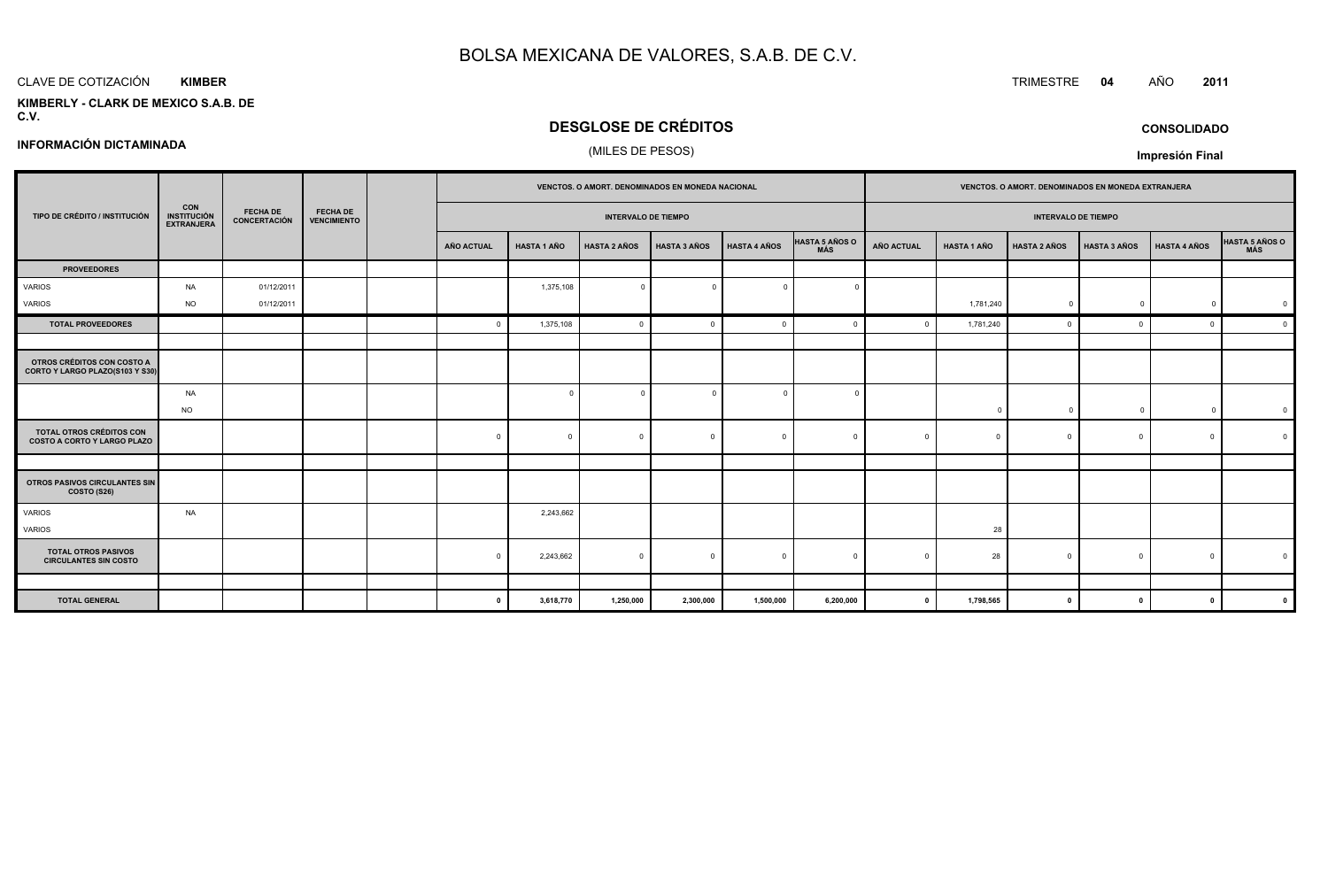### CLAVE DE COTIZACIÓN: **KIMBER KIMBERLY - CLARK DE MEXICO S.A.B. DE C.V.**

### **INFORMACIÓN DICTAMINADA**

# **POSICIÓN MONETARIA EN MONEDA EXTRANJERA**

# **CONSOLIDADO**

TRIMESTRE: **04** AÑO: **2011**

|  |  |  | (MILES DE PESOS) |
|--|--|--|------------------|
|--|--|--|------------------|

### **Impresión Final**

|                               | <b>DÓLARES</b> |              |                | <b>OTRAS MONEDAS</b> | <b>TOTAL MILES DE</b> |
|-------------------------------|----------------|--------------|----------------|----------------------|-----------------------|
| POSICIÓN EN MONEDA EXTRANJERA | <b>DÓLARES</b> | <b>PESOS</b> | <b>DÓLARES</b> | <b>PESOS</b>         | <b>PESOS</b>          |
| <b>ACTIVO MONETARIO</b>       | 85,146         | 1,188,638    | 0              | 0                    | 1,188,638             |
| <b>PASIVO</b>                 | 128,837        | 1,798,565    | 0              | $\mathbf{0}$         | 1,798,565             |
| CORTO PLAZO                   | 128,837        | 1,798,565    | 0              | $\Omega$             | 1,798,565             |
| <b>LARGO PLAZO</b>            | 0              | 0            | 0              | 0                    | $\mathbf 0$           |
| <b>SALDO NETO</b>             | -43,691        | $-609,927$   | 0              | 01                   | $-609,927$            |

### **OBSERVACIONES**

EL TIPO DE CAMBIO UTILIZADO PARA LA CONVERSIÓN DE LOS DÓLARES ES DE 13.96 PESOS POR DÓLAR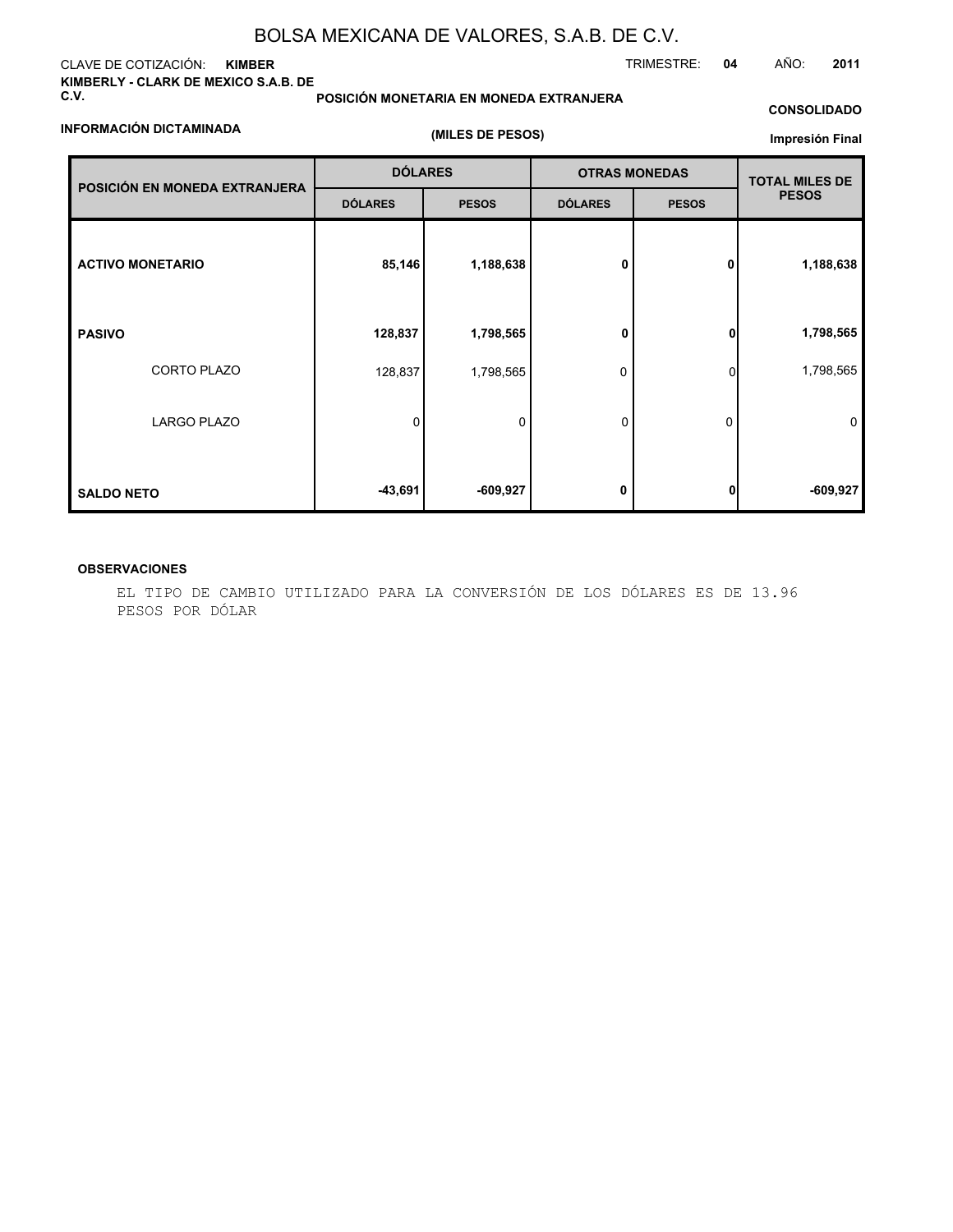| BOLSA MEXICANA DE VALORES, S.A.B. DE C.V.                                      |                                     |                                                                                                             |                                                        |                                    |                                          |  |  |  |  |  |  |  |
|--------------------------------------------------------------------------------|-------------------------------------|-------------------------------------------------------------------------------------------------------------|--------------------------------------------------------|------------------------------------|------------------------------------------|--|--|--|--|--|--|--|
| CLAVE DE COTIZACIÓN:                                                           | <b>KIMBER</b>                       |                                                                                                             |                                                        | TRIMESTRE:                         | AÑO:<br>2011<br>04                       |  |  |  |  |  |  |  |
| KIMBERLY - CLARK DE MEXICO S.A.B. DE<br>C.V.<br><b>INFORMACIÓN DICTAMINADA</b> |                                     | CEDULA DE INTEGRACIÓN Y CÁLCULO<br><b>DE RESULTADO POR POSICIÓN</b><br><b>MONETARIA</b><br>(MILES DE PESOS) |                                                        |                                    | <b>CONSOLIDADO</b><br>Impresión Final    |  |  |  |  |  |  |  |
| <b>MES</b>                                                                     | <b>ACTIVOS</b><br><b>MONETARIOS</b> | <b>PASIVOS</b><br><b>MONETARIOS</b>                                                                         | <b>POSICIÓN</b><br><b>MONETARIA</b><br>(ACTIVA) PASIVA | <b>INFLACIÓN</b><br><b>MENSUAL</b> | <b>EFECTO MENSUAL</b><br>(ACTIVO) PASIVO |  |  |  |  |  |  |  |
|                                                                                |                                     |                                                                                                             |                                                        |                                    |                                          |  |  |  |  |  |  |  |
| <b>TOTAL</b>                                                                   |                                     |                                                                                                             |                                                        |                                    | $\mathbf 0$                              |  |  |  |  |  |  |  |
|                                                                                |                                     |                                                                                                             |                                                        |                                    |                                          |  |  |  |  |  |  |  |
| <b>DATOS INFORMATIVOS</b>                                                      |                                     |                                                                                                             |                                                        |                                    |                                          |  |  |  |  |  |  |  |
| REPOMO CAPITALIZADO                                                            |                                     |                                                                                                             |                                                        |                                    |                                          |  |  |  |  |  |  |  |

**OBSERVACIONES**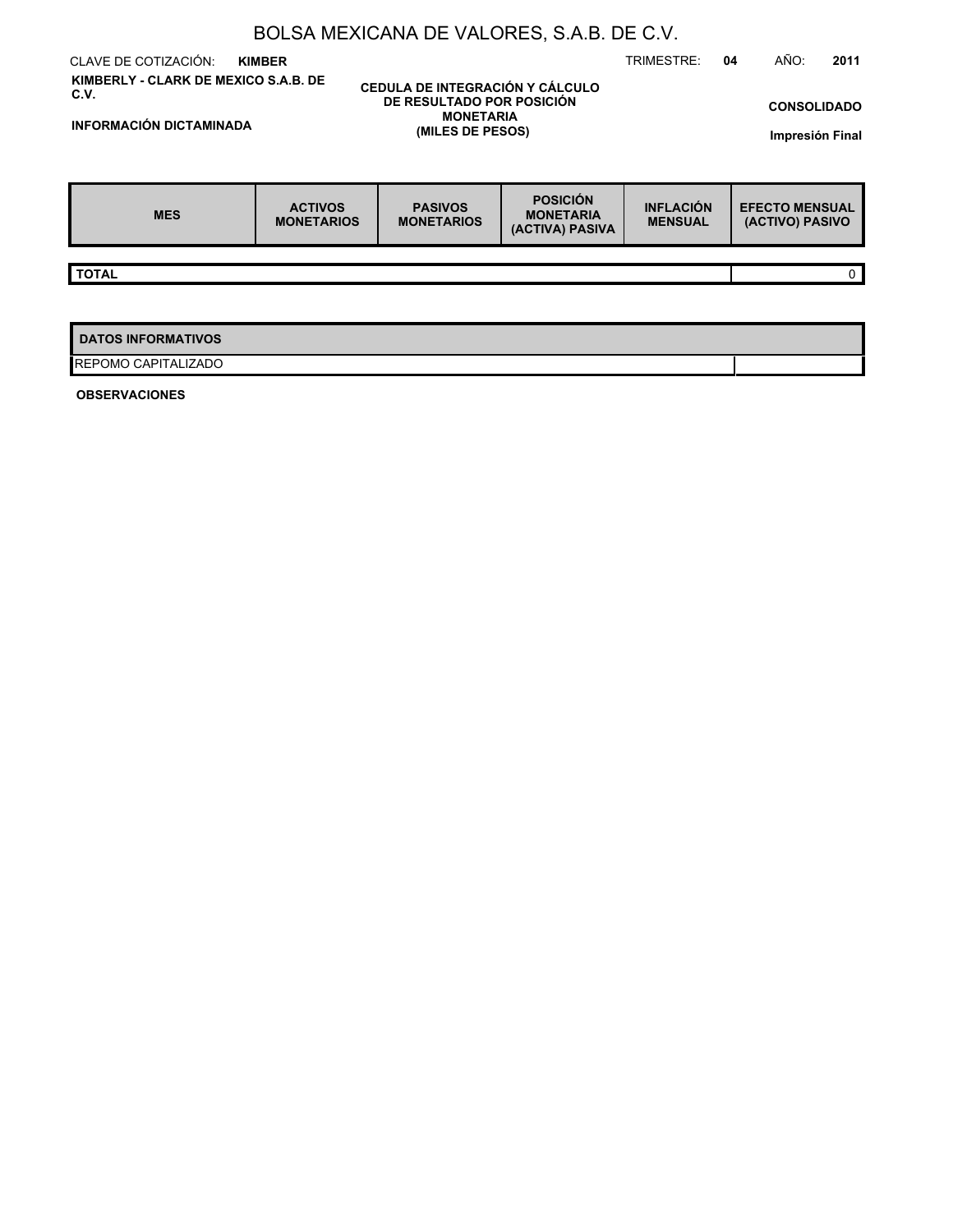| CLAVE DE COTIZACIÓN:                         | <b>KIMBER</b> |                              | TRIMESTRE: | 04 | AÑO:   | 2011               |
|----------------------------------------------|---------------|------------------------------|------------|----|--------|--------------------|
| KIMBERLY - CLARK DE MEXICO S.A.B. DE<br>C.V. |               | <b>INSTRUMENTOS DE DEUDA</b> |            |    | PAGINA | 1/2                |
| <b>INFORMACIÓN DICTAMINADA</b>               |               |                              |            |    |        | <b>CONSOLIDADO</b> |
|                                              |               |                              |            |    |        | Impresión Final    |

### **LIMITACIONES FINANCIERAS SEGÚN ESCRITURAS DE LA EMISIÓN Y/O TITULO**

LAS OBLIGACIONES DE LOS CERTIFICADOS BURSÁTILES, SON DE HACER Y NO HACER; QUE NO INCLUYEN RESTRICCIONES FINANCIERAS.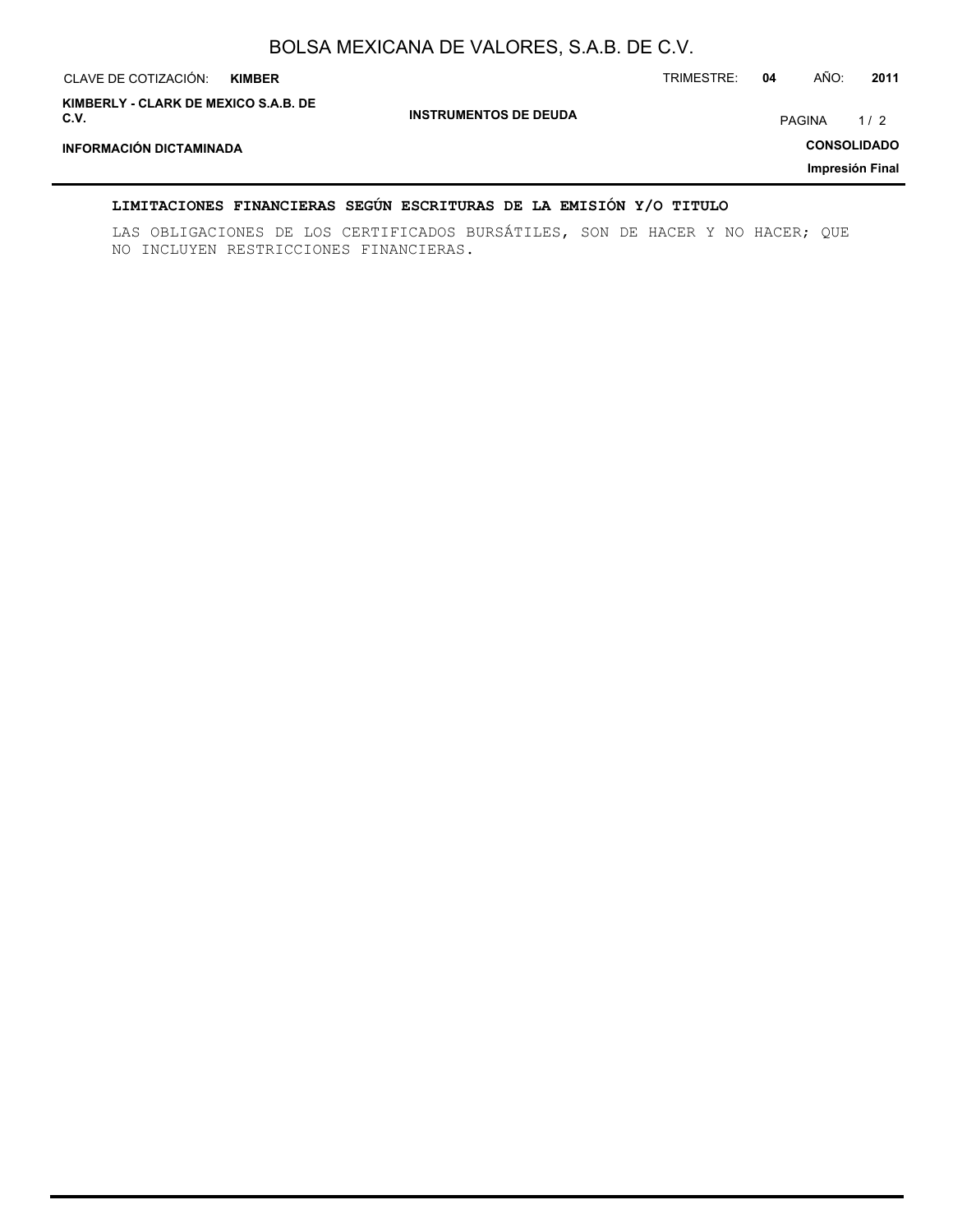| CLAVE DE COTIZACIÓN:<br><b>KIMBER</b>        |                              | TRIMESTRE: | 04            | AÑO: | 2011               |
|----------------------------------------------|------------------------------|------------|---------------|------|--------------------|
| KIMBERLY - CLARK DE MEXICO S.A.B. DE<br>C.V. | <b>INSTRUMENTOS DE DEUDA</b> |            | <b>PAGINA</b> |      | 2/2                |
| INFORMACIÓN DICTAMINADA                      |                              |            |               |      | <b>CONSOLIDADO</b> |
|                                              |                              |            |               |      | Impresión Final    |

**SITUACIÓN ACTUAL DE LAS LIMITACIONES FINANCIERAS**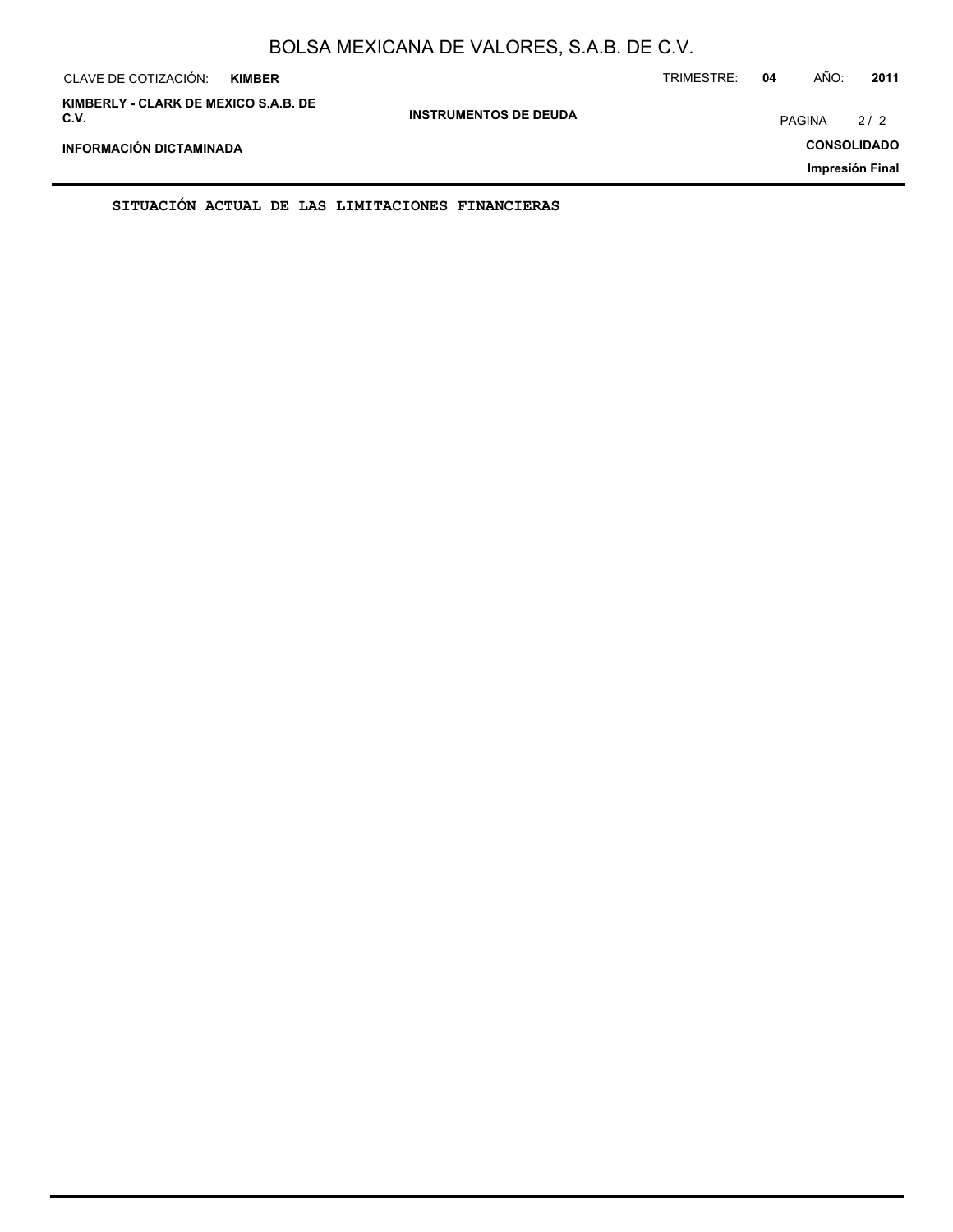CLAVE DE COTIZACIÓN: TRIMESTRE: **04** AÑO: **2011 KIMBER**

**KIMBERLY - CLARK DE MEXICO S.A.B. DE C.V.**

### **PLANTAS, CENTROS COMERCIALES, DE DISTRIBUCIÓN Y/O SERVICIO**

**CONSOLIDADO**

**Impresión Final**

| <b>PLANTA O CENTRO</b>     | <b>ACTIVIDAD ECONOMICA</b>        | <b>CAPACIDAD INSTALADAL</b> | % DE UTIL. |
|----------------------------|-----------------------------------|-----------------------------|------------|
| <b>PLANTA BAJIO</b>        | PRODUCTOS AL CONSUMIDOR           | $\Omega$                    | 0.00       |
| PLANTA ORIZABA             | PRODUCTOS AL CONSUMIDOR           | $\Omega$                    | 0.00       |
| <b>PLANTA RAMOS ARIZPE</b> | PRODUCTOS AL CONSUMIDOR           | $\Omega$                    | 0.00       |
| PLANTA TLAXCALA            | PRODUCTOS AL CONSUMIDOR           | $\Omega$                    | 0.00       |
| PLANTA CUAUTITLAN          | PRODUCTOS AL CONSUMIDOR           | 0                           | 0.00       |
| PLANTA ECATEPEC            | PRODUCTOS AL CONSUMIDOR E INSTIT. | <sup>0</sup>                | 0.00       |
| PLANTA TEXMELUCAN          | PRODUCTOS INSTITUCIONALES         | $\Omega$                    | 0.00       |
| <b>PLANTA MORELIA</b>      | PRODUCTOS AL CONSUMIDOR           | $\Omega$                    | 0.00       |
| PLANTA TOLUCA              | PRODUCTOS AL CONSUMIDOR           | 0                           | 0          |
| PLANTA IZCALLI             | PRODUCTOS AL CONSUMIDOR           | 0                           | 0.00       |

### **OBSERVACIONES**

LA CAPACIDAD INSTALADA Y EL PORCENTAJE DE UTILIZACIÓN VARÍA SEGÚN LA PRODUCCIÓN.

**INFORMACIÓN DICTAMINADA**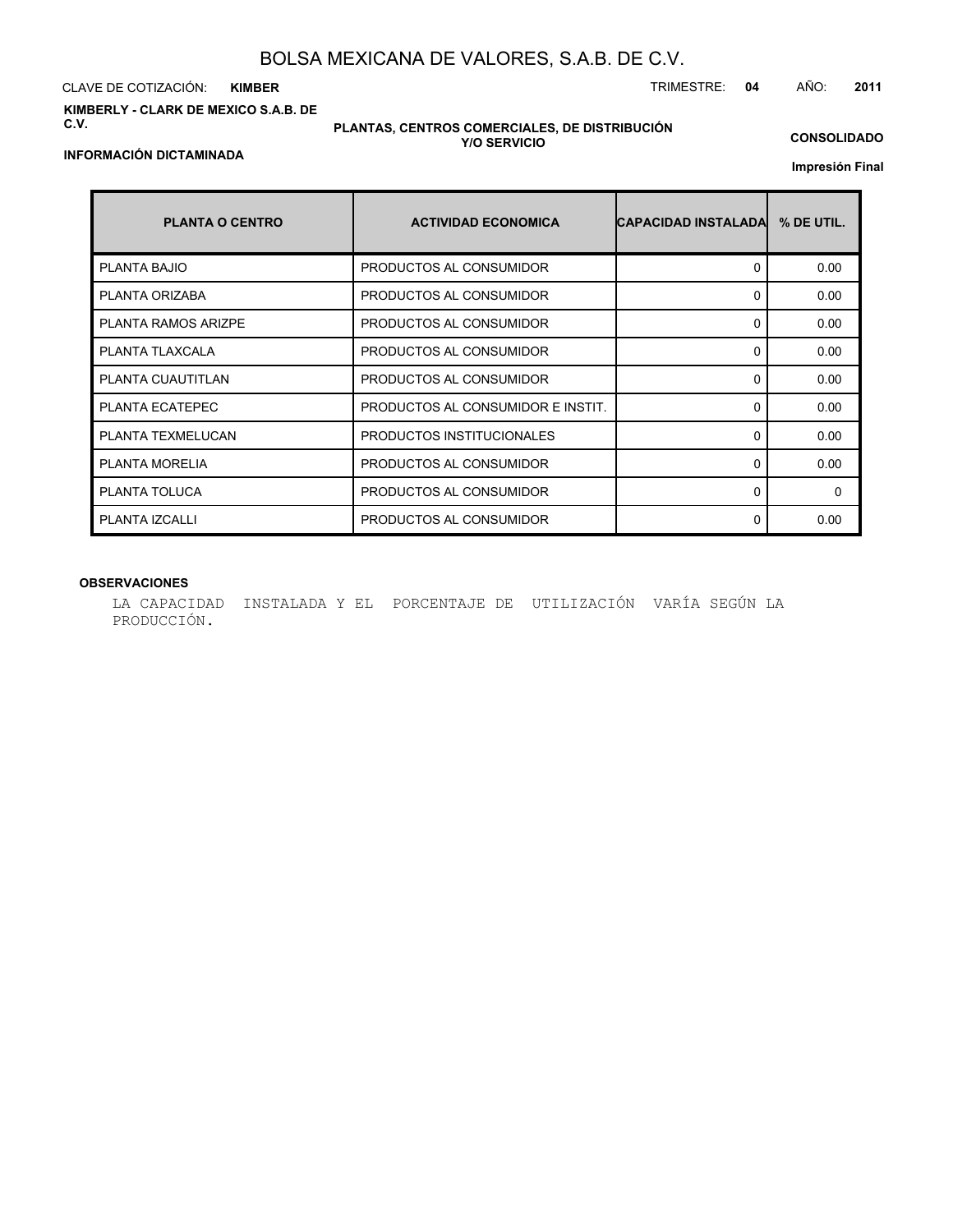CLAVE DE COTIZACIÓN **KIMBER KIMBERLY - CLARK DE MEXICO S.A.B. DE C.V.**

### **MATERIAS PRIMAS DIRECTAS**

# **CONSOLIDADO**

**Impresión Final**

| <b>MATERIAS PRIMAS</b>              | <b>PRINCIPALES</b><br><b>PROVEEDORES</b> | <b>ORIGEN</b> | SUST.<br>NAL. | % COSTO<br><b>PRODUCCIÓN</b><br><b>TOTAL</b> |
|-------------------------------------|------------------------------------------|---------------|---------------|----------------------------------------------|
| <b>POLIETILENO</b>                  | POLYCEL, PROPIFLEX                       | Nacional      |               | 0.00                                         |
| <b>QUIMICOS</b>                     | POLIQUIMICOS,<br>PROEQSA, SYMRISE        | Nacional      |               | 0.00                                         |
| <b>CORRUGADOS</b>                   | GPO INLAND, BIO<br>PAPEL                 | Nacional      |               | 0.00                                         |
| <b>FIBRA PARA RECICLAR</b>          | RECYCLE, REPACSA,<br><b>BOD ESTRELLA</b> | Nacional      |               | 0.00                                         |
| <b>ADHESIVOS</b>                    | <b>HENKEL</b>                            | Nacional      |               | 0.00                                         |
| <b>CINTAS Y ELASTOMEROS</b>         | 3M, FIBERS MEXICO<br><b>HOLDINGS</b>     | Nacional      |               | 0.00                                         |
| <b>CELULOSA DE MADERA</b>           | GP<br>CELL.DOMT.WEY.FIBRI                | Importación   |               | 0.00                                         |
| <b>FIBRA P/RECICLAR Y RECICLADA</b> | HARMON, INT.<br>PAPER, RECYCLE           | Importación   |               | 0.00                                         |
| <b>POLIACRILATO DE SODIO</b>        | <b>BASF, STOCKHAUSEN</b>                 | Importación   |               | 0.00                                         |
| <b>POLIPROPILENO</b>                | <b>EXXONMOBIL</b>                        | Importación   |               | 0.00                                         |

**OBSERVACIONES**

TRIMESTRE **04** AÑO **2011**

# **INFORMACIÓN DICTAMINADA**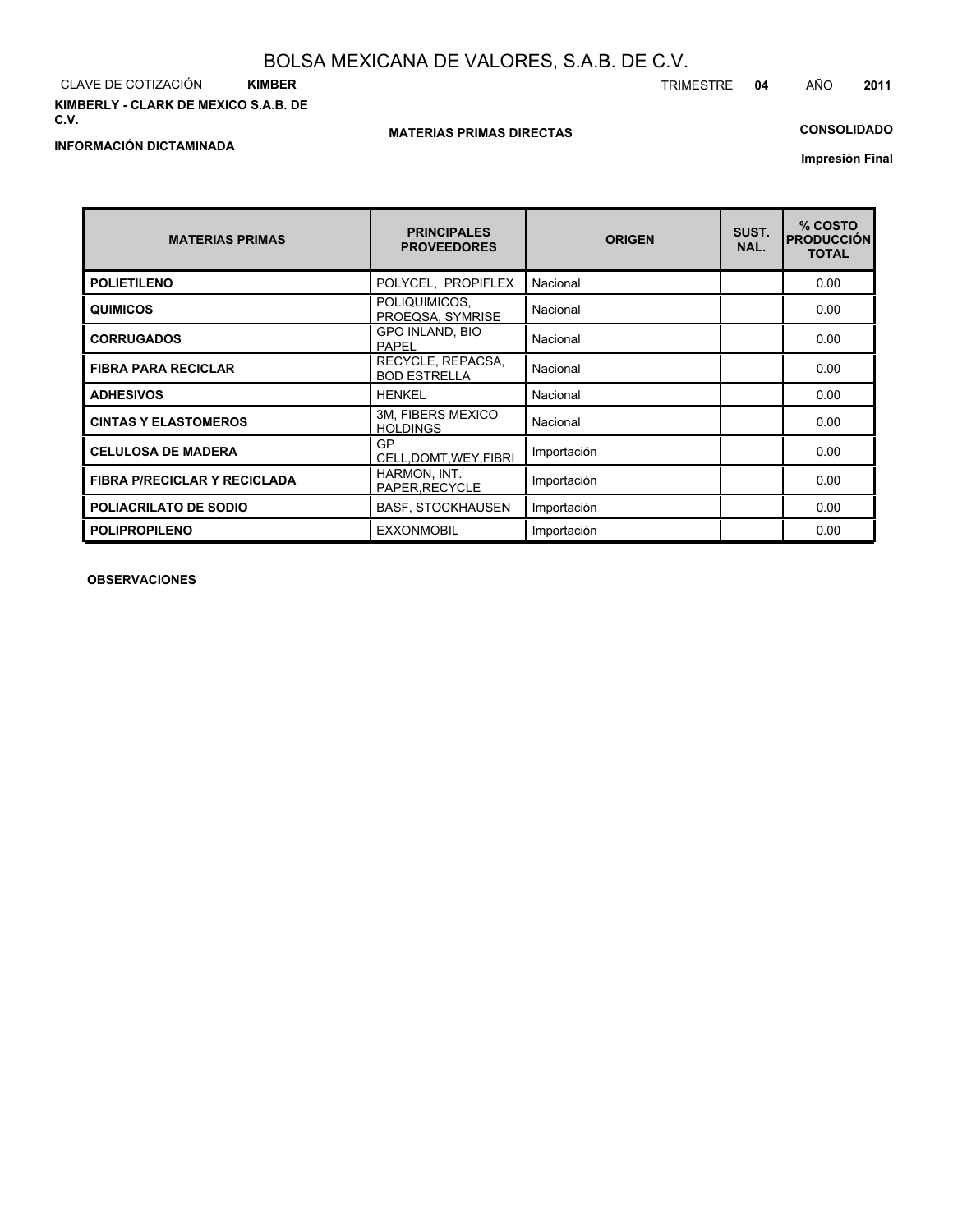**KIMBER**

**INFORMACIÓN DICTAMINADA**

**KIMBERLY - CLARK DE MEXICO S.A.B. DE C.V.**

CLAVE DE COTIZACIÓN TRIMESTRE **04** AÑO **2011**

# **DISTRIBUCIÓN DE VENTAS POR PRODUCTO** VENTAS TOTALES

# **CONSOLIDADO**

**Impresión Final**

| <b>PRINCIPALES</b>       | <b>VENTAS</b>  |                | % DE PART. | <b>PRINCIPALES</b> |                 |  |  |  |
|--------------------------|----------------|----------------|------------|--------------------|-----------------|--|--|--|
|                          | <b>VOLUMEN</b> | <b>IMPORTE</b> | MDO.       | <b>MARCAS</b>      | <b>CLIENTES</b> |  |  |  |
| <b>NACIONALES</b>        |                |                |            |                    |                 |  |  |  |
| PROD. AL CONSUMIDOR      | 0              | 25,068,956     | 0.00       |                    |                 |  |  |  |
| <b>EXTRANJERAS</b>       |                |                |            |                    |                 |  |  |  |
| <b>INFORMACION TOTAL</b> | 0              | 1,663,427      | 0.00       |                    |                 |  |  |  |
| <b>TOTAL</b>             | 26,732,383     |                |            |                    |                 |  |  |  |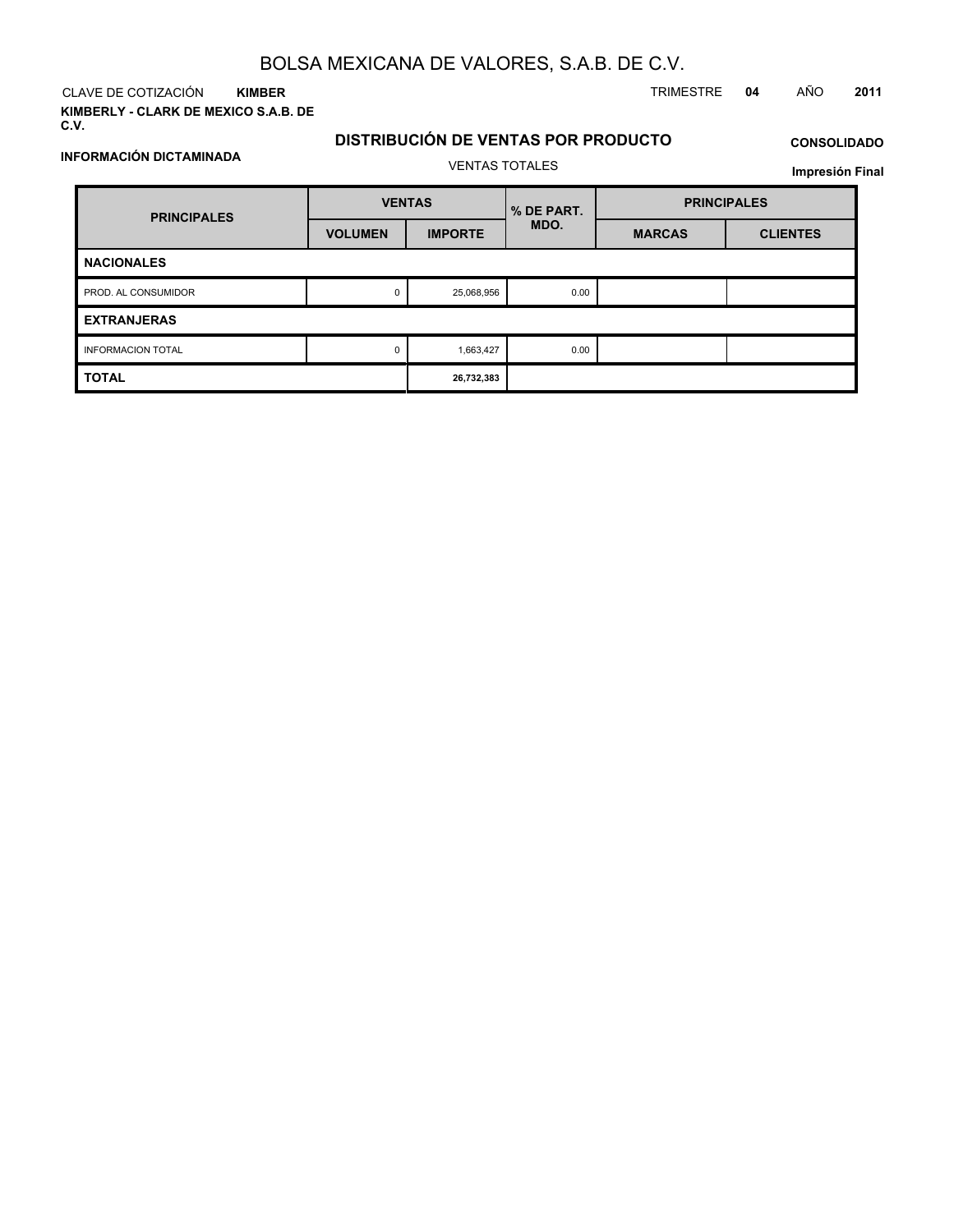CLAVE DE COTIZACIÓN TRIMESTRE **04** AÑO **2011 KIMBER**

**INFORMACIÓN DICTAMINADA**

**KIMBERLY - CLARK DE MEXICO S.A.B. DE C.V.**

# **DISTRIBUCIÓN DE VENTAS POR PRODUCTO** VENTAS EXTRANJERAS

# **CONSOLIDADO**

**Impresión Final**

| <b>PRINCIPALES</b>                   | <b>VENTAS</b>  |                | <b>DESTINO</b> | <b>PRINCIPALES</b> |                 |  |  |
|--------------------------------------|----------------|----------------|----------------|--------------------|-----------------|--|--|
|                                      | <b>VOLUMEN</b> | <b>IMPORTE</b> |                | <b>MARCAS</b>      | <b>CLIENTES</b> |  |  |
| <b>EXPORTACIÓN</b>                   |                |                |                |                    |                 |  |  |
| <b>INFORMACION TOTAL</b>             | 0              | 1,663,427      |                |                    |                 |  |  |
| <b>SUBSIDIARIAS EN EL EXTRANJERO</b> |                |                |                |                    |                 |  |  |

| <b>TOTAL</b> | 1,663,427<br>, , |  |  |
|--------------|------------------|--|--|
|              |                  |  |  |

**OBSERVACIONES**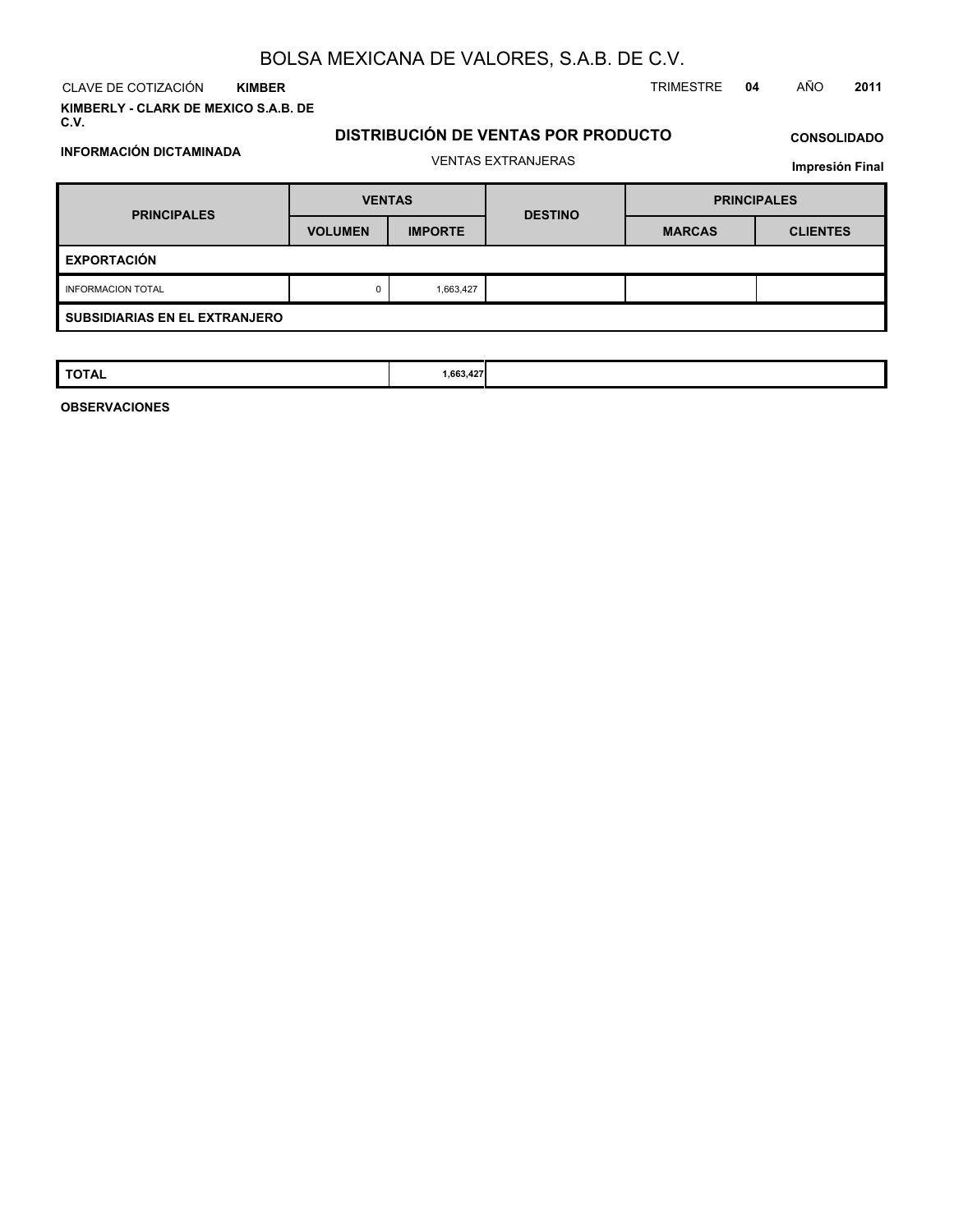| BOLSA MEXICANA DE VALORES, S.A.B. DE C.V. |  |
|-------------------------------------------|--|
|-------------------------------------------|--|

| CLAVE DE COTIZACIÓN:<br><b>KIMBER</b>        |                                                                                      | TRIMESTRE: | 04 | AÑO:          | 2011               |
|----------------------------------------------|--------------------------------------------------------------------------------------|------------|----|---------------|--------------------|
| KIMBERLY - CLARK DE MEXICO S.A.B. DE<br>C.V. | <b>INFORMACIÓN DE PROYECTOS (Proyecto, Monto</b><br>Ejercido y Porcentaje de Avance) |            |    | <b>PAGINA</b> | 1/1                |
| INFORMACIÓN DICTAMINADA                      |                                                                                      |            |    |               | <b>CONSOLIDADO</b> |
|                                              |                                                                                      |            |    |               | Impresión Final    |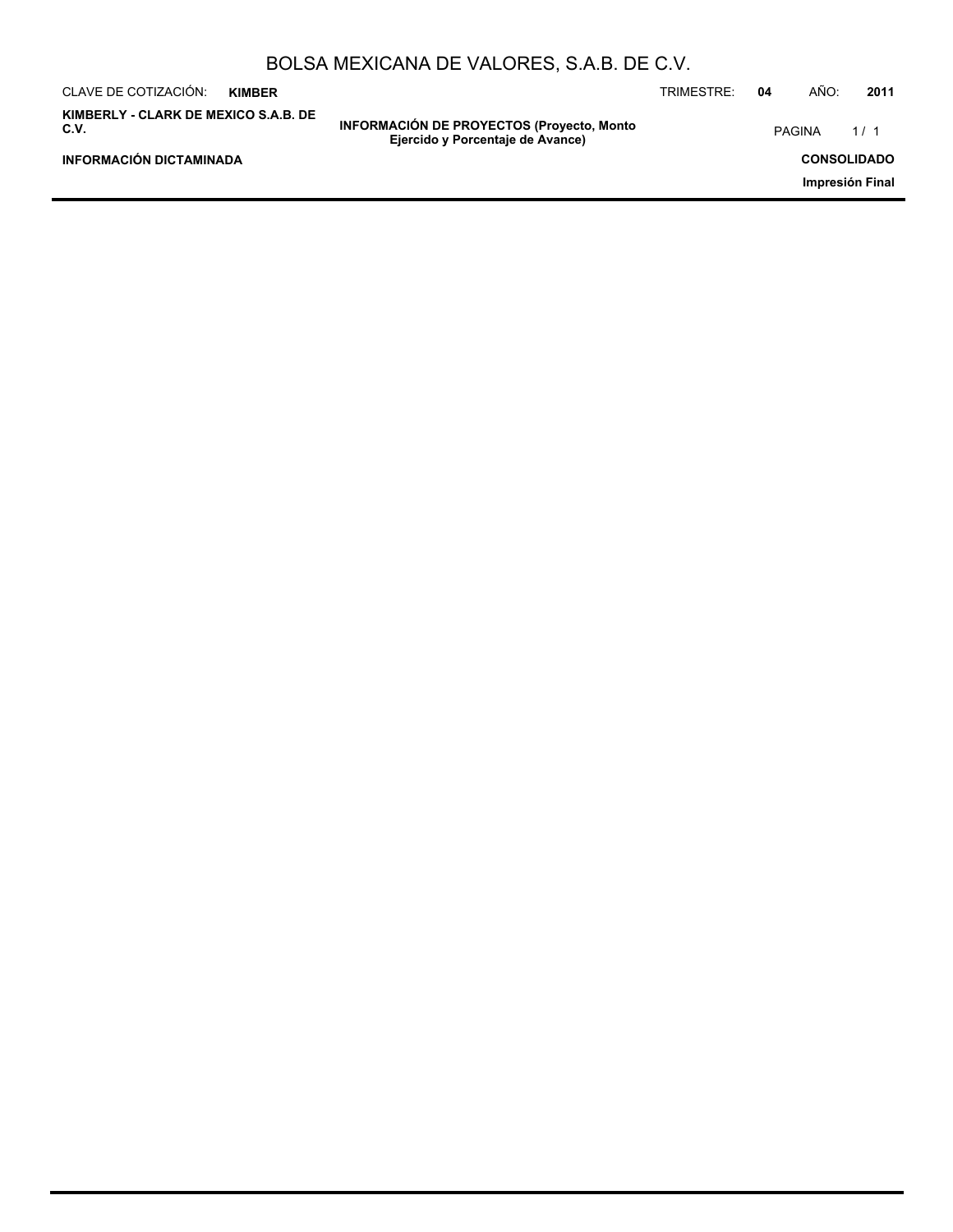| CLAVE DE COTIZACIÓN:<br><b>KIMBER</b>        |                                                                                            | TRIMESTRE: | 04 | AÑO:          | 2011                                  |
|----------------------------------------------|--------------------------------------------------------------------------------------------|------------|----|---------------|---------------------------------------|
| KIMBERLY - CLARK DE MEXICO S.A.B. DE<br>C.V. | <b>TRANSACCIONES EN MONEDA EXTRANJERA Y</b><br><b>CONVERSIÓN DE ESTADOS FINANCIEROS DE</b> |            |    | <b>PAGINA</b> | $1/1$                                 |
| <b>INFORMACIÓN DICTAMINADA</b>               | <b>OPERACIONES EXTRANJERAS (Información)</b><br>relacionada al Boletín B-15)               |            |    |               | <b>CONSOLIDADO</b><br>Impresión Final |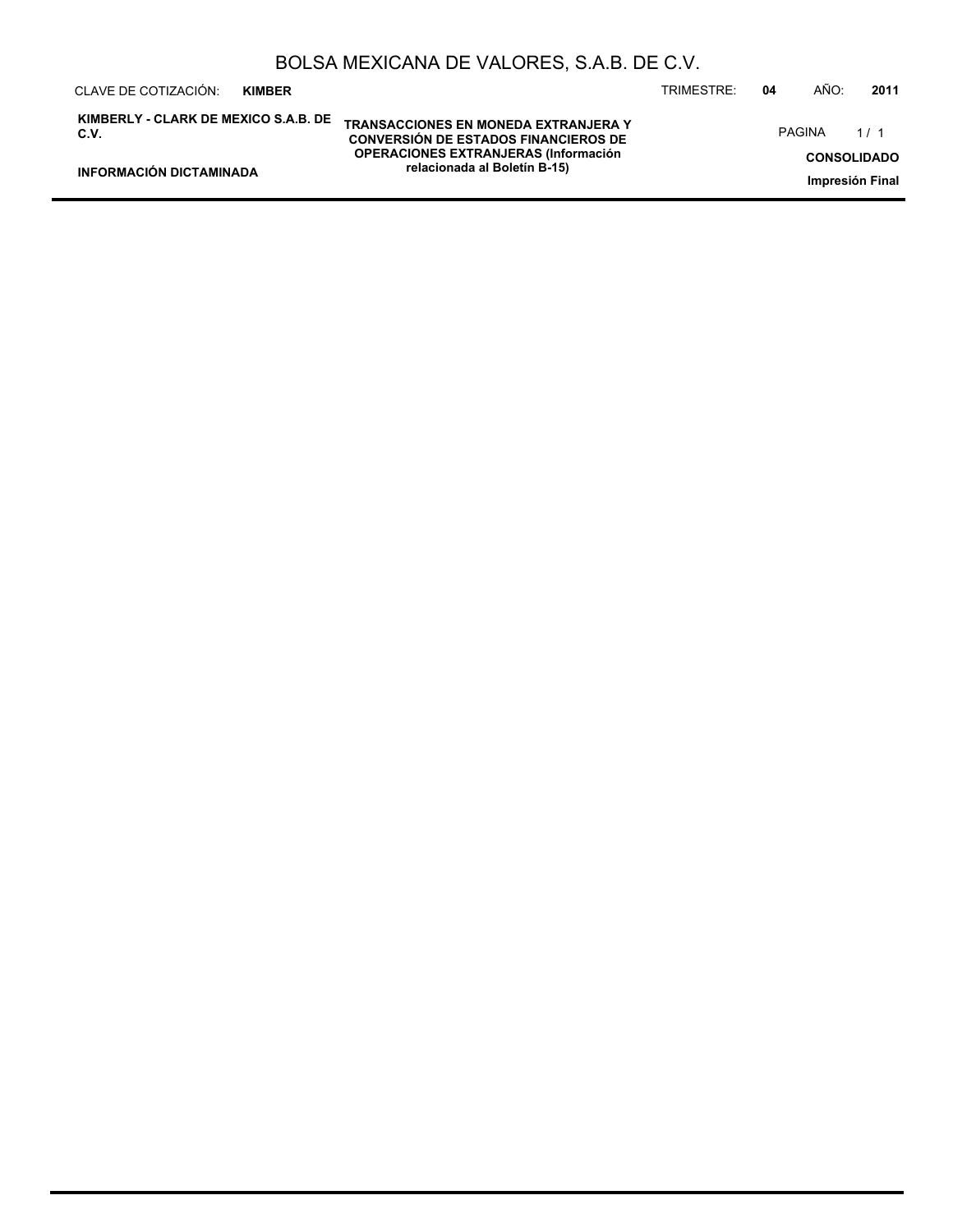**KIMBERLY - CLARK DE MEXICO S.A.B. DE C.V.**CLAVE DE COTIZACIÓN**KIMBER**

# **INTEGRACIÓN DEL CAPITAL SOCIALPAGADO**

**CONSOLIDADOImpresión Final**

**INFORMACIÓN DICTAMINADA**

| VALOR NOMINAL(\$) VIGENTE<br><b>SERIES</b> |          | <b>CUPÓN</b>    |                     | <b>NUMERO DE ACCIONES</b> | <b>CAPITAL SOCIAL</b> |                          |             |                 |
|--------------------------------------------|----------|-----------------|---------------------|---------------------------|-----------------------|--------------------------|-------------|-----------------|
|                                            |          |                 | <b>PORCIÓN FIJA</b> | <b>IPORCIÓN VARIABLE</b>  | <b>MEXICANOS</b>      | <b>LIBRE SUSCRIPCIÓN</b> | <b>FIJO</b> | <b>VARIABLE</b> |
| I٨                                         | 0.000001 | 33 <sub>1</sub> | 547,059,075         | 0                         | 547,059,075           |                          | 4,470       | $\mathbf{0}$    |
| Iв                                         | 0.000001 | 33              | 504.489.640         |                           | 0                     | 504,489,640              | 4,136       | 0               |
| I TOTAL                                    |          |                 | 1,051,548,715       |                           | 547,059,075           | 504,489,640              | 8,606       | 0               |

**TOTAL DE ACCIONES QUE REPRESENTAN EL CAPITAL SOCIAL PAGADO A LA FECHA DE ENVIO DE LA INFORMACIÓN:**

1,051,548,715

**OBSERVACIONES**

 **<sup>04</sup>** AÑO**<sup>2011</sup>**

TRIMESTRE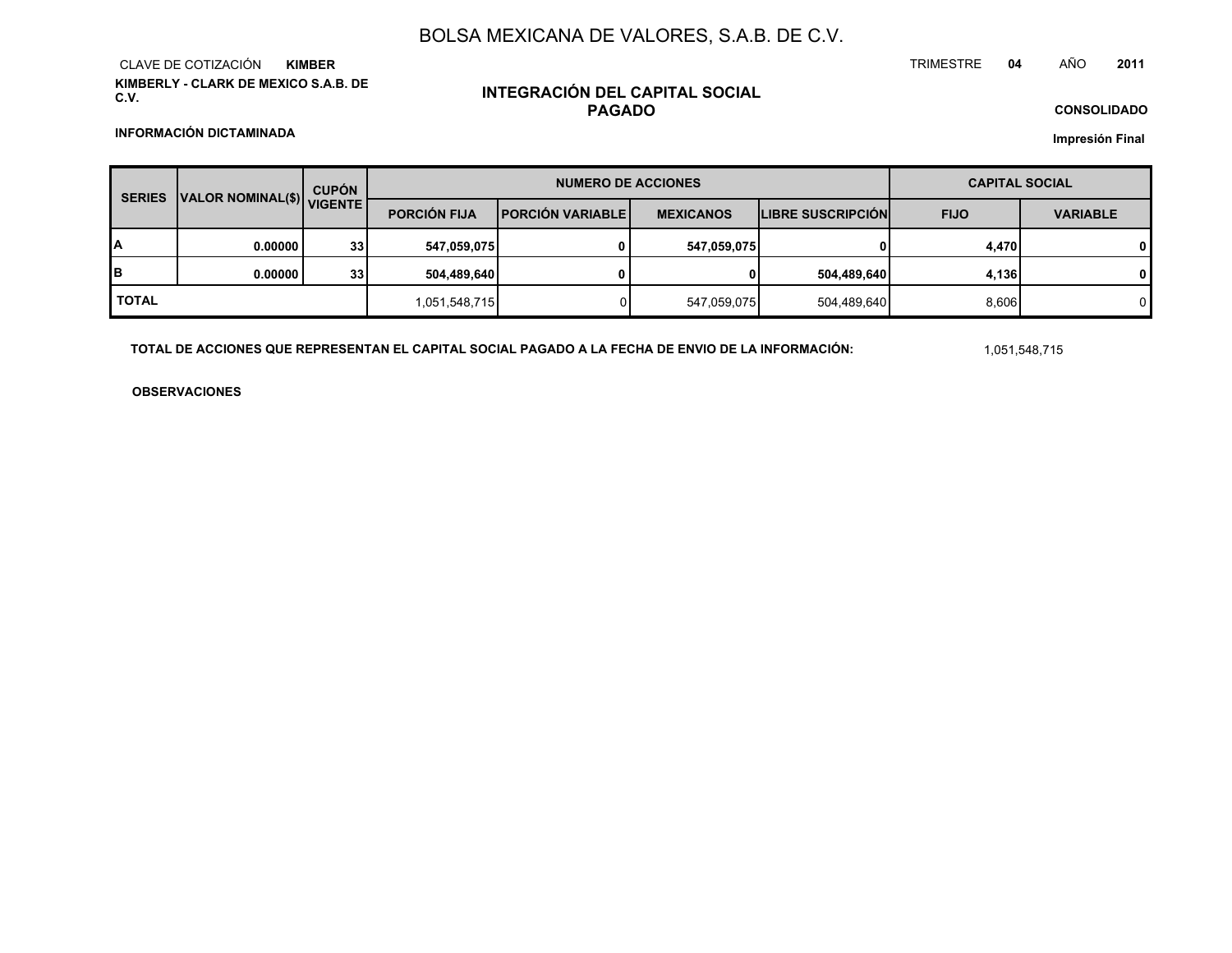**KIMBERLY - CLARK DE MEXICO S.A.B. DE C.V.**

**INSTRUMENTOS FINANCIEROS DERIVADOS**

TRIMESTRE: **04** AÑO: **2011**

 $1/4$ PAGINA

**INFORMACIÓN DICTAMINADA**

**CONSOLIDADO Impresión Final**

INFORMACIÓN CUALITATIVA =======================

KIMBER MANTIENE LA POLÍTICA DE QUE EL USO DE DERIVADOS OBEDEZCA EXCLUSIVAMENTE A FINES DE COBERTURA. LA EMPRESA CUENTA CON PROCEDIMIENTOS INTERNOS Y CONTROLES QUE VERIFICAN QUE DICHOS INSTRUMENTOS FINANCIEROS CUMPLAN CON ESE FIN.

EL PROCEDIMIENTO QUE SIGUE LA COMPAÑÍA PARA LA CONTRATACIÓN DE UN INSTRUMENTO FINANCIERO DERIVADO ES EL SIGUIENTE:

EL TESORERO DE LA COMPAÑÍA REALIZA UN ANÁLISIS DE LOS RIESGOS (VALOR EN RIESGO), LIQUIDEZ Y ALTERNATIVAS DE COBERTURA QUE EXISTEN EN EL MERCADO Y QUE HAN SIDO EXPUESTOS POR LAS DISTINTAS INSTITUCIONES FINANCIERAS CON LAS QUE LA EMPRESA TRABAJA. EL TESORERO LE PRESENTA DICHO ESTUDIO Y SU RECOMENDACIÓN AL DIRECTOR DE FINANZAS EL CUAL ANALIZA Y POSTERIORMENTE SOMETE A CONSIDERACIÓN DEL DIRECTOR GENERAL UNA RECOMENDACIÓN. FINALMENTE, TAL RECOMENDACIÓN ES PRESENTADA AL PRESIDENTE DEL CONSEJO QUIEN DA LA APROBACIÓN O NEGATIVA SOBRE LA CONTRATACIÓN DEL INSTRUMENTO FINANCIERO DERIVADO EN CUESTIÓN.

CUANDO UN DERIVADO HA SIDO CONTRATADO, EL ESQUEMA DE COBERTURA A QUE SE REFIERE, SE PRESENTA AL COMITÉ DE AUDITORÍA INTEGRADO POR CONSEJEROS INDEPENDIENTES Y FINALMENTE SE EXPONE AL CONSEJO DE ADMINISTRACIÓN EN LA SESIÓN INMEDIATA SIGUIENTE, CON EL FIN DE MANTENER DEBIDAMENTE INFORMADOS A LOS CONSEJEROS.

RIESGOS SUJETOS DE COBERTURA ============================

DENTRO DE LA ESTRUCTURA DE COSTOS DE LA COMPAÑÍA, LAS PULPAS Y CELULOSAS, ASÍ COMO EL GAS NATURAL TIENEN UN PAPEL IMPORTANTE; ESTOS DOS COMPONENTES DEL COSTO PUEDEN FUNCIONAR COMO SUBYACENTES EN LA CONTRATACIÓN DE ALGÚN INSTRUMENTO FINANCIERO DERIVADO QUE DE CERTIDUMBRE A LA ADMINISTRACIÓN DE LA COMPAÑÍA SOBRE SU VALOR FUTURO. AL 31 DE DICIEMBRE DE 2011, LA COMPAÑÍA NO CUENTA CON NINGÚN DERIVADO DE COBERTURA SOBRE ESTOS INSUMOS NI SOBRE NINGÚN OTRO COMPONENTE DEL COSTO DE PRODUCCIÓN.

UNA PARTE IMPORTANTE DEL COSTO DE PRODUCCIÓN ESTÁ DENOMINADA EN DÓLARES AMERICANOS. EN EL PASADO LA EMPRESA REALIZÓ OPERACIONES DE COBERTURA SOBRE ESTA DIVISA CON EL FIN DE CUBRIR LA EXPOSICIÓN A FLUCTUACIONES CAMBIARIAS. AL 31 DE DICIEMBRE DE 2011, LA EMPRESA NO CUENTA CON NINGÚN DERIVADO SOBRE EL TIPO DE CAMBIO.

EL 99% DE LA DEUDA DE KIMBER ESTÁ DENOMINADA EN PESOS BAJO LA MODALIDAD DE CERTIFICADOS BURSÁTILES DE LARGO PLAZO CON TASAS FIJAS Y VARIABLES. LA ADMINISTRACIÓN DE LA COMPAÑÍA SE HA PREOCUPADO POR REDUCIR LA EXPOSICIÓN EN VARIACIONES DE TASAS DE INTERÉS SOBRE DICHOS CERTIFICADOS BURSÁTILES BUSCANDO UN EQUILIBRIO ENTRE TASAS. CUANDO EN EL MERCADO MEXICANO SE HAN GENERADO OPORTUNIDADES PARA MANTENER DICHO BALANCE, LA EMPRESA HA RECURRIDO A INSTRUMENTOS FINANCIEROS DERIVADOS PARA LOGRAR DICHO FIN.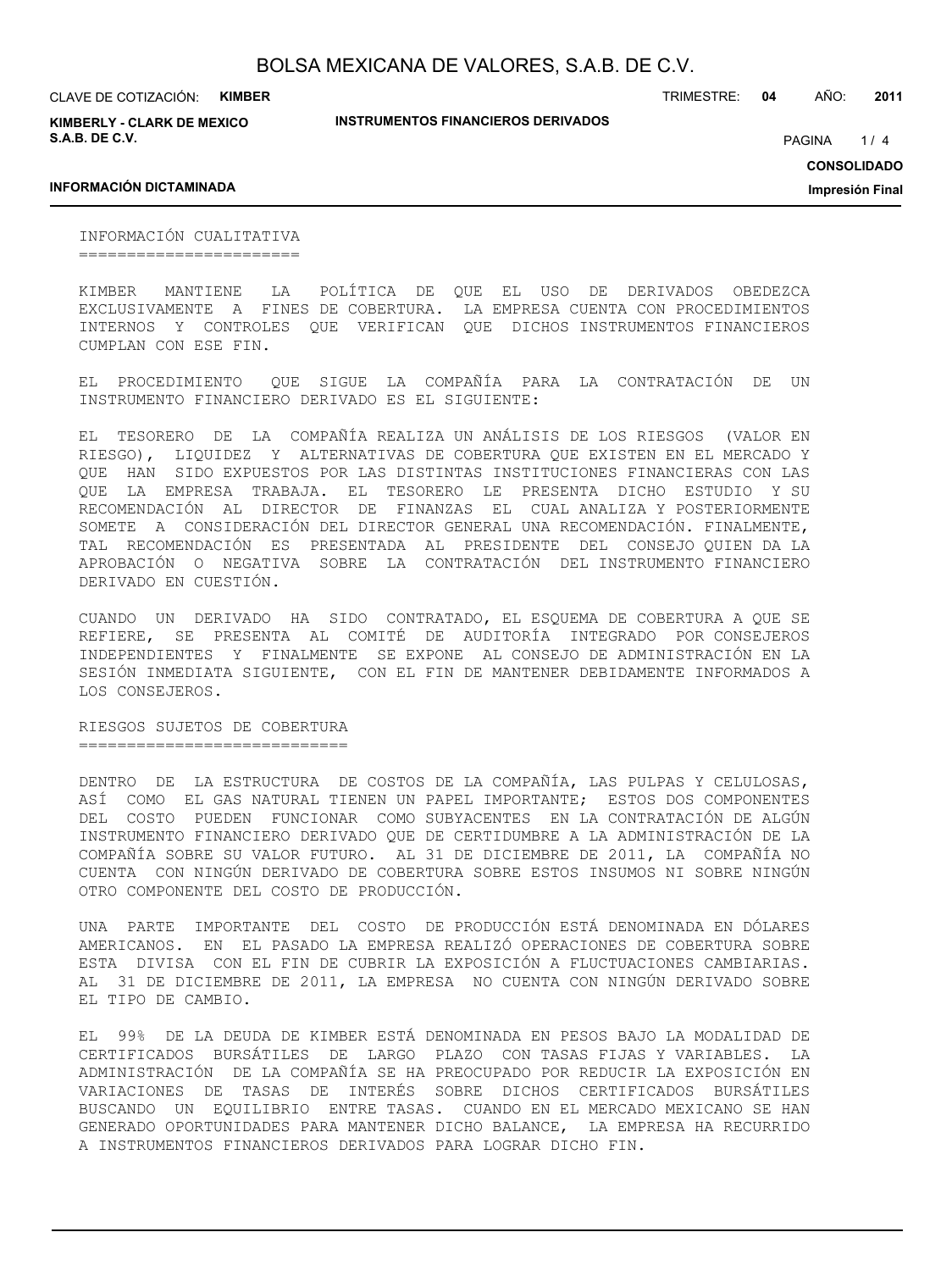**KIMBERLY - CLARK DE MEXICO S.A.B. DE C.V.**

#### **INSTRUMENTOS FINANCIEROS DERIVADOS**

TRIMESTRE: **04** AÑO: **2011**

 $2/4$ **PAGINA** 

**CONSOLIDADO**

**Impresión Final**

### **INFORMACIÓN DICTAMINADA**

LA EMPRESA NO TIENE RESTRICCIONES SOBRE LOS MERCADOS DE NEGOCIACIÓN DONDE SE LLEVEN A CABO DICHOS INSTRUMENTOS FINANCIEROS DERIVADOS, ESTOS ESTARÁN EN FUNCIÓN DE LAS CARACTERÍSTICAS DEL DERIVADO.

KIMBER NO MANTIENE UNA POLÍTICA SOBRE LLAMADAS DE MARGEN NI COLATERALES, ESTAS SE DECIDEN DEPENDIENDO DEL INSTRUMENTO FINANCIERO DERIVADO QUE SE TRATE EN CUESTIÓN.

LOS PROCEDIMIENTOS INTERNOS SON AUDITADOS POR EL AUDITOR INTERNO DE LA COMPAÑÍA Y LAS CIFRAS REFLEJADAS EN LOS ESTADOS FINANCIEROS PRODUCTO DE LAS OPERACIONES CON INSTRUMENTOS FINANCIEROS DERIVADOS SON AUDITADAS POR EL DESPACHO DE AUDITORÍA EXTERNO CON EL QUE CUENTA LA COMPAÑÍA.

SWAP DE TASAS DE INTERÉS POR CRÉDITOS EN MONEDA NACIONAL ========================================================

AL 31 DE DICIEMBRE DE 2011, KIMBER TIENE FINANCIAMIENTOS EN CERTIFICADOS BURSÁTILES POR \$11,250 MILLONES DE PESOS. DE DICHO TOTAL, \$6,300 ESTÁN CONTRATADOS A TASA VARIABLE.

CON LA FINALIDAD DE REDUCIR EL RIESGO EN LAS VARIACIONES EN TASAS DE INTERÉS EL 9 DE JULIO DE 2007 SE REALIZÓ CON EL BANCO NACIONAL DE MÉXICO, S.A. UN CONTRATO DE INTERCAMBIO DE TASAS DE INTERÉS POR UN MONTO DE \$1,500 MILLONES DE PESOS PARA CONVERTIR EL PERFIL DE PAGO DE INTERÉS VARIABLE A TASA FIJA DE 8.01% ANUAL Y CON VENCIMIENTOS MENSUALES. LA FECHA DE VENCIMIENTO DE ESTE CONTRATO ES EL 26 DE JUNIO DE 2017. ESTOS 1,500 MILLONES FORMAN PARTE DE UNA EMISIÓN DE CERTIFICADOS BURSÁTILES POR 2,500 MILLONES EMITIDOS EN 2007, LOS CUALES PAGAN INTERESES A TIIE – 10 PUNTOS BASE.

DEBIDO A QUE TANTO EL IMPORTE COMO LOS VENCIMIENTOS DEL CAPITAL Y LOS PAGOS DE INTERÉS SON IGUALES A LA PORCIÓN DEL CRÉDITO, SE DESIGNÓ A ESTE CONTRATO COMO INSTRUMENTO DE COBERTURA DE FLUJOS DE EFECTIVO. EL PORCENTAJE DE COBERTURA SOBRE LA PARTE DE DEUDA EN TASA VARIABLE ES DEL 24%.

KIMBER HA MANTENIDO LA POLÍTICA DE USAR A LA MISMA INSTITUCIÓN FINANCIERA CON LA QUE SE CONTRATA EL INSTRUMENTO FINANCIERO DERIVADO COMO AGENTE DE CÁLCULO O VALUADOR, EN ESE SENTIDO LA COMPAÑÍA RECIBE INFORMACIÓN MENSUAL SOBRE EL VALOR RAZONABLE DE DICHO INSTRUMENTO.

LA COMPAÑÍA CUENTA CON LÍNEAS DE CRÉDITO SUFICIENTES QUE REDUCEN LA POSIBILIDAD DE UNA LLAMADA DE MARGEN POR LA CONTRAPARTE, DE LA MISMA MANERA DICHAS LÍNEAS DE CRÉDITO PUEDEN FUNCIONAR COMO COLATERAL EN CASO DE SER NECESARIO. AL 31 DE DICIEMBRE DE 2011, LA COMPAÑÍA NO HA OTORGADO GARANTÍA ALGUNA EN RELACIÓN AL INSTRUMENTO FINANCIERO DERIVADO.

LA COMPAÑÍA RECONOCE TODOS LOS ACTIVOS O PASIVOS QUE SURGEN DE LAS OPERACIONES CON INSTRUMENTOS FINANCIEROS DERIVADOS EN EL BALANCE GENERAL A VALOR RAZONABLE, INDEPENDIENTEMENTE DEL PROPÓSITO DE SU TENENCIA. EL VALOR RAZONABLE SE DETERMINA CON PRECIOS DE MERCADO RECONOCIDOS Y CON BASE EN TÉCNICAS DE VALUACIÓN ACEPTADAS EN EL ÁMBITO FINANCIERO.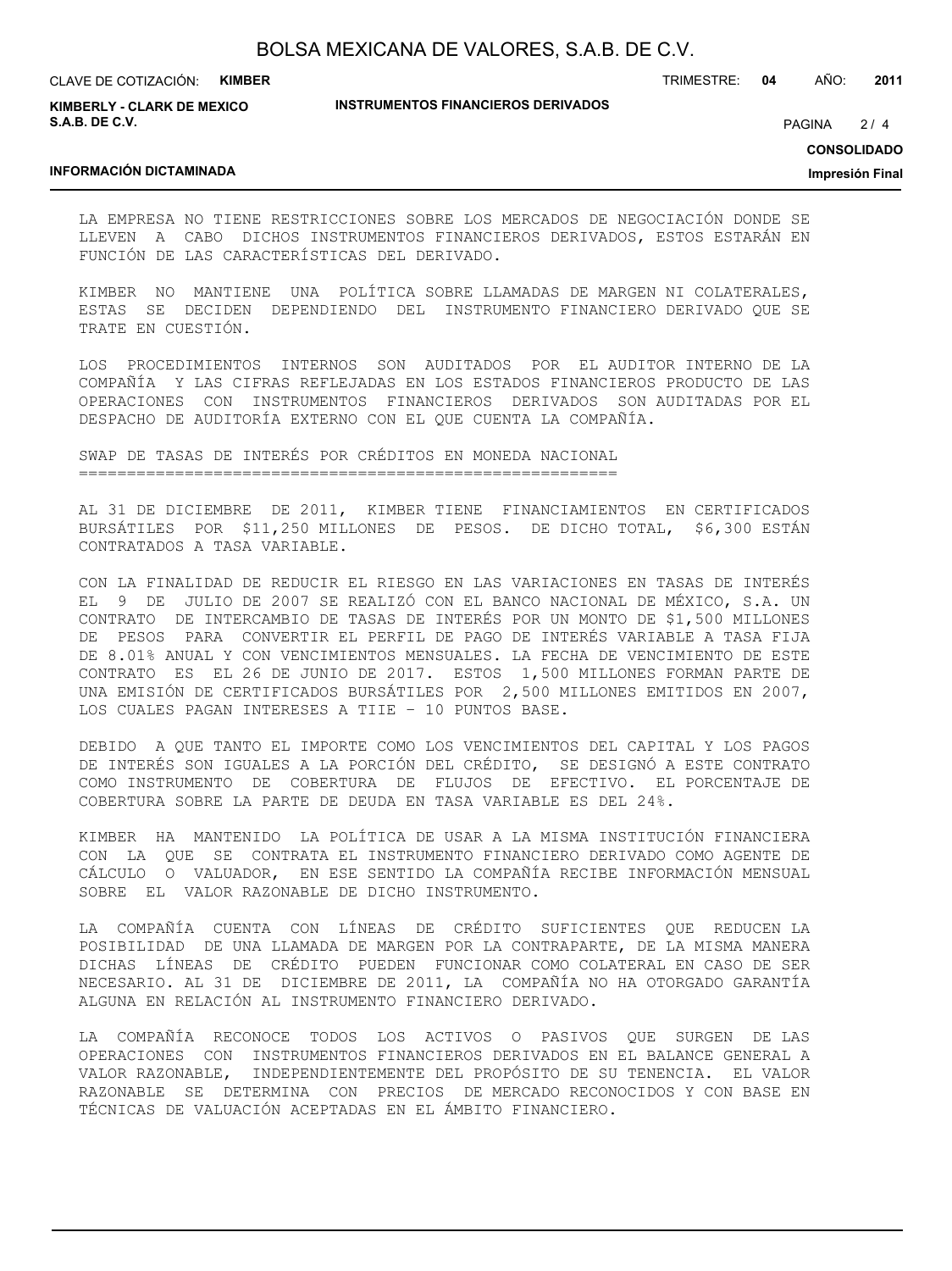| BOLSA MEXICANA DE VALORES, S.A.B. DE C.V. |  |  |  |
|-------------------------------------------|--|--|--|
|-------------------------------------------|--|--|--|

**KIMBERLY - CLARK DE MEXICO S.A.B. DE C.V.**

### **INSTRUMENTOS FINANCIEROS DERIVADOS**

TRIMESTRE: **04** AÑO: **2011**

 $3/4$ **PAGINA** 

**CONSOLIDADO**

**Impresión Final**

### **INFORMACIÓN DICTAMINADA**

INFORMACIÓN DE RIESGOS EN EL USO DE DERIVADOS E INFORMACIÓN CUANTITATIVA ========================================================================

LA COMPAÑÍA CUENTA CON RECURSOS PROPIOS Y LÍNEAS DE CRÉDITO NO COMPROMETIDAS CON DIVERSAS INSTITUCIONES FINANCIERAS LAS CUALES PUDIERA ACCESAR PARA ATENDER CUALQUIER NECESIDAD DERIVADA DE REQUERIMIENTOS POR EL USO DE DERIVADOS. AL 31 DE DICIEMBRE DE 2011, LA POSICIÓN DE EFECTIVO DE LA COMPAÑÍA ES DE \$4,028 MILLONES DE PESOS.

A LA FECHA DE ESTE REPORTE NO SE HA IDENTIFICADO NINGÚN RIESGO O CONTINGENCIA FUTURA EN LA POSICIÓN DEL INSTRUMENTO FINANCIERO DERIVADO, DE LA MISMA MANERA NO EXISTE NINGUNA EVENTUALIDAD O CAMBIO EN EL VALOR DEL SUBYACENTE QUE IMPLIQUE QUE EL USO DEL DERIVADO ACTUALMENTE CONTRATADO DIFIERA DEL ORIGINALMENTE CONTRATADO NI QUE IMPLIQUE LA PÉRDIDA PARCIAL O TOTAL DE LA COBERTURA, POR LO TANTO, LA COMPAÑÍA ESTIMA NO ASUMIR NUEVAS OBLIGACIONES CON RELACIÓN A ESTE DERIVADO.

EL VALOR RAZONABLE DE ESTE CONTRATO ES UN PASIVO A LARGO PLAZO POR \$155.3 MILLONES DE PESOS Y LA CONTRAPARTIDA NETA DE IMPUESTOS SE PRESENTA COMO PARTE DEL RESULTADO INTEGRAL EN EL CAPITAL CONTABLE. DURANTE 2011 SE RECONOCIÓ UN EFECTO NETO DESFAVORABLE EN EL RESULTADO INTEGRAL DE FINANCIAMIENTO POR \$49.9 MILLONES DE PESOS.

DURANTE EL TRIMESTRE, NO SE VENCIÓ NI SE CERRÓ NINGÚN INSTRUMENTO FINANCIERO DERIVADO. DE LA MISMA MANERA, NINGUNA LLAMADA DE MARGEN FUE RECIBIDA DURANTE DICHO PERIODO.

AL 31 DE DICIEMBRE DE 2011, NO SE HA PRESENTADO NINGÚN INCUMPLIMIENTO CON RELACIÓN A ESTE INSTRUMENTO FINANCIERO DERIVADO.

AUN CUANDO DICHO INSTRUMENTO FINANCIERO DERIVADO NO ESTÁ NI REMOTAMENTE CERCANO A LOS LÍMITES IMPUESTOS POR LA CNBV PARA PRESENTAR LA TABLA 1, ESTÁ SE ADJUNTA EN ARAS DE ACLARAR AÚN MÁS LA INFORMACIÓN A NUESTROS INVERSIONISTAS.

### (CIFRAS EN MILLONES DE PESOS)

| TIPO       | FINES         | MONTO    |                     | VALOR DEL ACTIVO | VALOR            |       | MONTOS | COLATERAL  |
|------------|---------------|----------|---------------------|------------------|------------------|-------|--------|------------|
| DE         | DE            | NOCIONAL |                     | SUBYACENTE/      | RAZONABLE        |       | DE     | /LINEAS DE |
| DERIVADO,  | COBERT.       | /VALOR   |                     | VARIABLE DE      |                  |       | VENC.  | CREDITO/   |
| VALOR      | U OTROS       | NOMINAL  | REFERENCIA          |                  |                  |       | POR.   | VALORES    |
| $\bigcirc$ | FINES         |          | TRIM.               | TRIM.            | TRIM.            | TRIM. | AÑO    | DADOS EN   |
| CONTRATO   | TALES<br>COMO |          | ACTUAL              | ANT.             | ACTUAL           | ANT.  |        | GARANTÍA   |
|            | NEGOCIAC.     |          |                     |                  |                  |       |        |            |
|            |               |          |                     |                  |                  |       |        |            |
| SWAP       | COBER-        | \$1,500  | TIEE                | TIIE             | $$155.3$ \$157.8 |       | N/A    | N/A        |
| DE         | TURA          |          | $-0.10$ % $-0.10$ % |                  |                  |       |        |            |
| TASA       |               |          |                     |                  |                  |       |        |            |
| DE         |               |          |                     |                  |                  |       |        |            |
| INTERÉS    |               |          |                     |                  |                  |       |        |            |